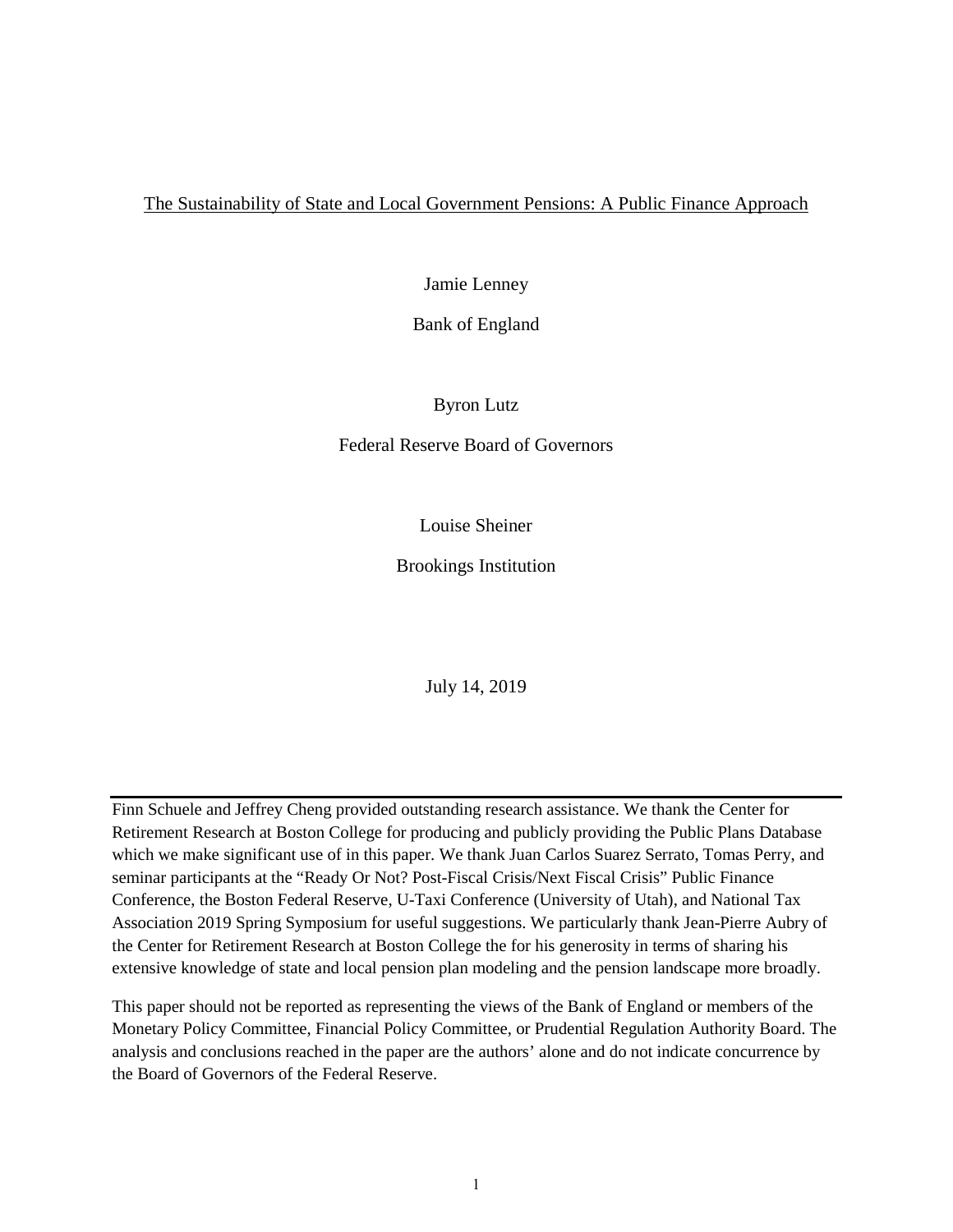### **Abstract**

In this paper, we explore the fiscal sustainability of U.S. state and local government pensions plans. In contrast to much of the recent work on state and local pensions, which has proceeded from the vantage point of financial economics and focused on valuing pension liabilities, we adopt a methodological perspective relatively more rooted in the public finance tradition and assess the sustainability of these pensions on a pay-as-you-go basis and from the standpoint of public debt sustainability. In particular, we examine if under current benefit and funding policies state and local pension plans will ever become insolvent, and, if so, when. We also examine the fiscal costs of stabilizing pensions under a number of different metrics of stability, and examine the costs associated with delaying such stabilization into the future. We explore these questions by reverse engineering the future benefit cash flows of the pension plans using information contained in annual pension actuarial reports and government financial statements and by making long-run macroeconomic and demographic projections. Our results suggest that, under low or moderate asset return assumptions and in aggregate for the U.S. as a whole, pension debt can be stabilized as a share of the economy with relatively moderate fiscal adjustments. Notably, there appear to be only modest returns to starting this stabilization process now versus a decade in the future. Of course, there is significant heterogeneity with some plans requiring large increases to stabilize their pension debt.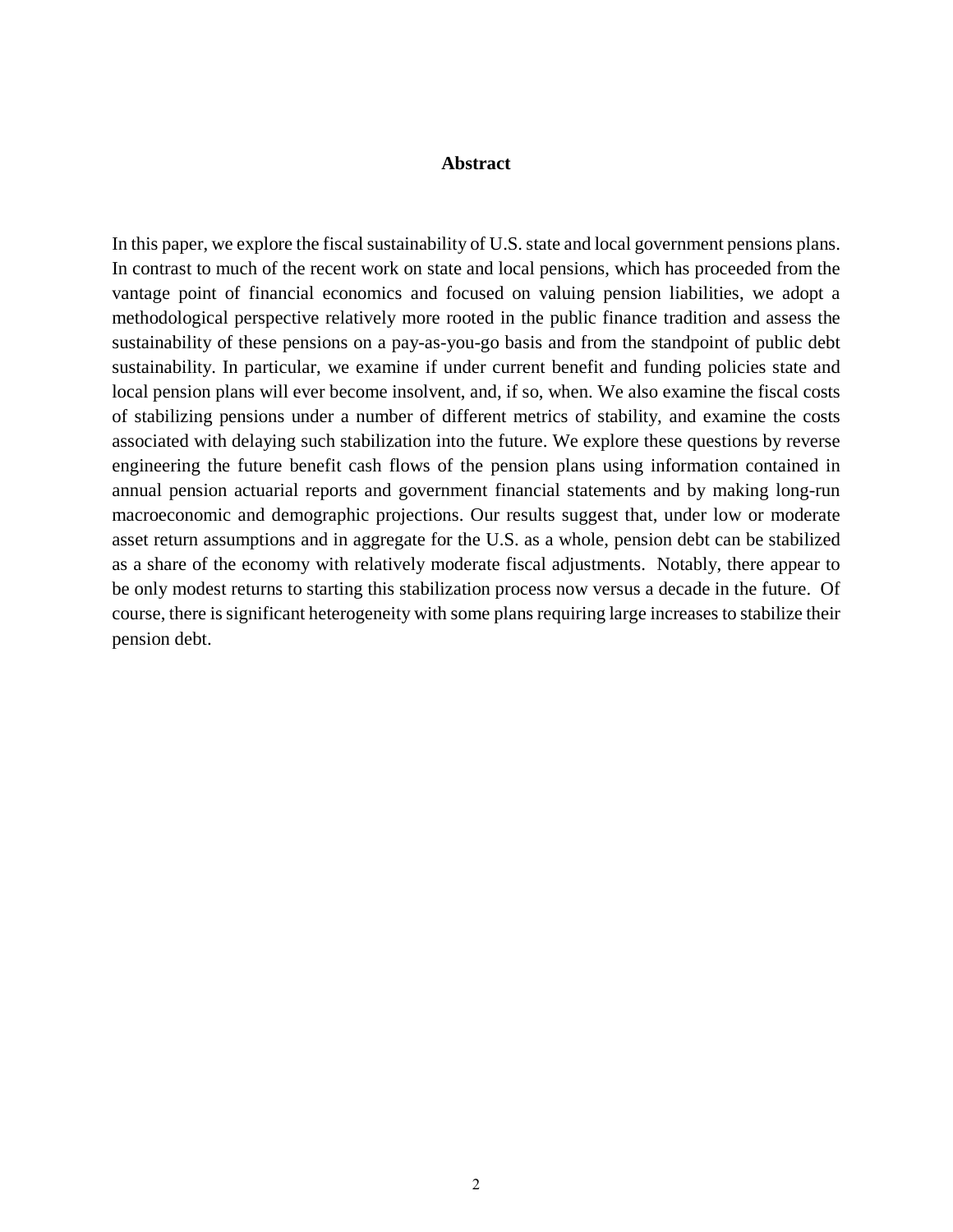## **I. Introduction**

State and local government pension plans are immensely important economic institutions in the United States. They hold nearly \$4 trillion in assets; their annual benefit payments to retirees are equal to a bit more than 1½ percent of national GDP; over 10 million beneficiaries rely on these payments to sustain themselves in retirement. In recent years, attention has focused on the plans' large unfunded liabilities; one academic recently estimated that obligations of public pension funds exceed their assets by nearly \$4 trillion (Rauh 2017).

The magnitude of these unfunded liabilities has generated widespread concern; indeed, public pensions are often viewed as being in a state of crisis, with the threat of default looming (Figure [1](#page-2-0)).<sup>1</sup> But it has been understood at least since Samuelson (1958) that the existence of unfunded liabilities does not necessarily imply that a plan is unsustainable, in the sense that it will require outside funding to avoid default. Fully *unfunded*, pay-as-you-go (PAYGO) pension systems can be fiscally sustainable. Moreover, unfunded pension liabilities are a form of (implicit) debt and in today's low-interest rate environment, public debt may have no fiscal cost – i.e. rolling over public debt indefinitely may require no adjustments to taxes or expenditures (e.g. Blanchard 2019).

We ask if, under current policies and funding levels, state and local pension plans are fiscally sustainable over the medium and longer run and if not, what changes are needed? To answer this question, we calculate the annual cash flows of state and local pensions. We find that pension benefit payments in the US, as a share of the economy, are currently roughly at their peak level and will remain there for the next two decades. Thereafter, the reforms instituted by many plans will gradually cause benefit cash flows to decline significantly. Thus, state and local governments may want to smooth through the period of peak benefit payments by drawing down assets or issuing marketable debt.

Using a variety of sustainability measures, we find that, under low or moderate asset return assumptions and in aggregate for the U.S. as a whole, pension debt can be stabilized with

<span id="page-2-0"></span><sup>1</sup> Commentary from academics include the claim that "the threat of default looms" for public pensions (Shoag 2017), the statement that these pensions have failed to "provide economic security in old age in a financially sustainable way" (Novy-Marx and Rauh 2014a), the assessment that in many cases pension payments have proved "unaffordable" (Biggs 2014), and the assertion that public pension systems are in a "dire state" (Ergungor 2017). Members of Congress have expressed concern that state and local pensions are "unsustainable" and that requests for bailouts from the federal government are "inevitable" (JECR 2012); others have called for interventions by the federal government to avoid bailouts – e.g. legislation to make it easier for pension plans to reduce benefits (Bachrach 2016). A major financial institution states that "there are no solutions for some plans given how underfunded they are" (J.P. Morgan 2018). Finally, in the years since the Great Recession, rating agencies have placed increased emphasis on unfunded pension obligations when assessing a government's creditworthiness (e.g. Moody's 2013).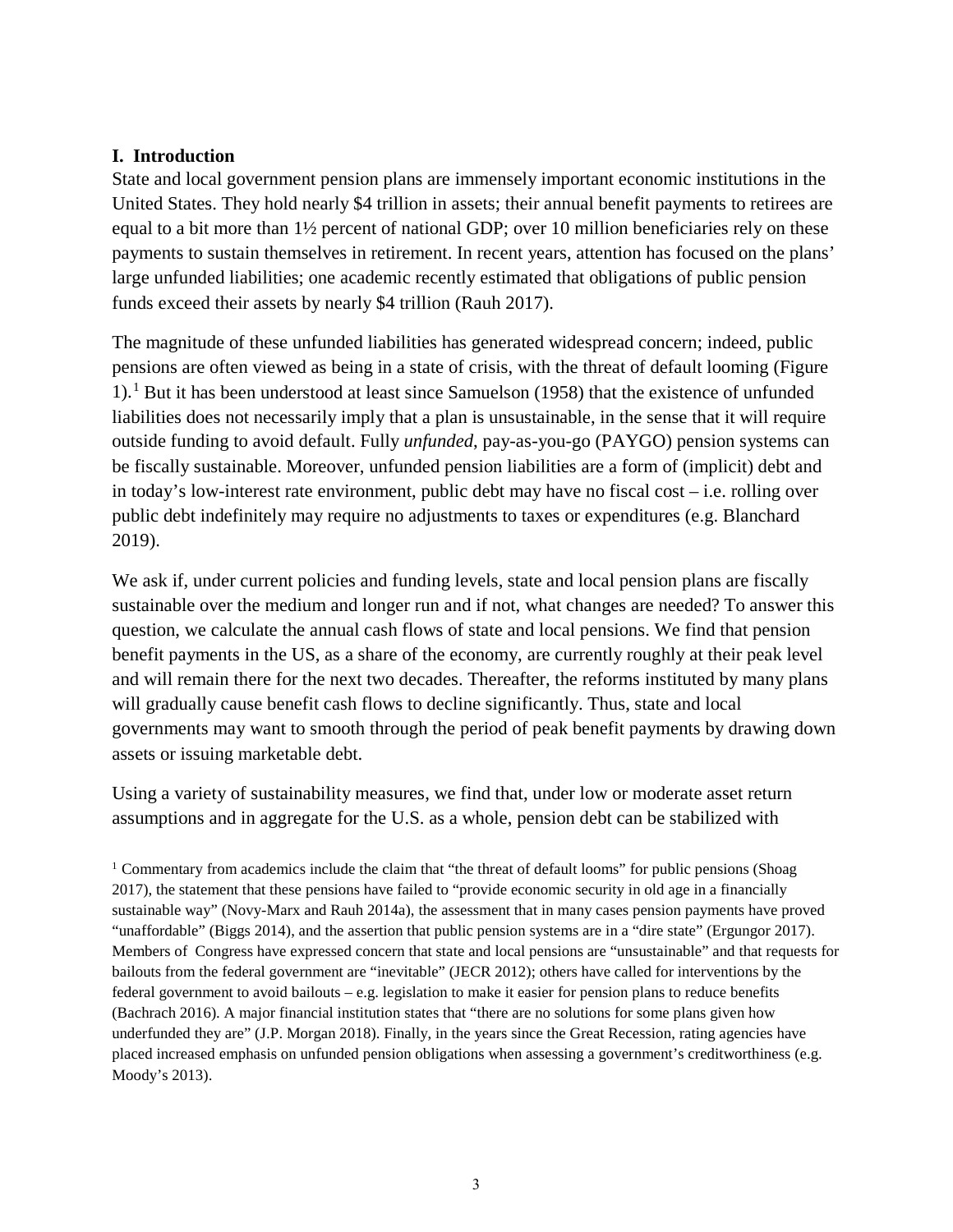relatively moderate fiscal adjustments. Notably, there appear to be only modest returns to starting this stabilization process now versus a decade in the future: Neither the level at which debt stabilizes as a share of the economy nor the contribution change needed to achieve stabilization increase much when the start of the stabilization process is pushed ten years out. Of course, there is significant heterogeneity across plans, with some plans requiring large contribution increases to achieve stability. Overall, our results suggest there is no imminent "crisis" for most pension plans.

Our focus on pension sustainability, as opposed to the more typical focus on a full prefunding benchmark, is useful and appropriate. First, it provides a clear answer to the pressing question of whether public pensions are likely to spark a fiscal crisis. Second, it is consistent with history; in aggregate, these plans have always operated far short of full prefunding. Third, getting to full prefunding is not necessarily welfare enhancing, as we discuss below.

Our findings have significant policy relevance. State and local governments have been ramping up pension plan contributions substantially in the years since the financial crisis, as can be seen in Figure 2. These increased contributions come at a significant opportunity cost. Despite a long economic expansion, provision of the core public goods provided by these governments remains depressed: real spending on infrastructure stands nearly 30 percent below its previous peak and state and local government employment per capita remains well below its previous peak. Notably, much of this relative decline in state and local government employment has occurred in the K-12 and higher education sectors. Thus, while pension contributions have been rising at a rapid clip, core investment spending in education and infrastructure has been lagging.

Our results also have implications for the risk profile of pension plan assets. Over the last several decades, plans have greatly increased the riskiness of their portfolios (e.g. Lu, Pritsker, Zlate, Anadu, and Bohn 2019 and PEW 2018) . The widespread emphasis on the desirability of full funding has likely contributed to the decision to accept more risk. While a riskier asset profile certainly increases the odds of obtaining full pre-funding over a given time horizon, it also increases the odds assets will be exhausted and a fiscal crisis will ensue. Our results suggest that this implicit gamble may not be advisable for many plans. In particular, for plans which are fiscally sustainable at no additional fiscal cost under conservative asset return assumptions, policy makers may not wish to accept the greater odds of a fiscal crisis associated with a risky asset position. Finally, our results have important implications for intergenerational equity. If existing unfunded liabilities are fiscally sustainable, then concern for intergenerational equity may well dictate that they be paid off only very slowly, if at all, so as not to overly burden a single generation.

The remainder of the paper is structured as follows: Section II provides background information, including a discussion of state and local pensions, paygo pension sustainability, public debt sustainability, and past research on state and local pension sustainability. Section III presents the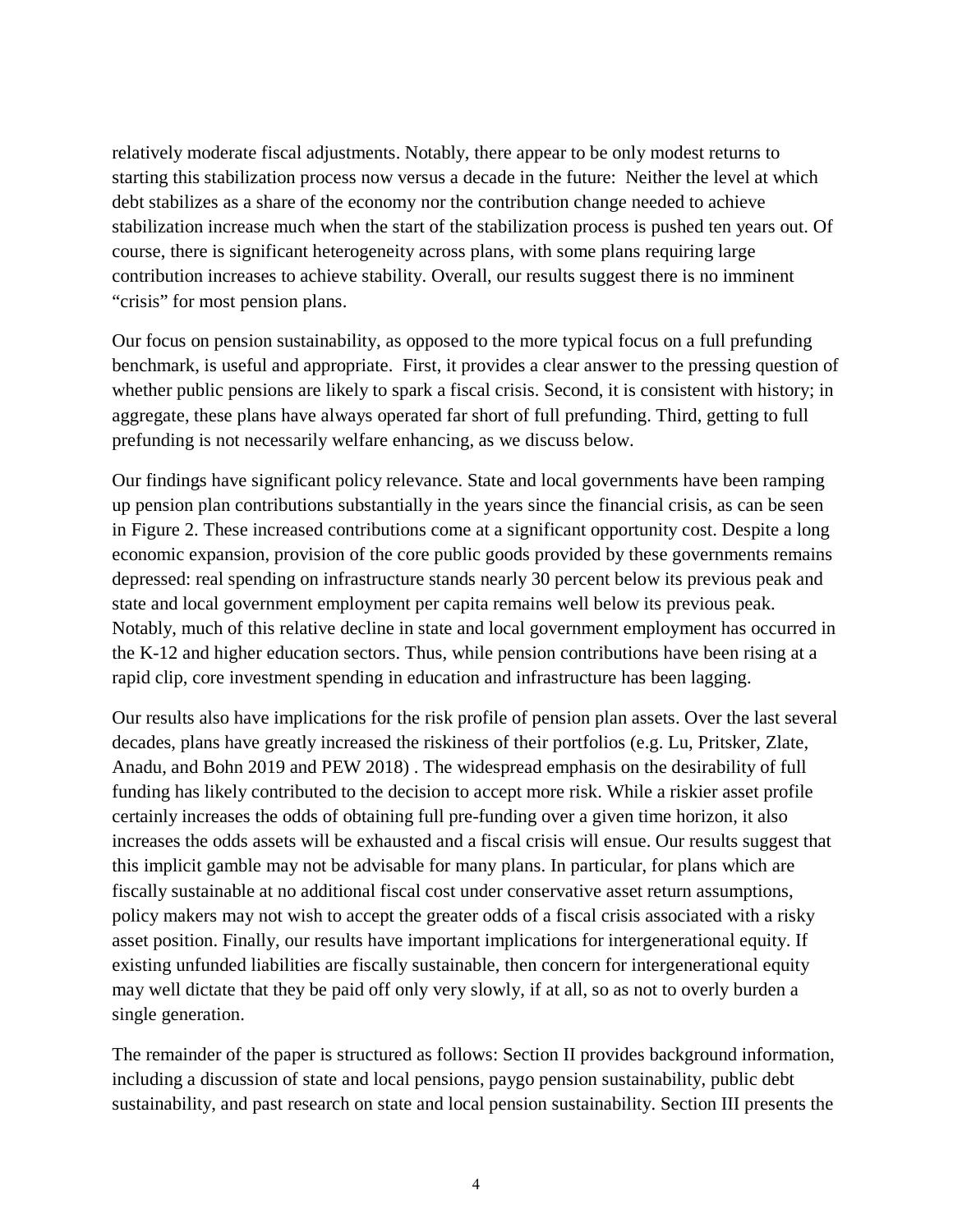methodology for the demographic and economic projections, section IV presents the results, and section V concludes.

## **II. Background**

## *II.A Pension Prefunding and Implicit Pension Debt Sustainability*

In order to value implicit pension debt, a rate must be chosen with which to discount the future benefit payments. State and local governments have typically chosen to use a discount rate equal to the assumed rate of return on risky plan assets. However, standard financial principles of valuation suggest that a stream of future payments should be discounted at a rate which reflects the probability that the payments will be honored (i.e. at a rate reflecting the riskiness of future stream of payment). Thus, given the relatively strong legal protections surrounding these payments, it is appropriate to use a discount rate lower than that implied by the expected return on the risky assets held by pension plans.<sup>[2](#page-4-0)</sup> With lower discount rates, pension debt is typically much larger than stated in annual government accounting statements and most plans are far from being fully pre-funded – i.e. assets are well below the present value of future benefit payments(Novy‐Marx and Rauh 2011).

Panel A of Figure 3 displays the aggregate funding ratio—the ratio of pension plan assets to the present discounted value of future pension obligations—for a nationally representative sample of pension plans using the pension plans' elevated discount rates. Over roughly the last 30 years, plans have not been fully pre-funded other than a brief period during the height of the dot-com stock market bubble; on average they have been 83% pre-funded. Panel B displays similar calculations using a more conservative AAA corporate bond interest rate, which more properly reflects the riskiness of the promised pension benefits. Over roughly the last 15 years, state and local pension plans have never exceeded 67% pre-funding and averaged 55% pre-funding. Looking back further, as recently as 1978: 1 in 6 pension plans did not prefund to any degree, only 20 to 30 percent of plans were making sufficient contributions to prevent their unfunded liabilities from growing, and a quarter of local plans did not employ actuarial valuations and therefore could not even assess their funding level (United States: Congress 1978).Thus, in aggregate, these plans have long operated well short of full prefunding.

It is often assumed that this failure to fully pre-fund the obligations is inappropriate or undesirable. For example, with regard to past academic work, Boyd and Yin (2016) explicitly state that full pre-funding is "the proper goal" for plans; in many other cases the position is taken more implicitly – e.g. focusing analysis on the fiscal costs of transitioning to full funding (e.g. Novy-Marx and Rauh 2014b). With regard to policy makers, the nation's largest state and local pension plan explicitly advocates for full funding, stating that the "ideal level" of pre-funding is

<span id="page-4-0"></span> $2$  The precise discount rate that should be used remains subject to debate, with some arguing for a risk-free rate (e.g. Novy-Marx and Rauh 2009 and Brown and Wilcox 2009) and others arguing for a somewhat higher rate, such as that implied by state general obligation debt (e.g CBO 2011) or the AAA corporate bond yield (Lenze 2013).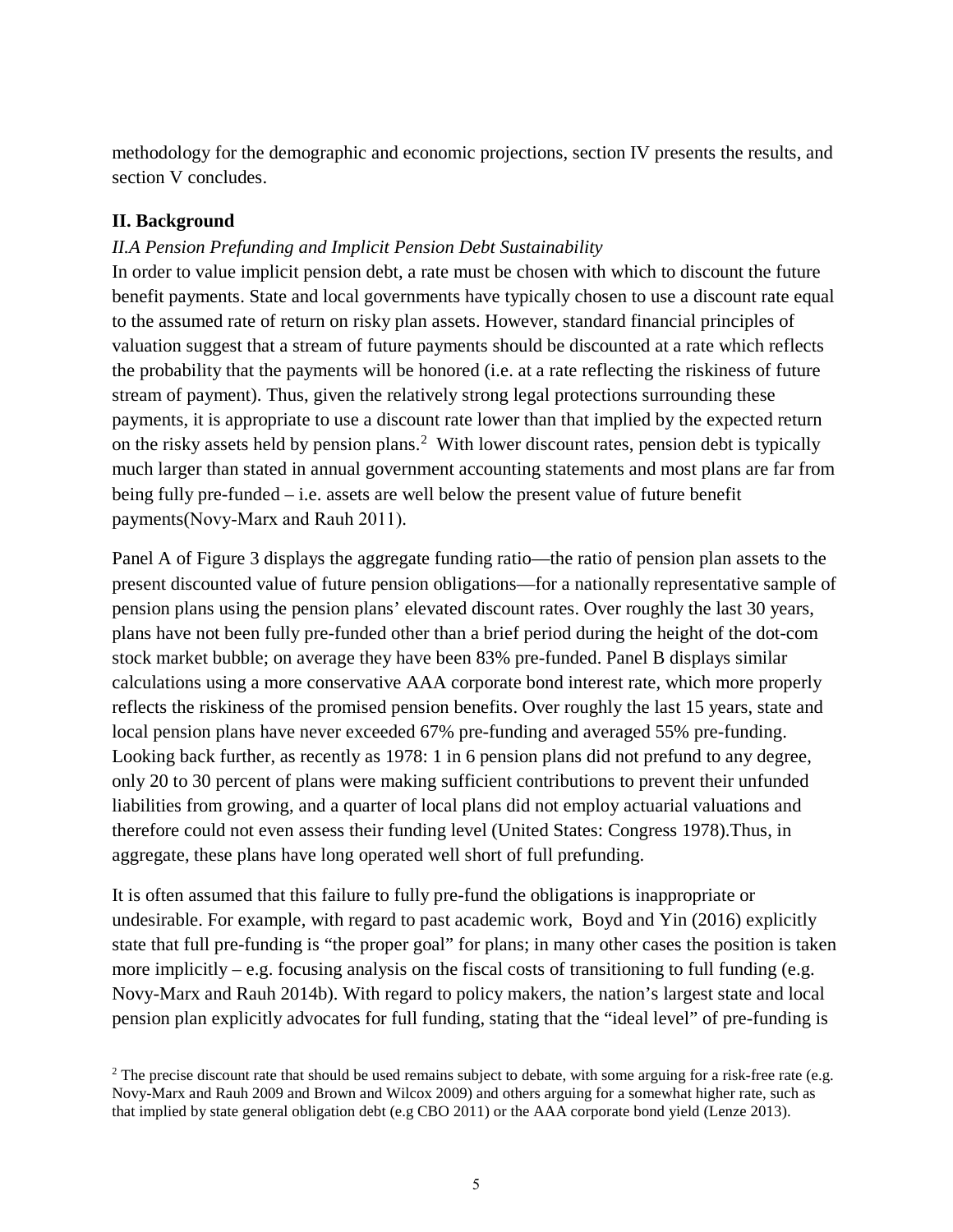100 percent (CALPERS 2014). Along similar lines, the Blue Ribbon Panel commissioned by the Society of Actuaries "wholeheartedly believes that .... plans should be pre-funded" (SOA 2014). Finally, ratings agencies typically view "underfunding of pension … benefits as [a] key credit issue" (S&P 2018).

Yet neither in terms of *ex ante* voter welfare or on-going fiscal sustainability is the case for the full pre-funding of public pensions clear (Brown, Clark, and Rauh 2011). In terms of fiscal sustainability*,* a fully unfunded paygo pension systems can be fiscally sustainable—i.e. require no outside funding*.* In particular, an unfunded paygo system can honor obligations without recourse to outside funding as long as the internal rate of return paid to retirees does not exceed the growth rate of the wage base, equal to population growth plus productivity growth (Samuleson 1958). Thus, these programs are only unsustainable if their costs rise at a faster pace than the underlying stream of revenue with which they are funded; such an event is typically caused by (1) demographic changes that increase the growth in outlays and/or lower the growth of revenues and (2) benefits rising faster than the underlying source of revenue because of increasing benefits promised over time. In the absence of such shocks, mature, hybrid systems such as state and local pension plans—can remain sustainable even in the face of adverse shocks, as accumulated assets provide a buffer.<sup>[3](#page-5-0)</sup>

Moreover, governments typically hold debt and unfunded pension liabilities are simply a form of (implicit) debt; state and local governments are infinitely lived and have significant ability to shoulder risk – this is particularly true for state governments. Moreover, public debt can be sustainable in the sense that it may have no fiscal costs  $-$  i.e. rolling over the debt indefinitely may require no adjustments to taxes or expenditures. In particular, if the interest rate (r) paid on debt equals economic growth (g), then the debt as a share of the economy will be stable over time assuming the government runs a balanced primary deficit (the deficit excluding interest costs on debt); if  $r < g$ , then the debt will decline as a share of the economy with a balanced primary deficit. (See Blanchard 2019; Elmendorf and Sheiner 2017; Furman and Summers 2019.)

In principle, the implicit debt held by hybrid pension plans may well be sustainable at no fiscal cost. A simple derivation, using pension terminology, illustrates this point. Define  $z_t$  as implicit pension debt as a share of the economy at time t:

$$
z = \frac{ID_t}{Y_t} = \frac{AAL_t - Assets_t}{Y_t}
$$
\n<sup>(1)</sup>

<span id="page-5-0"></span><sup>&</sup>lt;sup>3</sup> Viewed in this light, what is typically referred to as the "unfunded liability" can with equal validity be viewed as the "transition cost" of moving from a hybrid system to a fully prefunded system (Geanakoplos and Zeldes 2009). The desirability of such a transition is an open question.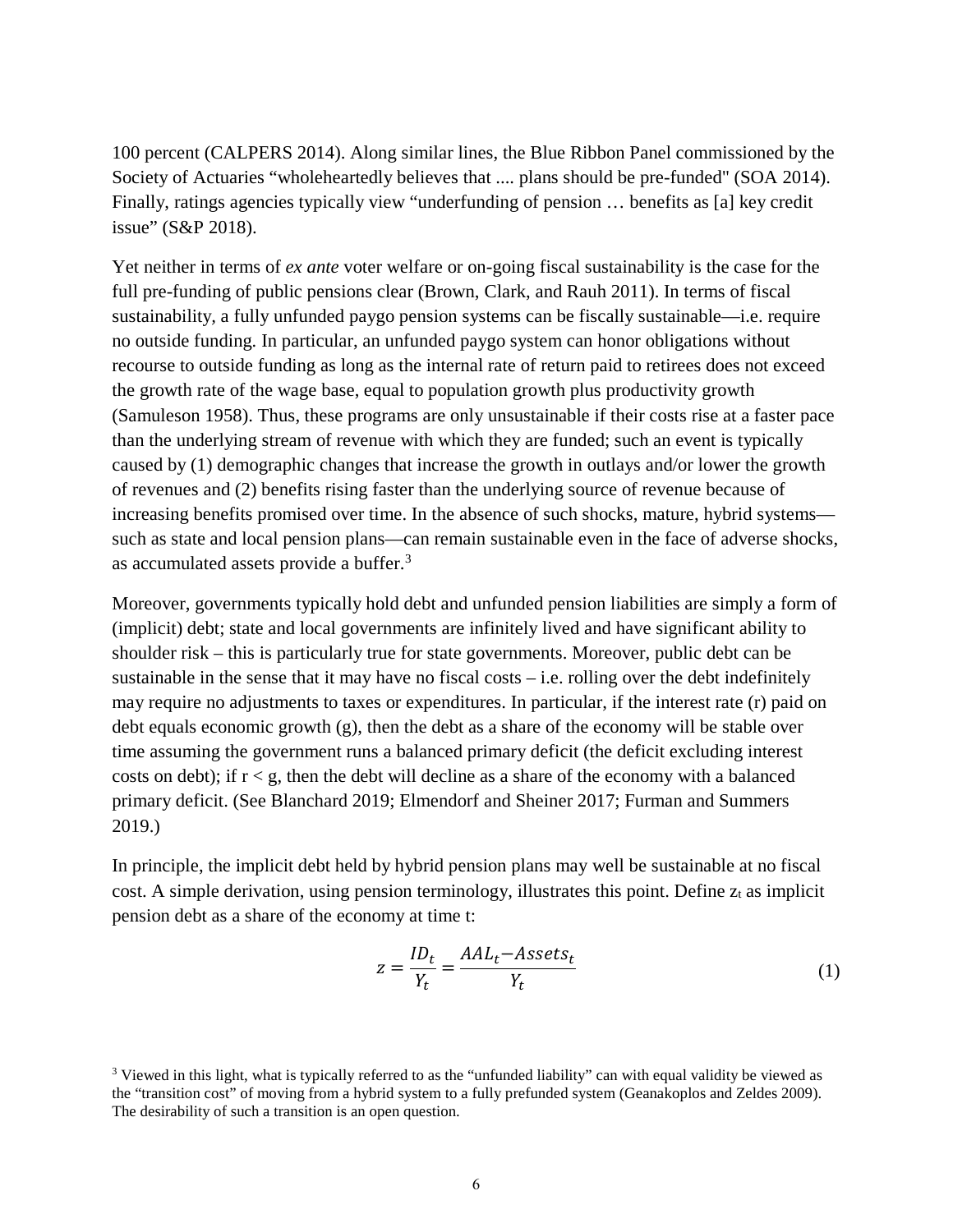where  $ID_t$  is implicit pension debt,  $Y_t$  is GDP,  $AAL_t$  is the actuarial accrued liability – the flow of future promised benefit payments earned to date discounted to a present value at interest rate i – and  $\text{Assets}_t$  are the stock of assets held by the pension plan.

<span id="page-6-0"></span>
$$
\frac{\partial z}{\partial t} = \frac{\frac{\partial AAL_t}{\partial t} - \frac{\partial Assets_t}{\partial t}}{Y_t} - zg
$$
\n(2)

where g denotes GDP growth,  $g =$  $\frac{\partial Y_t}{\partial t}$  $\frac{\partial L}{\partial Y_t}$ . The change in liabilities and assets with respect to time is given as:

<span id="page-6-2"></span><span id="page-6-1"></span>
$$
\frac{\partial AAL_t}{\partial t} = rAAL_t + NC_t - B_t \tag{3}
$$

$$
\frac{\partial Assets_t}{\partial t} = rAssets_t + C_t - B_t \tag{4}
$$

where  $NC_t$  is the normal cost – the present value of additional pension benefits earned at time t,  $C_t$  is the funding contribution made to pension plan, and  $B_t$  is the value of pension benefits paid out to beneficiaries.

Assume that pension debt holds steady as a share of GDP by setting  $\frac{\partial z}{\partial t} = 0$  in equation [\(2\)](#page-6-0) and then inserting equations [\(3\)](#page-6-1) and [\(4\)](#page-6-2):

$$
\frac{rAAL_t + NC_t - rAssets_t + C_t}{Y_t} - zg = 0\tag{5}
$$

Rearranging yields

$$
c_t = nc_t + (r - g)z \tag{6}
$$

where  $c_t$  is the pension contribution as a share of the GDP and  $nc_t$  is the normal cost as a share of GDP.

If the rate of interest and GDP growth are equal,  $r = g$ , and the annual contribution to the pension fund equals the normal cost—the pension equivalent of a balanced primary budget—then the existing stock of implicit pension debt can be maintained as a share of GDP at no fiscal cost.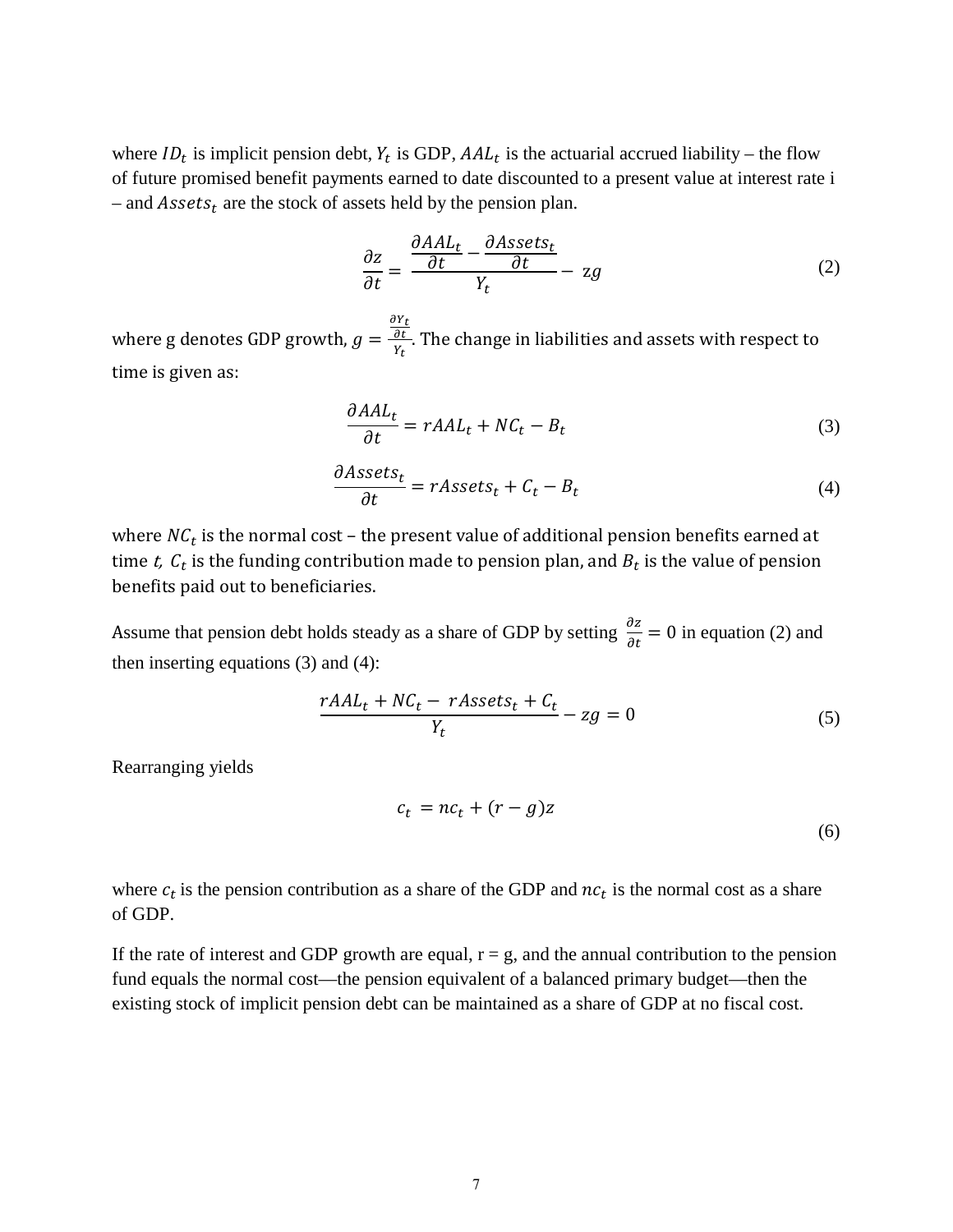Thus, the presence of an unfunded pension liability in and of itself, even if large in magnitude, does not indicate the liability is unsustainable.<sup>[4](#page-7-0)</sup>

Of course, state and local pension plans do not necessarily meet the above criteria; some plans are clearly on a fiscally unsustainable course and the resulting debt is likely to exert a significant fiscal cost. For instance, a locality such as a city can experience sharp population loss, which would drive down the local tax base (i.e. reduce the growth rate g). Existing pension debt could well rise significantly as a share of the tax base and become unstainable. Overall, it would be very useful to have a stronger sense of which plans are sustainable and which plans are not, as well as a better sense of the magnitude of the fiscal stress likely to arise from placing plans on a sustainable trajectory. This paper aims to provide such information.

## *II.B Optimal Funding and Intergenerational Equity*

In sharp contrast to the emphasis on full funding in most policy discussions of pensions, the theoretical literature on optimal pension funding is decidedly mixed in its conclusions. For example, tax smoothing considerations may dictate a wide range of optimal funding levels, including levels substantially below full funding, depending on economic conditions (D'Arcy, Dulebohn, and Oh 1999). If most voters are borrowers and government borrowing costs are lower than voters' borrowing costs, then no pre-funding is optimal in many instances and can be viewed as the logical "benchmark" (Bohn 2011).<sup>[5](#page-7-1)</sup> In contrast, other papers focus on the costs of not prefunding: Asymmetric information between government employees and other voters over the cost of pensions may allow government workers to accrue rents in the absence of pre-funding (Glaeser and Ponzetto 2014); unfunded pensions may lower the capital stock (Feldstein 1974).

Finally, our focus on pension debt sustainability contrasts with the typical assumption that *extant*  unfunded liabilities should be funded as quickly as possible – e.g. pension plans typically assume that unfunded liabilities should be amortized over a 20 to 30 year period. Yet, this period is arbitrary. Moreover, even if one accepts a primary argument for pre-funding—that intergenerational equity demands it (SOA 2014)—this principle provides little guidance on how to address already accrued liabilities. A desire for intergenerational equity could well lead to the conclusion that unfunded liabilities should be addressed over an extremely long period so as not

<span id="page-7-0"></span><sup>4</sup> Nevertheless, it is often assumed that unfunded pension liabilities will entail fiscal costs for the sponsoring government. For example, "when state pension plans are underfunded, someone eventually has to pay for the shortfall" (Johnson, Steuerle, and Quakenbush 2012); "one way or another [the pension underfunding] must be made up by some combination of investing luck, higher taxes, benefit cuts, high inflation that erodes benefits, layoffs, or other compensation sacrifices by employees to cover the deficit" (Bulow 2017). Statements such as these, though, need not be true; carrying debt does not always entail fiscal costs.<br><sup>5</sup> Bohn (2011) observes that most US taxpayers are net borrowers and argues that if borrowing entails intermediation

<span id="page-7-1"></span>costs – if there is a wedge between financial asset returns and the cost of borrowing – then zero funding is optimal for taxpayers who hold debt. Instead of paying taxes to pre-fund pension obligations, borrowers are better off paying down their debt because doing so yields a higher return than the market return earned on assets held in a pension fund.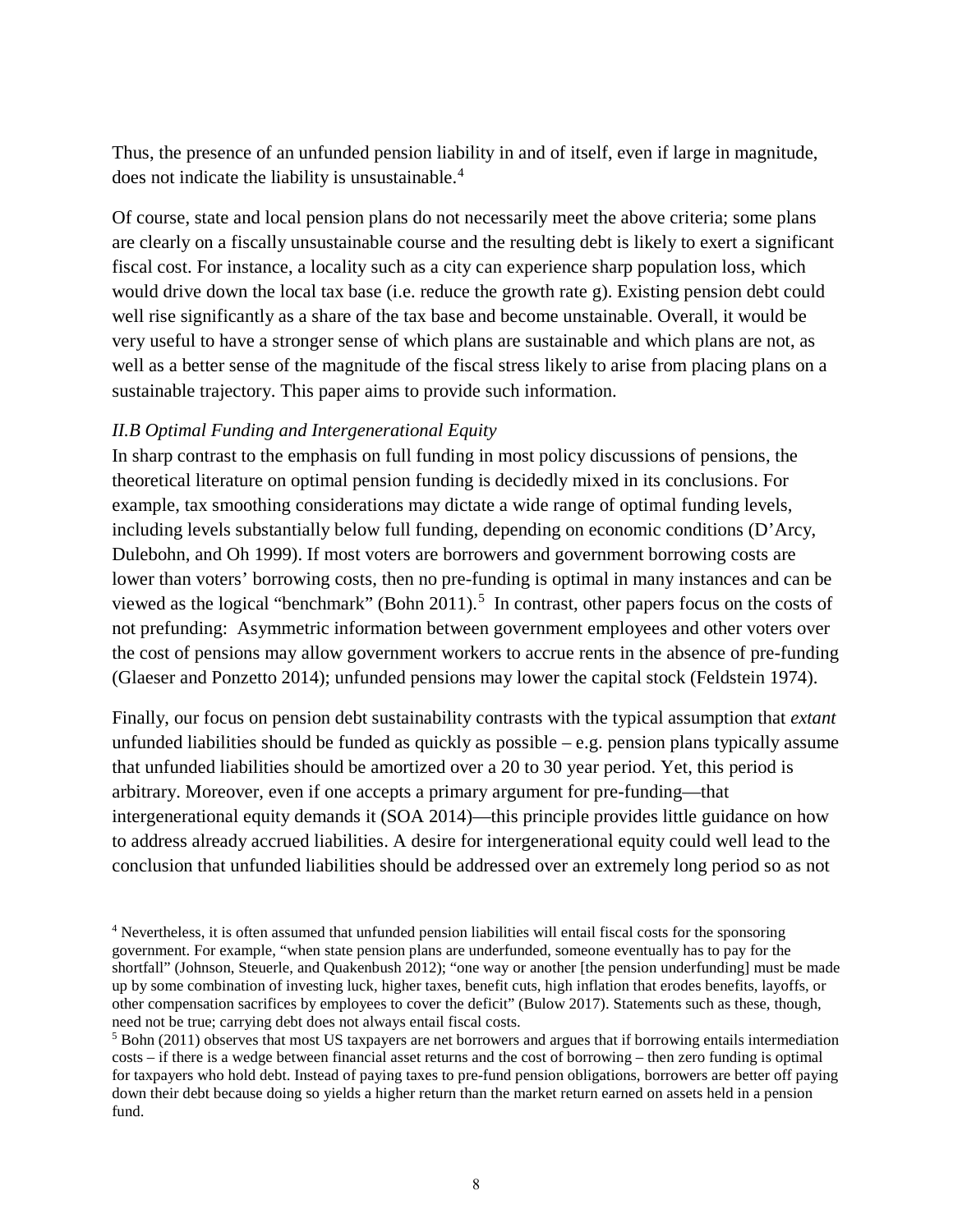to overly burden a particular generation of taxpayers. Indeed, the burden placed on the transition generation(s) is often cited as a chief rationale for *not* transitioning a paygo system to a funded system (e.g. Auerbach and Lee 2011).

## *II.C Related Literature*

This paper is related to a number of recent efforts to examine the fiscal health of public pension plans on an ongoing, forward looking basis – an area that represents a gap in the large literature on public pensions (Novy-Marx and Rauh 2014b). These papers examine the on-going flow of future pension obligations, account for the entry of new workers, and explore different paths for asset returns. Novy-Marx and Rauh (2014b) estimate the increase in contributions that would be required for plans to achieve full pre-funding under risk free discount rates over a thirty year horizon. Although the methodology employed in their paper is broadly similar to that used in portions of this paper, the research questions asked differ markedly. Based on the logic articulated above, we examine the stress associated with maintaining a plan's current pension debt or simply continuing current policies. The different questions yield different answers. Novy-Marx and Rauh (2014b) conclude that the cost of transitioning to full pre-funding over thirty years is extremely high in most cases and imply a fiscal burden that would very reasonably be called a crisis. In contrast, our analysis concludes that some plans are currently sustainable over the long run and many others can be rendered sustainable at moderate fiscal cost.

Boyd and Yin (2016b, 2017) and Shoag (2017) allow for stochastic asset returns. They examine the effect of different funding policies, all of which aim to transition to full pre-funding, on the future fiscal position of a single, representative pension plan. Both conclude that under stochastic investment returns, a wide range of future funding levels are possible. Munnell, Aubry, and Hurwitz (2013) also simulate the effect of stochastic investment returns on future funding status and reach similar conclusions. Mennis, Banta, and Draine (2018) provide stress tests for pension systems in 10 states under various asset return assumptions, including stochastic asset returns; their work is related to our calculations for asset exhaustion dates. Similarly, Munnell, Aubry, Hurwitz and Quinby (2011) examine asset exhaustion dates under different asset return assumptions for a large set of pension plans. Boyd and Yin (2016a) consider the influence of demographic characteristics on the funding levels of five pension plans; this work is related to our examination of the effect of population aging on pension finances. Finally, although it does not examine pensions on an ongoing, forward looking basis, Rauh (2017) calculates the contribution needed in the current fiscal year to prevent the unfunded pension liability from rising in the next fiscal year. This exercise has some relation to our calculations of the increase in contributions that would stabilize implicit pension debt at it current level.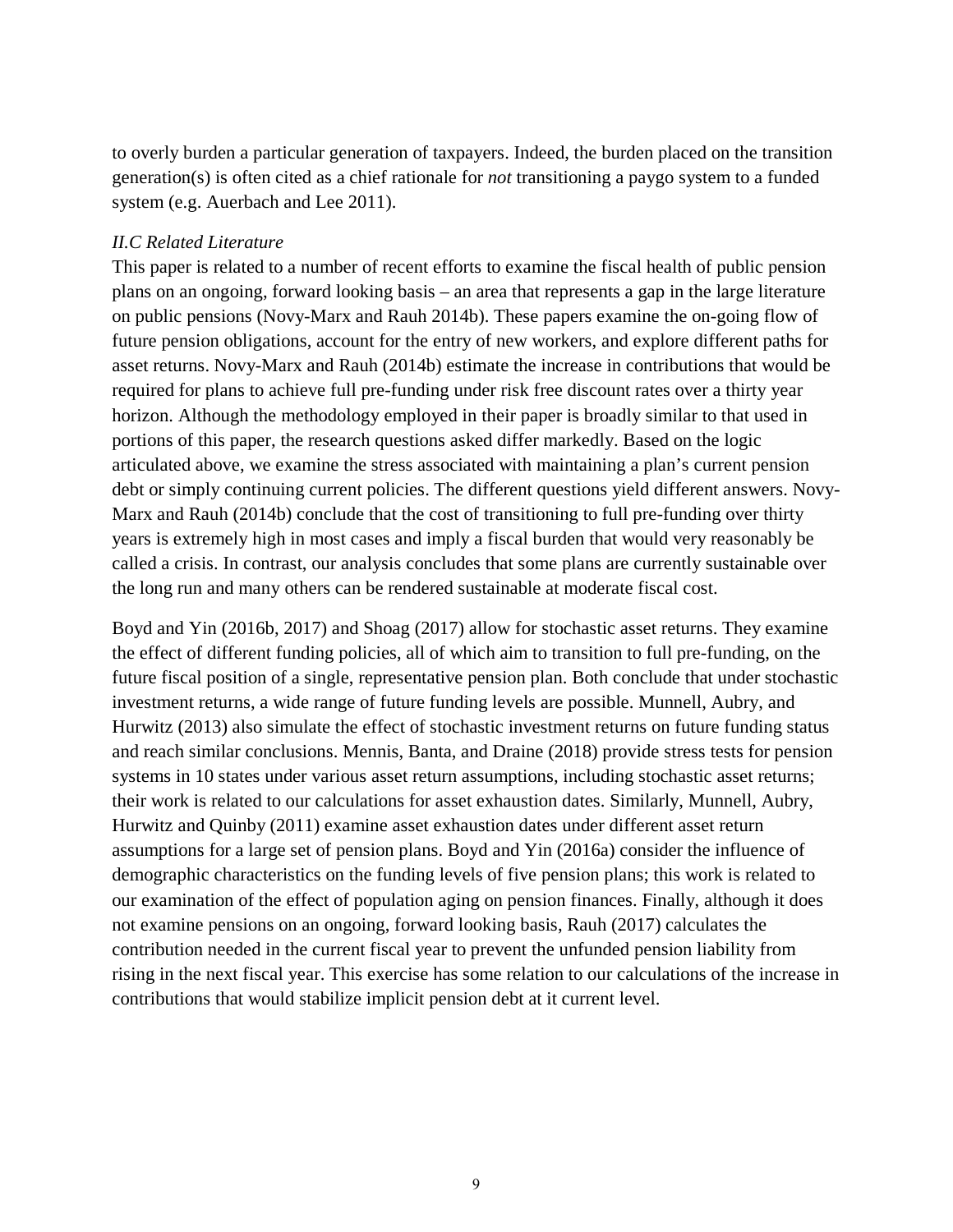### **III. Data and Sample Selection**

### *III.A Data*

We obtain data from multiple sources. A principle source of data on state and local pension plans is the Public Plans Database (henceforth PPD) maintained by the Center for Retirement Research at Boston College (PPD 2017) . The PPD contains plan-level data from 2001 through 2017 for 180 public pension plans; roughly two-thirds of these plans are state government administered plans with the remainder administered by localities. These plans account for 95 percent of state and local pension plan membership and assets in the U.S.

The second major sources of data are the Actuarial Valuations (AVs) and Comprehensive Annual Financial Reports (CAFRs) for the individual state and local plans in our sample for fiscal year 2017. These documents provide the necessary information required to construct reasonable projections of the plans liabilities and cashflows. Specifically, for each state we collect the following matrices/distributions: (1) the age and service distribution of currently employed members (actives), (2) average salaries by age and service for the currently employed members, (3) the age distribution of current beneficiaries, (4) the distribution of average benefits for current beneficiaries by age, (5) mortality assumptions by status (active employee or beneficiary), ([6](#page-9-0)) wage growth assumptions by age and service<sup>6</sup>, (7) Termination rates by age and service<sup>[7](#page-9-1)</sup>, (8) retirement rates by age and service and tier. The AVs/CAFRs provide further critical information relating to plan provisions and actuarial assumptions not available in the PPD: the plan benefit factors<sup>[8](#page-9-2)</sup>, normal retirement age, early retirement age and service requirement, vesting requirements, salary averaging method<sup>[9](#page-9-3)</sup>, the penalty factor for early retirement (percent reduction per year early), plan marriage and spousal benefit assumptions, gender ratio of the active population and cost-of-living adjustment assumptions (COLAS). We collect this set of information for each plan "tier", where each tier has different parameters for employees, typically depending on date of hire. For instance, tiers within a plan might offer different benefit factors and have different normal retirement dates. (Introducing a new tier is a principal mechanism through which plans have enacted reforms in recent years.) See Appendix C for a summary of and examples of these matrices, distributions, and assumptions in the standardized form in which we collect them.

<span id="page-9-0"></span><sup>6</sup> This is wage growth specifically with regards to age/experience and excludes the component attributable to the general level of inflation and productivity growth.<br><sup>7</sup> Includes all non-mortality and disability related causes of employment termination.

<span id="page-9-1"></span>

<span id="page-9-2"></span> $8$  Annual pension benefits are typically equal to the years of service  $*$  final average salary  $*$  benefit factor. Thus, the benefit factor is the percent of final salary to which a pension beneficiary is entitled for e

<span id="page-9-3"></span><sup>&</sup>lt;sup>9</sup> The number of years salaries are averaged over when determining the retirement benefits; typically the highest three or five.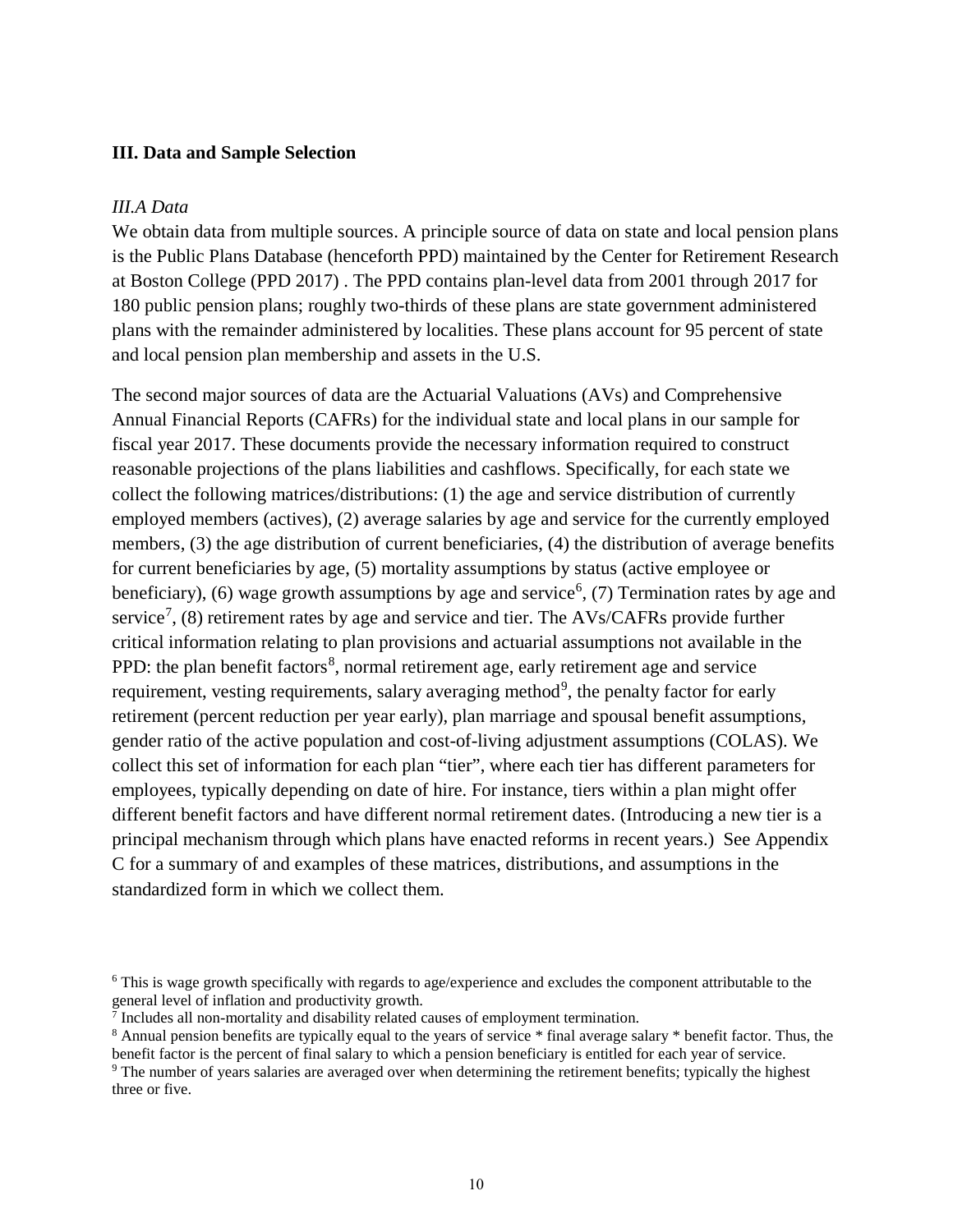Two final sources of data pertain to mortality assumptions and demographic. Mortality assumptions are from the Society of Actuaries  $(SOA)$ .<sup>10</sup> State demographic assumptions are obtained from the Weldon Cooper Center for Public Service (WCCPS) at the University of Virginia. National labor force participation rates are obtained from Congressional Budget Office's (CBO) long-term budget projection (CBO 2017).

## *III.B Standardization and imputation*

The plan AVs and CAFRs while generally similar, present information in a non-standardized format. For example, while most plans will provide assumptions and member statistics along the age and service dimension in 5x5 age/service bins this is not always the case. Furthermore, some plans may provide assumptions or member information only along one dimension (age or service) where our standardized input matrices require it along both. To overcome this, we developed a set of standardized procedures to take the data we extracted from the AVs/CAFRs and put it into the format we required. A simple example concerns cases where wage growth information was only provided along the service dimension. In such instances, we assumed it did not vary by age and vice/versa. See Appendix C for additional information.

## *III.C Sample selection*

We estimate the future annual benefit cash flows for a representative set of 40 state and local government pension plans. Our sample includes the largest 20 public pension plans in terms of liabilities in the PPD database. Our remaining 20 plans are chosen such that our sample matches the national PPD sample in terms of the first and second moments of five plan characteristics measured as of the 2017 fiscal year: the funding ratio (ratio of assets to accrued liabilities calculated using the plan's chosen discount rate), ratio of the unfunded liabilities to current payroll, ratio of current employer pension contribution to payroll, ratio of active plan participants to current beneficiaries, and predicted population growth. The first two characteristics capture how well funded the plan is, the third captures the current budgetary burden of the pension plan, and the final two capture demographic aspects of the plan.

As displayed on Table 1, our sample of plans matches the national PPD sample of plans remarkably well, both in terms of means and standard deviation; this holds for both unweighted and weighted samples. <sup>11</sup> Our targeting of the second moment of the plan characteristics yields a sample that includes plans with a relatively strong fiscal position, as well as those with a

<span id="page-10-0"></span><sup>&</sup>lt;sup>10</sup> Specifically, we use the SOA's RP-2014 Mortality Tables. We also use the accompanying mortality improvement assumptions (Scale MP-2016) to reflect improving mortality rates over our projection.

<span id="page-10-1"></span><sup>&</sup>lt;sup>11</sup> Our sample is selected as follows. We randomly select 20 plans from the PPD and add these to the largest 20 plans from the PPD in terms stated liabilities to obtain a sample of 40 plans. We then calculate the sum of squared deviations between the sample and the PPD universe for the 10 targeted moments—i.e. the mean and standard deviation of the five plan characteristics. We iterate 5000 times and take the sample with the lowest sum of squared deviations. For this procedure, the five plan characteristics are first transformed to z-scores with mean equal to 0 and a standard deviation of 1. Thus, the five plan characteristics can be viewed as having equal weight in terms of the sample selection process.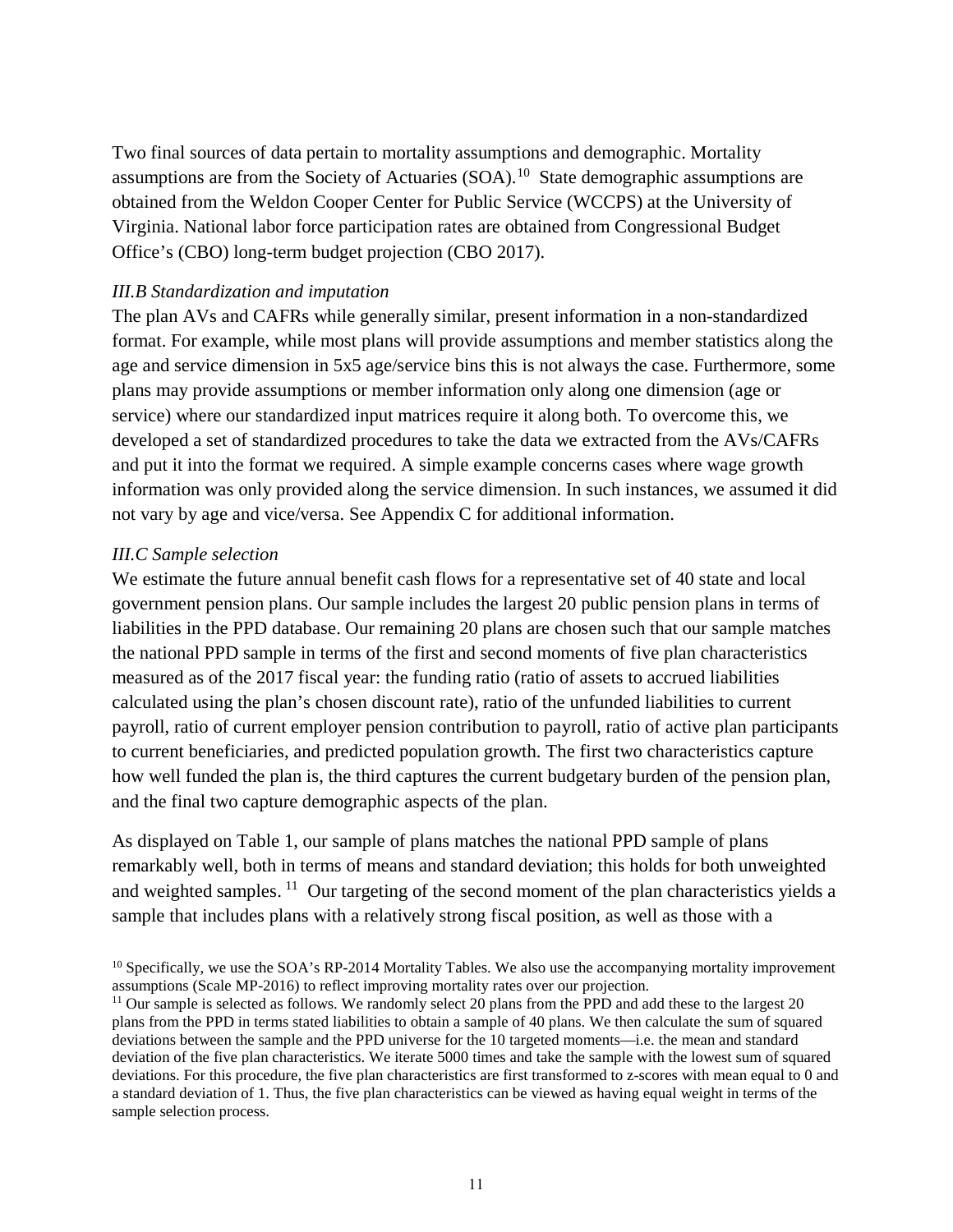relatively weak fiscal position. For instance, our sample includes the Oklahoma Police Pension & Retirement System and the New York State Teacher's Retirement System, both of which are essentially fully pre-funded (using the plans chosen actuarial assumptions, including discount rate). It also includes the Illinois State Retirement Systems of Illinois and the New Jersey Teachers' Pension and Annuity Fund, which have a ratio of assets to liabilities of roughly 35% and 40%, respectively. Our sample also includes many typical plans such as the Teachers Retirement System of Georgia and the San Diego County Employees Retirement Association, both of which have funding ratios around 75 percent. Appendix Table B1 provides a complete list of plans in our sample. Finally, as shown in Figure 4, our sample also matches the national PPD dynamically in terms of mean plan characteristics.

Our use of a sample of plans, as opposed to the universe of plans, reflects the large number of state and local pension plans in the U.S.—6,284 according to census data—and the extremely labor-intensive nature of reverse engineering the cash flows. Relative to Novy–Marx and Rauh (2011) we conduct a much more detailed, plan-specific reverse engineering of the cash flows; in particular, we use plan-specific distributions, actuarial assumptions, and benefit information (e.g. normal retirement age). Our modeling of plan tiers, which allows us to assess the effects of recent pension reforms, is a further distinguishing factor. Moreover, we have invested considerable effort into accurately modeling each of our 40 plans on a case-by-case basis; e.g. in a number of cases we have consulted with the plan administrators and/or the actuarial firm responsible for the annual actuarial reports in order to resolve uncertainty. Novy-Marx and Rauh (2011), however, have a significantly larger sample of 116 plans.<sup>[12](#page-11-0)</sup> The different approaches reflect the different aims of the respective papers: ours to get the future benefit streams as correct as possible, in particular their time-varying trajectory, theirs to get the overall liability of pension obligations for the entire state government sector.

## **IV. Methodology**

Our methodology for estimating pension fiscal sustainability can be divided into three primary stages:

(1) Reverse engineer future benefit cash flows for current workers and retirees: In the first stage we collect the data, inputs and actuarial assumptions discussed in section III for each plan and use them to calculate the future annual benefit cash flows for current workers and retirees that replicate the stated liabilities in the relevant actuarial reports.

(2) Estimate cash flows for all future workers and retirees: Having satisfied ourselves that we are able to replicate the plan liabilities, new hires are generated based on demographic assumptions.

<span id="page-11-0"></span><sup>&</sup>lt;sup>12</sup> Subsequent work by these authors have even larger sample size; e.g. Novy-Marx and Rauh (2014b) has a sample of 193 plans.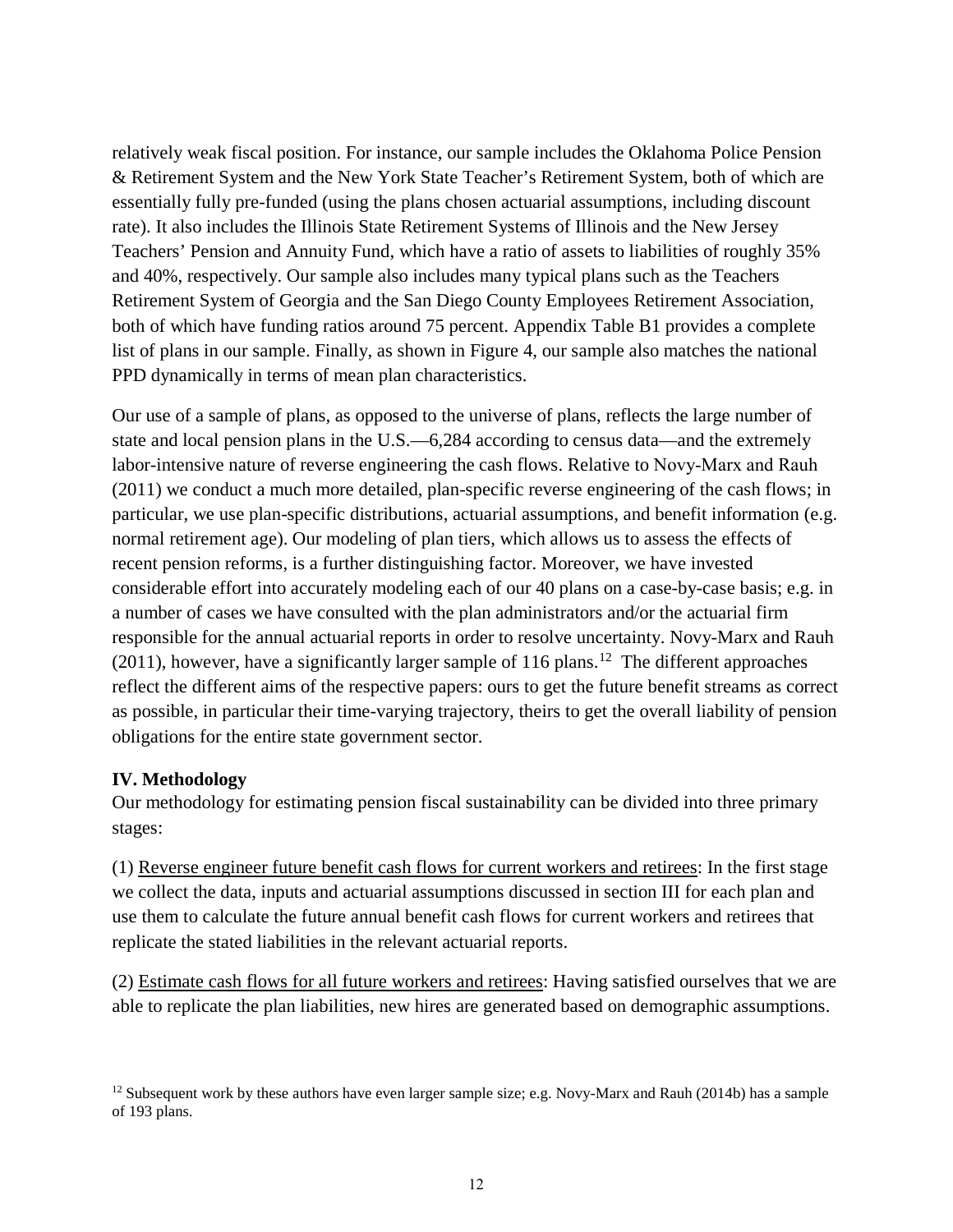We then generate total future benefit cash flows for each plan using our own assumptions about relevant macroeconomic variables.

(3) Estimate sustainability: Finally, we pair the cash flow projections with information on plan assets and assumptions on asset returns to conduct our fiscal stability exercises.

## *IV.A Estimating Cash Flows for Current Workers and Retirees*

We construct the future cash flows required under two actuarial liability concepts – the present value of future benefits (PVB) and the actuarial accrued liability (AAL). These concepts only account for liabilities associated with current workers and current retirees; they do not capture liabilities associated with employees hired in the future (after 2017).

The present value of benefits (PVB) is a liability measure which captures both obligations already accrued for retirees and current employees, as well as obligations associated with the future service of current employees; it is equal to the present discounted value of these future benefit payments. To construct these cash flows for current retirees, we simply use the mortality tables to age the retiree population each year and then use the information on current retiree pension benefits to calculate annual benefit payments. For current workers, we age the workforce each year (incrementing years of service as well as age) and use the probabilities of retirement, disability, death, and quits/termination by age and years of service to create a matrix of newlyretired workers by year. We then use the information on pension eligibility and benefits to calculate the pension obligations for future retirees by year.

Although the procedure for producing the cash flows presented here is conceptually quite straightforward, the actual implementation is substantially more complex. Our specific procedures, which generally follow Winkelvoss (1993), are presented in significant detail in Appendix A.

The Actuarially Accrued Liability (AAL) is a narrower liability concept as it only incorporates liabilities accrued *to date* by current workers and retirees (i.e. it does not account for the future accruals of current workers). Although various methods are available for calculating the AAL, the most common by far is the entry age normal (EAN); it envisions employers investing a fixed fraction of an employee's compensation each year so that their pension benefits will be fully funded by the time of retirement. The AAL under this methodology is simply the value of such an account at any given time. It depends on the rate of salary growth and the discount rate, as well as on the likelihood that workers stay employed long enough to receive a benefit. Let p be

salary growth and r be the discount rate, and define  $\phi = \frac{(1 + p)}{(1 + p)}$  $(1 + r)$ *p*  $\phi = \frac{(1+p)}{(1+r)}$ . Also define *S<sub>a-yt</sub>* as the

probability of remaining employed from entry age (a-y) to service year t. Then, the  $EAN_{a,y,T}$ measure of the AAL is: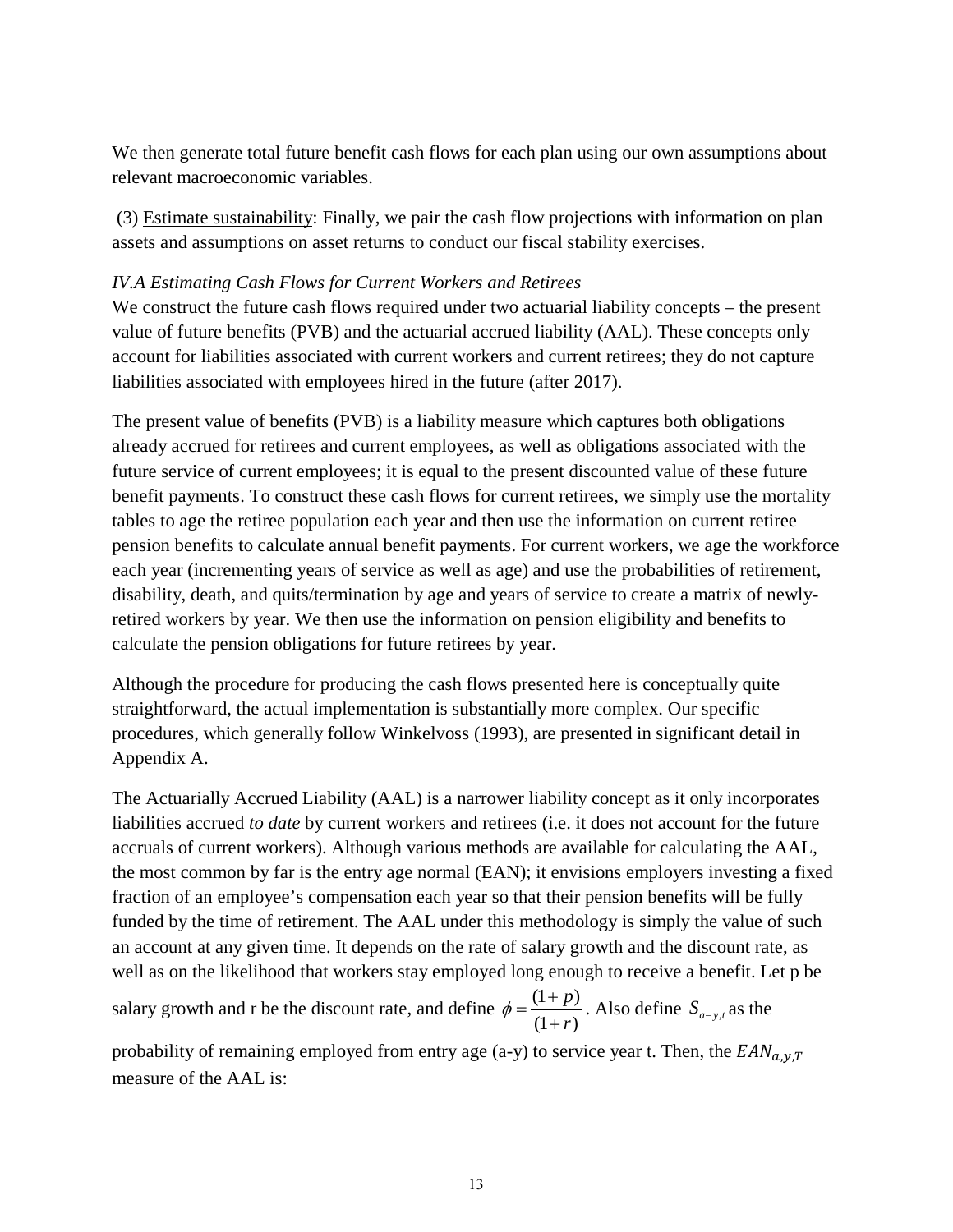$$
EAN_{a,y,T} = \left(\frac{\sum_{i=1}^{y} g^{i} S_{a-y,i}}{\sum_{i=1}^{y+T} g^{i} S_{a-y,i}}\right) PVB_{a,y,T}
$$
(7)

for an employee of age a with y years of service who will retiree T years in the future.

In order to ensure our estimated liabilities match the stated liabilities in the AV reports and our projected undiscounted cashflows are as accurate as possible, we calibrate the cash flows. The calibration factors  $v_{c,1}$  and  $v_{c,2}$  are defined such that following holds:

$$
AAL^{ben,AV} = \sum_{t=0}^{\infty} B_t^{ben} (v_{c,1}v)^t
$$
 (8)

$$
AAL^{act,AV} = v_{c,2} \sum_{t=0}^{\infty} B_t^{act}(v)^t
$$
\n(9)

Where v is the plans discount factor  $\left[\frac{1}{1+\delta}\right]$ ,  $B_t^{ben}$  is the pension cash flow for current retirees (ben) at time t, act denotes active employees as of 2017, AV denotes a value from a 2017 actuarial valuation.  $v_{c,1}$  is a geometric calibration which ensures that our estimated cash flow for retirees reproduces the AAL as stated in the AV report when we discount it at the plan's stated discount rate. The choice of a geometric calibration for current retirees reflects that benefits at time t=0 are known with certainty and that errors are likely to reflect issues with mortality assumptions and COLAs, both of which will accumulate over time; this calibration is similar to that used in (Novy‐Marx and Rauh 2011) and (Lutz and Sheiner 2014). Our geometrically calibrated benefit stream for retirees equals  $B_t^{ben} * (v_{c,1})^t$ .

We employ a proportional calibration for current employees. We generally found we were underestimating prospective benefit levels for current employees due to idiosyncratic factors, such as not accounting for unclaimed sick leave, that would boost benefits by a roughly constant percent throughout retirement. Accordingly, we assume a proportional change to their benefit streams. Our calibrated benefit stream for actives equals  $B_t^{act} * v_{c,2}$ . We also apply the  $v_{c,2}$ calibration factor to new hire cash flow projections (see below) as well.<sup>13</sup> Finally, due to the fact our uncalibrated estimates were on average quite accurate, the calibration process does not have a large effect on our analysis (see appendix B, table 3).

<span id="page-13-0"></span><sup>&</sup>lt;sup>13</sup> We calibrate the cash flows for inactive employees – former employees as of 2017 not yet receiving benefits – using a separate, proportional calibration.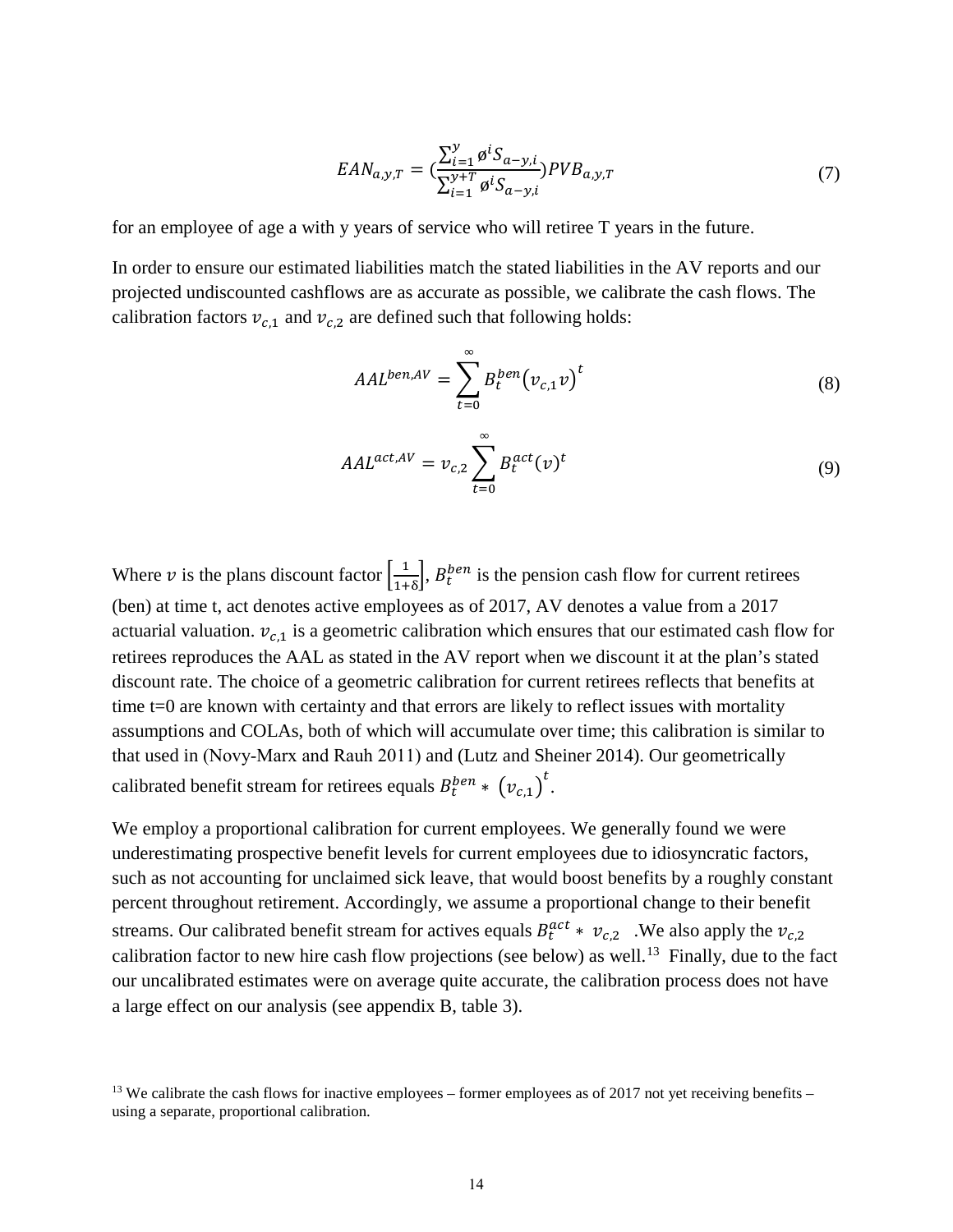### *IV.B Projection of Total Cash Flows*

In order to study the fiscal stability of each plan we need to estimate new hires  $(nh)$  in each future period  $t$ . New hires at time  $t$  are set equal the previous year's headcount multiplied by the projected growth rate in the government's workforce (*n*) and the proportion of withdrawals/retirements from the workforce (*q*) from the previous year.

$$
nh_t = ee_{t-1}(n_t + q_{t-1})
$$
\n(10)

Projected workforce growth (*n*) is assumed to equal the growth in the working-age population of the state or locality such that the ratio of government workforce to the working-age population remains constant. We further assume that the age (x) distribution and salaries of new hires matches the distribution of current employees with less than 5 years of service. Each group of new hires then produces a new stream of benefits starting at each future year (t), with the value of those future benefits calculated in exactly the same way as they were for the current active workers, but adjusting for changes to plan provisions (reforms) instituted for new hires.

To project the growth of the working-age population in each state, we use a variant of the methodology used by the Demographic Group at the Weldon Cooper Center for Public Service (see appendix D for more information). This methodology addresses trends in fertility, and in and out migration by state. Our implementation assumes that state population growth eventually converges to the national average. Finally, to calculate state labor force growth rates, we project the working age population in each state by age group and multiply that by the projected labor force participation rates by age in the CBO's longer-term budget projection.<sup>14</sup> See Appendix D for details.

Finally, we alter the cashflow projections in our plans by replacing the varying actuarial assumptions with our own assumptions for cpi inflation (2.4 percent) and productivity (1 percent). To get our final cash flow streams for a given plan, we simply add the annual flows for retirees, inactives, actives and new hires.

### *IV.C Debt dynamics*

Our fiscal sustainability exercises our largely focused on the following two identities concerning the evolution of plan debt  $(D)$  and assets  $(A)$ :

$$
D_{t+1} = (1+\delta)D_t - B_t + NC_t P_t
$$
\n(7)

$$
A_{t+1} = (1+r)A_t - B_t + c_t P_t \tag{8}
$$

<span id="page-14-0"></span> $14$  For the county or municipal level plans we adjust the state projection by the ratio of the growth rate of the local population to the state population over the period 2010-2018. We then phase out this adjustment linearly over time such that by 2050 the locality is growing at the same rate as the state population.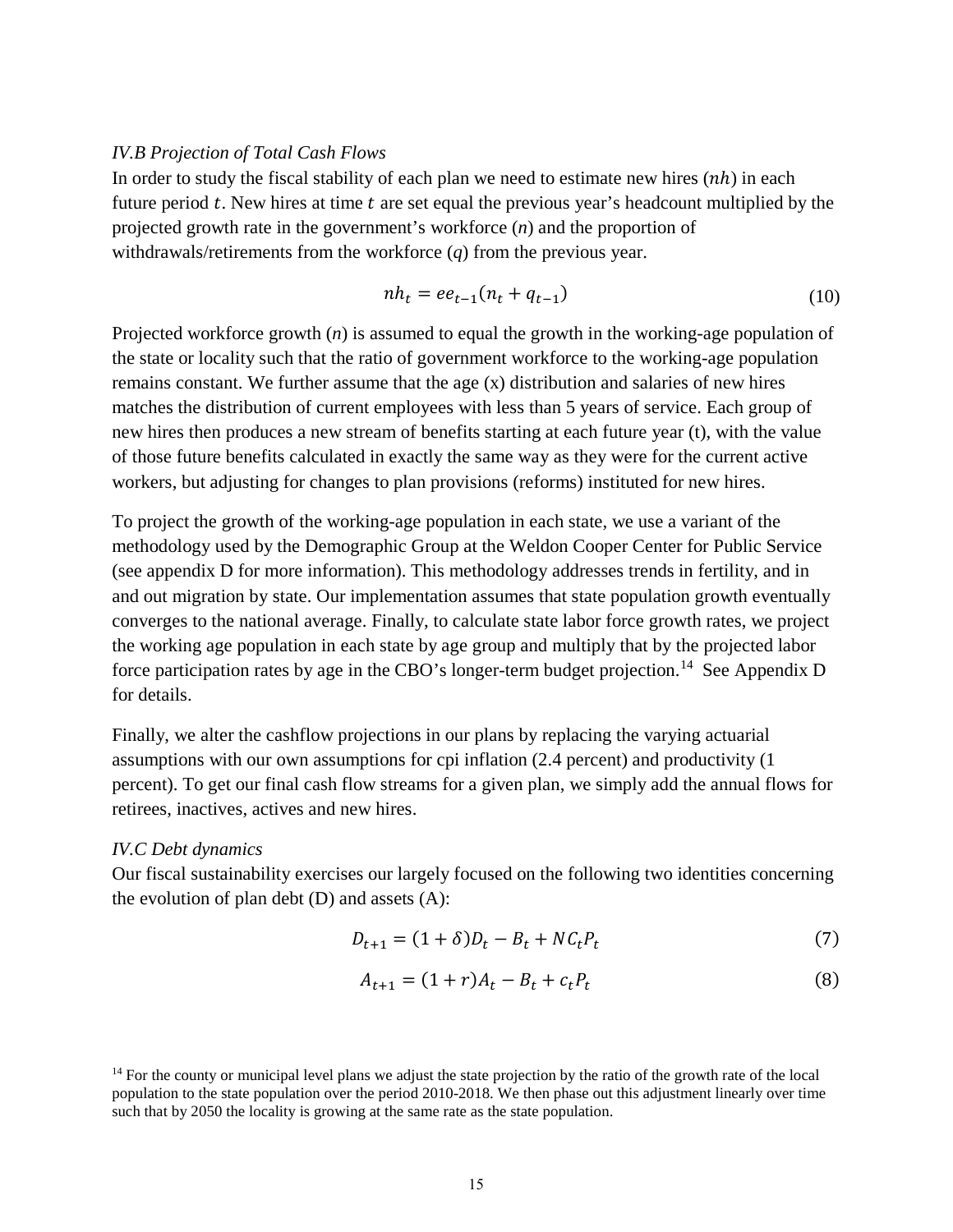where  $\delta$  is the discount rate used to value the plans liabilities;  $B_t$  is the benefits paid out at time t;  $NC<sub>t</sub>$  is the normal cost rate which is multiplied by projected payroll  $P<sub>t</sub>$  to calculate accrued liability in period t;  $c_t$  is the contribution rate as a share of payroll. We use these identities in combination with our projections of benefits and payroll to assess the fiscal stability of each plan. In order to do this, it is necessary to specify the contribution rate to the plan as well as the rate of return likely to be received on the plan assets.

Contribution rate: As discussed above, our goal is to understand how the pension system is likely to stress state and local budgets. As such, we begin with an exercise that holds contributions as a share of payroll fixed at today's level – i.e. we perform a "current policy" analysis. If these are insufficient, then governments will have to increase contributions in the future in order to make benefit payments, either by cutting spending elsewhere or raising taxes. We view this need for additional action as a good measure of fiscal stress.[15](#page-15-0)

Asset returns: The rates of return assumed by plans are typically the expected value of returns on the plan's portfolio of assets. As such, using these returns provides the expected path of asset income. In practice, asset returns in any given year will likely be higher or lower than the longterm average. An important question is whether to use a risk-adjusted rate of return to calculate asset returns. This is a difficult and contentious question, and one faced by the federal government in its scoring of credit programs like student loans (e.g. Lucas and Phaup 2008 and Marron 2014).<sup>[16](#page-15-1)</sup> Official estimates of the cash flows from federal loans do not risk adjust, but CBO's preferred measure, which they call Fair Value, does. CBO produces asset cash flows using both methods.

There are pros and cons of risk-adjusting cash flows. On the pro side, risk adjustment prevents plans from appearing healthier simply because they invest in riskier assets. That is, to the extent expected cash flows increase simply because the assets have become riskier, the plan would see no benefit when scored using a risk-free rate of return. Furthermore, if the risk-adjustment factor reflects the tradeoff taxpayers (current and future) would make between a risky stream and a certain one, then future taxpayers should be indifferent between the cash flows pension plans would receive on a risky asset and the cash flows they would receive if the fund invested in safe

<span id="page-15-0"></span><sup>&</sup>lt;sup>15</sup> One potential objection to this approach is that contributions have been rising steadily since the end of the Great Recession, and current levels might "already" be stressing state and local governments.

<span id="page-15-1"></span><sup>&</sup>lt;sup>16</sup> Note that this issue is related to, but is not equivalent to, the contentious issue of the correct discount rate for pension liabilities. For instance, Novy‐Marx and Rauh (2011) argue that, in order to calculate present values, pension liabilities ought to be discounted at a rate that reflect their riskiness. The value of the assets or the expected return on those assets is not the issue in this debate—the value of the assets is simply the value the market places on them. In the exercise here, the liability cash flows are not the issue; instead it is the assumed return on the assets that is the subject of debate.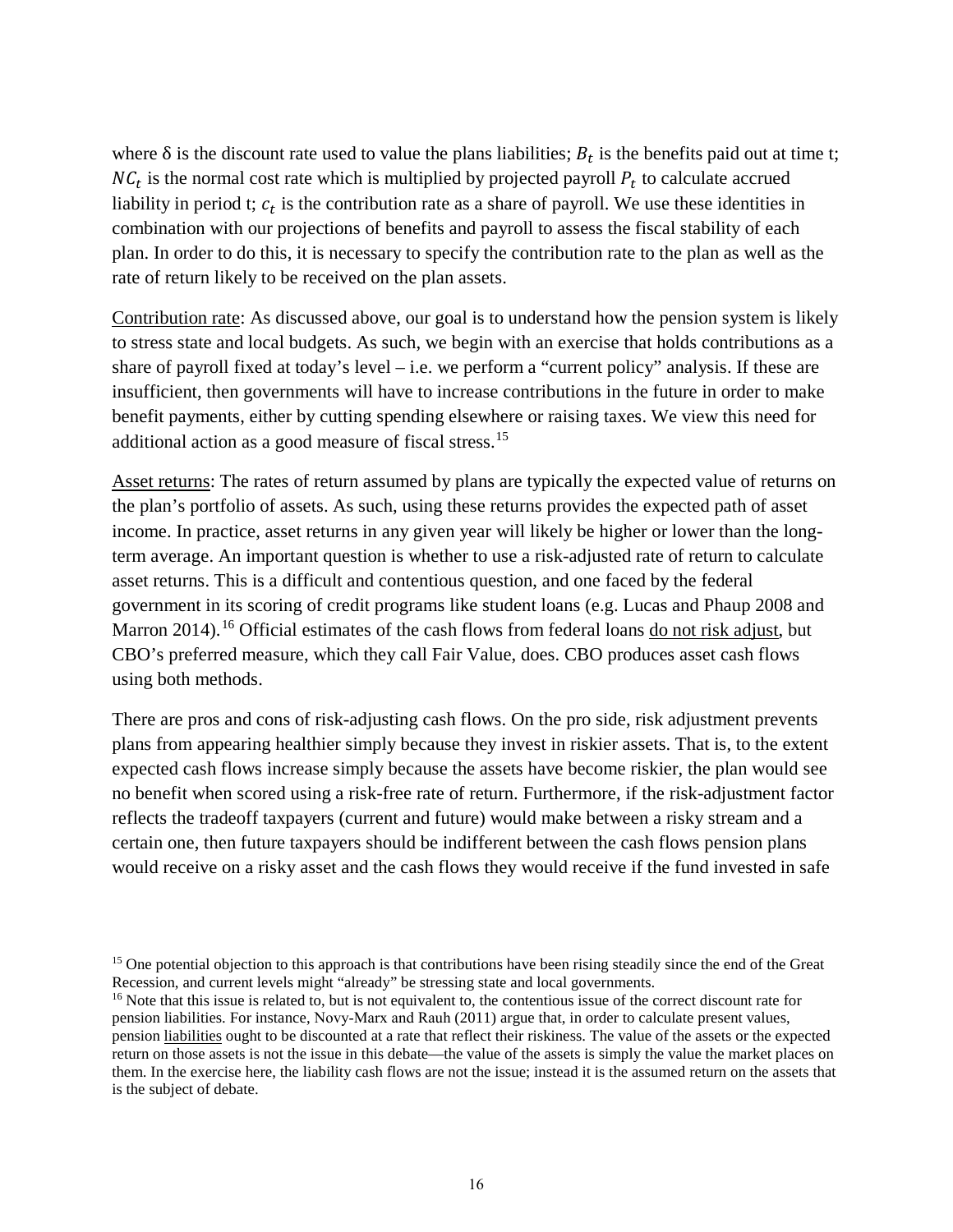assets like Treasuries.<sup>17</sup> On the con side, assuming lower-than-expected rates of return means that, on average, projections will be biased. That is, if the expected return on pension assets is 5%, but we assume a return of 2%, then we will, on average, underpredict investment returns and overpredict asset exhaustion.

To address these issues, we present our estimates using a variety of real (inflation-adjusted) longrun rates of return on the pension assets: a real return of 1.5%, a real return of 3.5%, and a real return of 5.5%. The 1.5% rate is roughly equal to the longer-run risk-free rate in recent year. Thus, it represents the rate or return that pension plans can achieve with certainty, based on financial market prices in recent years – i.e. it is the risk-adjusted or risk-neutral rate of return. The riskless rate of return can be calculated as the average of either the 30-year or 20-year zero coupon Treasury yield from mid-2009, the start of the current business cycle, through the end of 2018, equal to 3.5 and 3.6 respectively, minus the Federal Open Market Committee's (FOMC) 2% inflation target.[18](#page-16-1) Alternatively, the yield on the zero coupon 20-year Treasury Inflation Projected Securities (TIPS), which can be directly interpreted as a long-term real riskless rate of return, equaled 1.3% over the current business cycle. [19](#page-16-2)

The 5.5% return reflects the 1.5% safe rate plus an equity (or risk) premium of  $4\%$ <sup>20</sup> The 5.5% rate can be viewed as the expected return to a portfolio of risky pension plan assets; it is equal to about what the plans are, on average, assuming and about what they have received on their assets, on average, over the past 15 years. The 3.5% rate of return represents a middle ground between these rates. An alternative interpretation of these asset return assumptions is to view

<span id="page-16-0"></span><sup>&</sup>lt;sup>17</sup> Elmendorf and Sheiner (2017) argue that not all of the difference between rates on Treasuries and rates on other assets reflects risk; instead, they argue that there is something specific about Treasuries that some investors require, and that when demand rises faster than supply, rates on Treasuries will fall without a change in risk or risk preferences. If this is true, then the rate of return on Treasuries might over-adjust for risk, and a somewhat higher rate should be chosen when properly risk adjusting.

<span id="page-16-1"></span><sup>&</sup>lt;sup>18</sup> The zero coupon yields are calculated using the methodology of Gurkaynak, Sack and Wright (2007) and can be found at: [https://www.federalreserve.gov/econresdata/researchdata/feds200628.xls.](https://www.federalreserve.gov/econresdata/researchdata/feds200628.xls)<br><sup>19</sup> Given that long-term interest rates have been trending downward secularly since at least the late 1990s, it could be

<span id="page-16-2"></span>argued that the yields should be measured more contemporaneously. However, the 30-year and 20-year zero coupon Treasury yield equaled 3.2 and 3.1, respectively, over 2018, and the yield on the zero coupon 20-year TIP equaled 1.3. Thus, using the yields as measured in 2018 produce only a very slightly lower estimate of the real risk-free rate. Moreover, given that the risk free rate is being used for long-run projections, it could be argued that it is appropriate to calculate it based on a relatively longer historical span of yield data. Doing so smooths through transitory factors, such as fluctuations in yield induced by business cycle dynamics; it also effectively assumes yields will display some tendency to return to historical norms. Using such logic, the CBO assumes that the nominal risk-free rate will be on the order of 5% in the longer-run (CBO 2018).

<span id="page-16-3"></span><sup>&</sup>lt;sup>20</sup> We view the 4% equity premium assumption as relatively conservative. Mehra and Prescott (2003) estimate an equity premium of around 7% for the U.S. in the  $20<sup>th</sup>$  century; Rachel and Summers (2019) present estimates (constructed by Aswath Damodaran of NYU) suggesting the equity premium equaled around 5% n both the 1960- 2018 period and in 2018; Duarte and Rosa (2015) estimate that the equity premium has exceeded 10% in the years following the Great Recession; and Rauh and Novy-Marx (2011, 2014) use a equity premium of 6.5% for analyzing pension outcomes. That said, there are a wide range of estimates; e.g. Fama and French (2002) calculate a relatively low equity premium of around  $3.5\%$  in the second half of the  $20<sup>th</sup>$  century.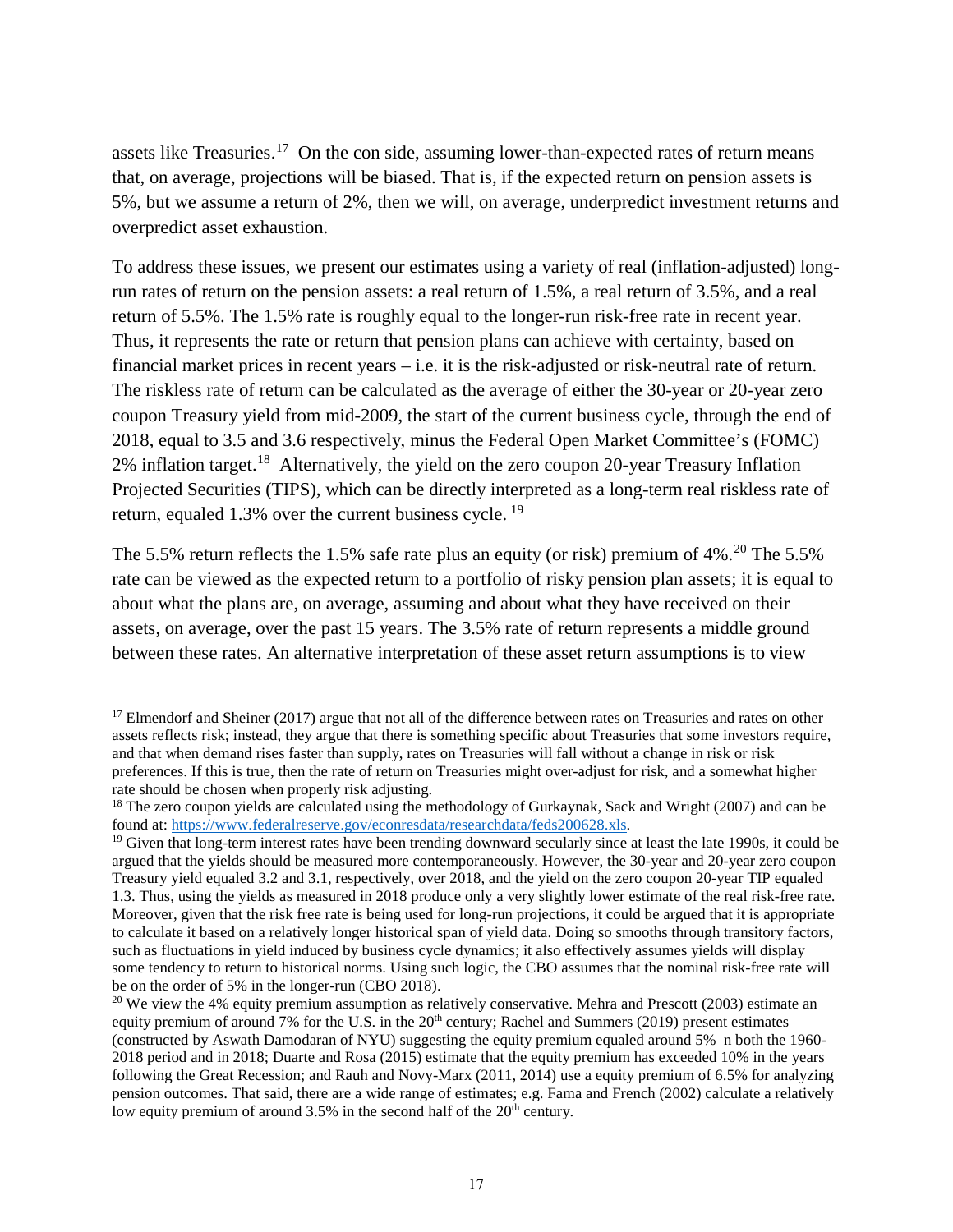them as capturing different future states of the world, equivalent to a very simplistic implementation of a stochastic asset return exercise.

Finally we discount plan liabilities using the 1.5% risk free rate.

# **V. Results**

In this section, we first examine the fiscal outflows (benefit payments) and inflows (employer and employee contributions and asset income) of our set of pension plans, to determine which plans are likely to exhaust their assets and when. We then explore different ways in which governments could stabilize their pension debt as a share of their economies.

# *V.A. Pension benefit payments*

Figure 5 shows how the ratio of beneficiaries to active workers evolves over time for our set of plans. The top black line shows the total, while the dotted colored lines show the composition. In year 2017, beneficiaries are just current retirees, but over time, current retirees (the dotted red line) die, while current workers (blue line) and current inactive members (green line) retire. Meanwhile the workforce is being populated with new workers, and eventually these new hires (purple line) retire as well .

Just as the U.S. population is aging, so too are states. The ratio of retirees to workers in state and local governments is projected to increase about 33% over the next 25 years, and then roughly stabilize. In comparison, projections by the Social Security actuaries show that, for the U.S. as a whole, the ratio of the Social Security beneficiaries to workers is projected to rise about 34% over the next 30 years. We view this similarity as indicating that we have adequately modeled the future flow of state and local government employees.

Figure 6 shows the annual benefit payments as a share of GDP for the plans in our sample in aggregate, which we are calling the "US plan" and view as a reasonably good proxy for the state and local pension system in the U.S. as a whole.

In 2017, pension plan payments were approximately 1½ percent of GDP. Looking forward, our projections as a share of GDP rise about 10% over the next two decades, and then begin declining as a share of GDP, eventually stabilizing at a level about 9% lower than the current one. This pattern is quite surprising given the pattern of aging described above. For social security, for example, benefits relative to GDP are projected to rise about 25% over the next 20 years, and then remain roughly constant thereafter.

What explains these surprising results? If the ratio of retirees to workers is increasing, why isn't the ratio of benefits to payroll? First, most pension plans do not fully index their retiree benefits for inflation—the COLA is often well below inflation. Many plans have been lowering or eliminating their COLAs in recent years and this lowers the real value of average benefits over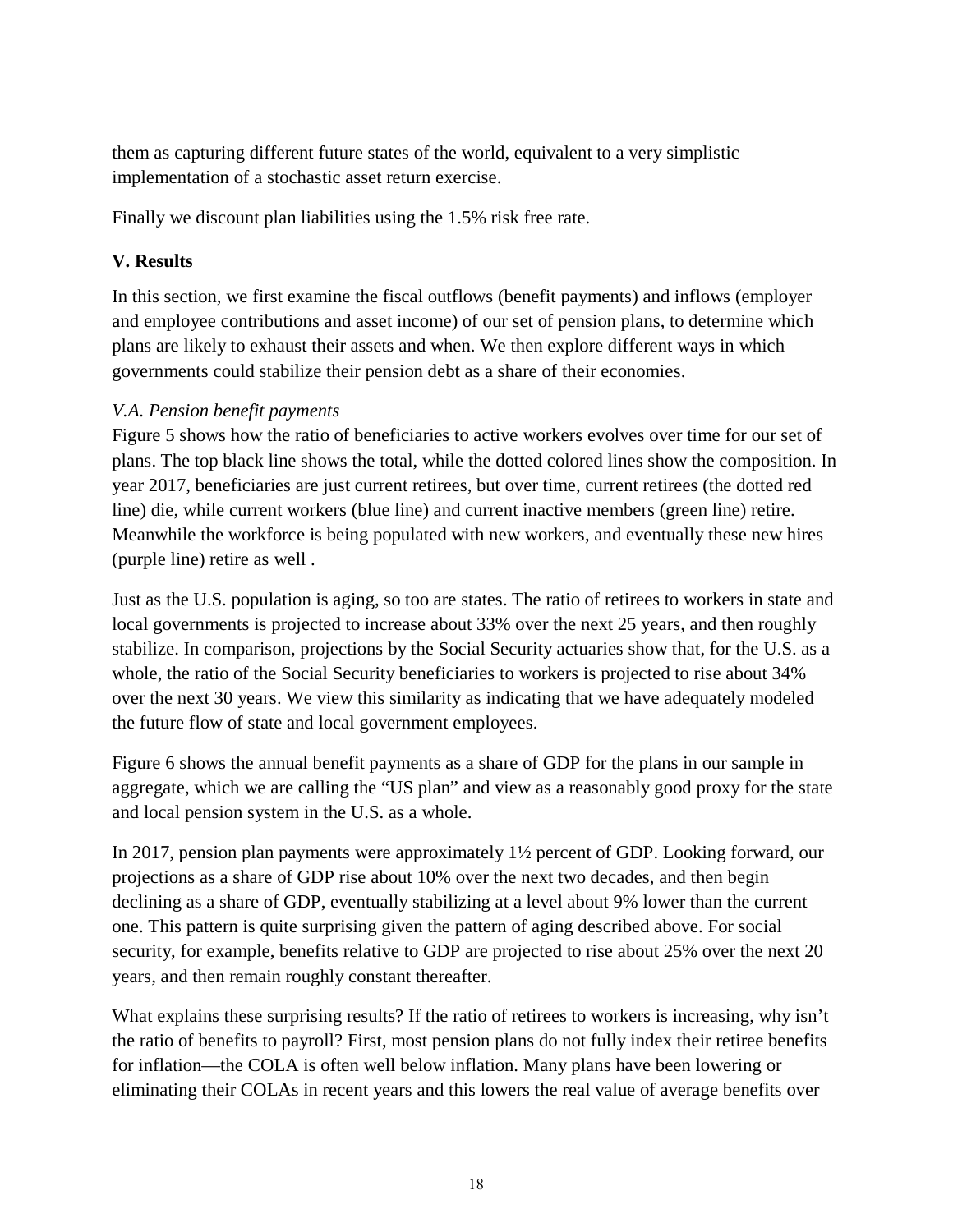time. Second, pension plans have gradually been making changes over time to lower benefits and raise retirement ages for new hires e.g. see (Aubry and Crawford 2017). These adjustments also reduce average pension benefits over time. The reduced growth in average benefits is enough to offset most of the effects of the 30% growth in the ratio of retirees to workers shown above.

Figure 7 presents our baseline estimate for benefits payments as a share of GDP (black line) and several counterfactual exercises which explore the effect of policy changes. The blue line displays the aggregate cash flows assuming that plans turned off their COLAs entirely, which governments generally (but not universally) can do without violating state constitutions. The result of eliminating the COLAs would be a drop in the ratio of benefits to GDP, such that they would eventually settle an additional 9% below where we project them when the current COLAs are maintained, and about 17% below their level in 2017. In contrast, the green line displays the results of setting all COLAs to equal inflation. Benefit flows rise substantially as a share of GDP over the next two decades and eventually settle at a much high level—indeed, the rise is about 25%, the same as the projected rise in Social Security benefits described above. Clearly, COLAs have a significant impact on benefits flows as a share of the economy. Finally, the red line displays the trajectory of benefits to GDP when the reforms for new workers are eliminated and we instead assume that new hires are subject to the same pension rules as current workers. Rather than declining by 9% over time, the ratio of benefits to GDP would stabilize at a level roughly equal to today's.

As we show below, the fact that pension benefits as a share of payroll are, in aggregate, near their highest level expected over the next few decades is an important finding for understanding the sustainability of state and local finances and the ability of plans to smooth through the next few decades. Notably, as displayed in Appendix Figure B1, the flattening out of pension benefit payments as a share of GDP is apparent in the historical data. Nonetheless, additional work will be required to more fully substantiate the result and decompose its causes. Possible explanations, other than the level of the COLAs and new worker reforms, are sluggish state and local government wage growth over the past 15 years, lower average tenure of benefit recipients over time, and a secular transition toward less generous pension plans due to the relative population shift away the Northeast and Midwest (whose governments tend to have relatively generous pension plans).

## *V.B. Pension asset projections*

Figure 8 shows the path of pension assets assuming that contributions remain fixed at today's level, pension benefit payments evolve as described in Figure 6, above, and the plans these rates of return. With the 1.5% real rate of return, current contributions are insufficient to keep the plans solvent. Despite the projected decline in benefits relative to GDP, assets relative to GDP begin declining immediately, and are exhausted in 30 years. Things look a bit better if the rate of return is 3.5%. With this rate of return, assets are declining, but not as quickly. After 50 years,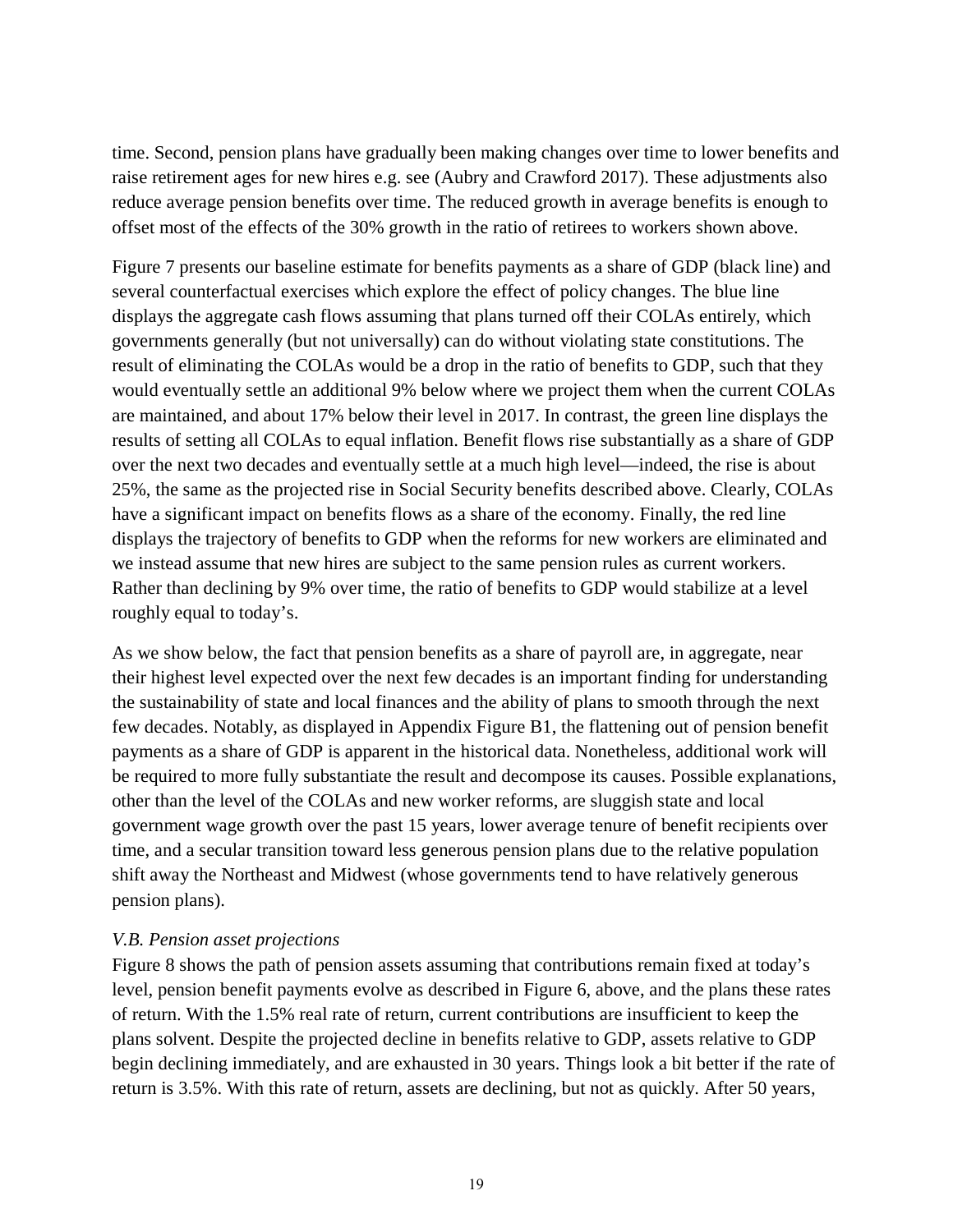they are still exhausted. If, however, the plans earn 5.5% on their assets, then there is no issue of fiscal sustainability at all. At current contribution rates, assets rise indefinitely and the plan faces no stress at all (indeed, one would argue that current contribution rates are much too high, if one could count on a 5.5% real rate of return.)

Of course, looking at the US pension system as a whole masks a lot of variation across plans. Table 2 presents the exhaustion dates under these different rate of return assumptions for all the plans in our sample, again assuming that the contribution rates remain the same for each plan as they are today.

In this table, the plans are sorted by the date assets would be exhausted under a 1.5% real rate of return. For this scenario, the New Jersey Teachers plan would be in trouble—they would fully exhaust their assets in 13 years. The New Jersey Public Employees' Retirement System would be able to stay afloat for 20 years. With a 3.5% real return, the New Jersey Teachers Plan is still in trouble—their assets would exhaust in 14 years, but, apart from a few plans, most plans wouldn't hit the exhaustion date until far into the future or not at all. With a 5.5% rate of return, only the New Jersey Teacher's Plan is in any near-term trouble. (The New Jersey Teachers plan has a funding ratio of just 42 percent even using the plan's discount rate, so that changes in asset returns don't matter much because their ratio is so low.)

Figure 9 shows what share of liabilities are in plans that exhaust within various time periods. Even with a 1.5% rate of return, only about 4% of liabilities are in plans that are exhausted within 20 years, and 60% of plans never exhaust or exhaust only after 30 years. With a 5.5% discount rate, over 90% of plans are in fine shape, whereas the other plans (apart from New Jersey) do exhaust, but not for many decades.

The message from these exercises is that, for most plans, there is no imminent "crisis" in pension plans, in the sense that the plans are likely to exhaust their assets within the next two decades. But, many plans are not stable and a sizeable share of plans will exhaust their assets within 30 years under the 1.5% return scenario. Adjustments will be necessary. The questions are: how large is that adjustment, and how urgent is it?

## *V.C Pension Debt Stabilization*

There are various ways to think about pension debt stabilization. Pension debt is stable when it holds at a fixed share of GDP: pension debt is unsustainable if it continuously rises as a share of GDP. Another aspect of pension debt stability is asset exhaustion, which may impose constraints if plans are unable to borrow or only borrow at relatively high rates of interest.

We perform three stabilization exercises: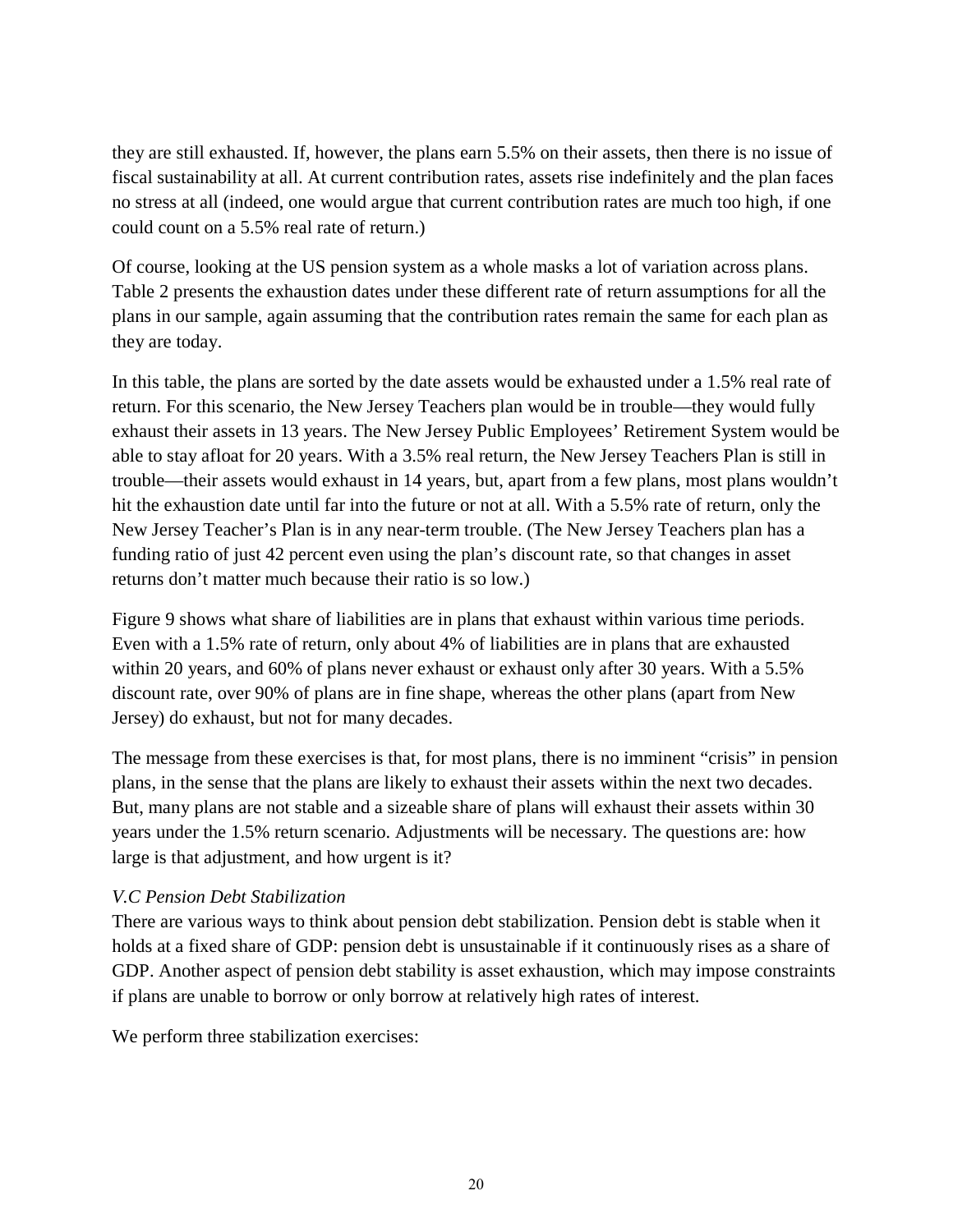- (1) What one-time and permanent changes in the contribution rate would make implicit pension plan debt eventually stabilize as a share of GDP (without specifying what that share is)? This is similar to the exercise in Sheiner (2018) for the federal debt.
- (2) What one-time and permanent changes in contribution would be required in order for the implicit debt as a share of GDP to equal today's ratio in 30 years time? This exercise is similar to the one that the Congressional Budget Office does for the federal debt. (CBO, 2019)
- (3) What is the time path of annual changes in contributions required to maintain today's implicit debt to GDP ratio?

## **Stabilization Exercise 1: Stabilize Implicit Debt as a Share of GDP**

As discussed above, when a plan has an unfunded liability, it is equivalent to the sponsoring government having debt. In order to address concerns over intergenerational equity, a government may wish to simply maintain that debt in relation to GDP by making debt services payments equal to the interest rate less the growth rate of GDP (r-g). Along similar lines, when a plan fails to pay its normal cost, this is equivalent to running a deficit. When governments are increasing investment, say by increasing education spending, or acting to stimulate the economy during a recession, it may well be optimal to finance such spending, because the returns are in the future, and will be available to pay off the accrued debt (Elmendorf and Sheiner 2017).

These arguments are particularly strong when interest rates are low. Indeed, when interest rates are lower than GDP growth, i.e. r-g is negative, existing debt as a share of GDP will decline over time with a balanced primary budget. But, even when interest rates are just close to the rate of economic growth, building up assets to get to full funding isn't very appealing—the rate of return is low on them, and so not much is gained by acting sooner rather than later.

To show these tradeoffs, we conduct the following thought experiment. Assume that a government's pension plan is stable so long as the unfunded liabilities relative to GDP are constant at some point in the future. This is just like an experiment that says debt is sustainable if the debt-to-GDP ratio stabilizes. We first calculate the one-time but permanent change in the pension contribution a plan would have to make in order to achieve stability, and then assess how that contribution changes depending on whether the government acts now, acts in 10 years, 20 years, or 30 years.

Figure 10 shows what happens to the unfunded liability relative to GDP for the US plan as a whole if asset returns are 3.5%. The black dotted line shows that without changes in contribution rates, implicit debt to GDP rises at an increasing pace over time. The current situation is unsustainable. The other four lines show the trajectory of the debt-to-GDP ratio if the government acts now or later. Even if the government waits 30 years to act, the implicit debt to GDP ratio isn't much higher than it would be if the government acted today. Table 3 presents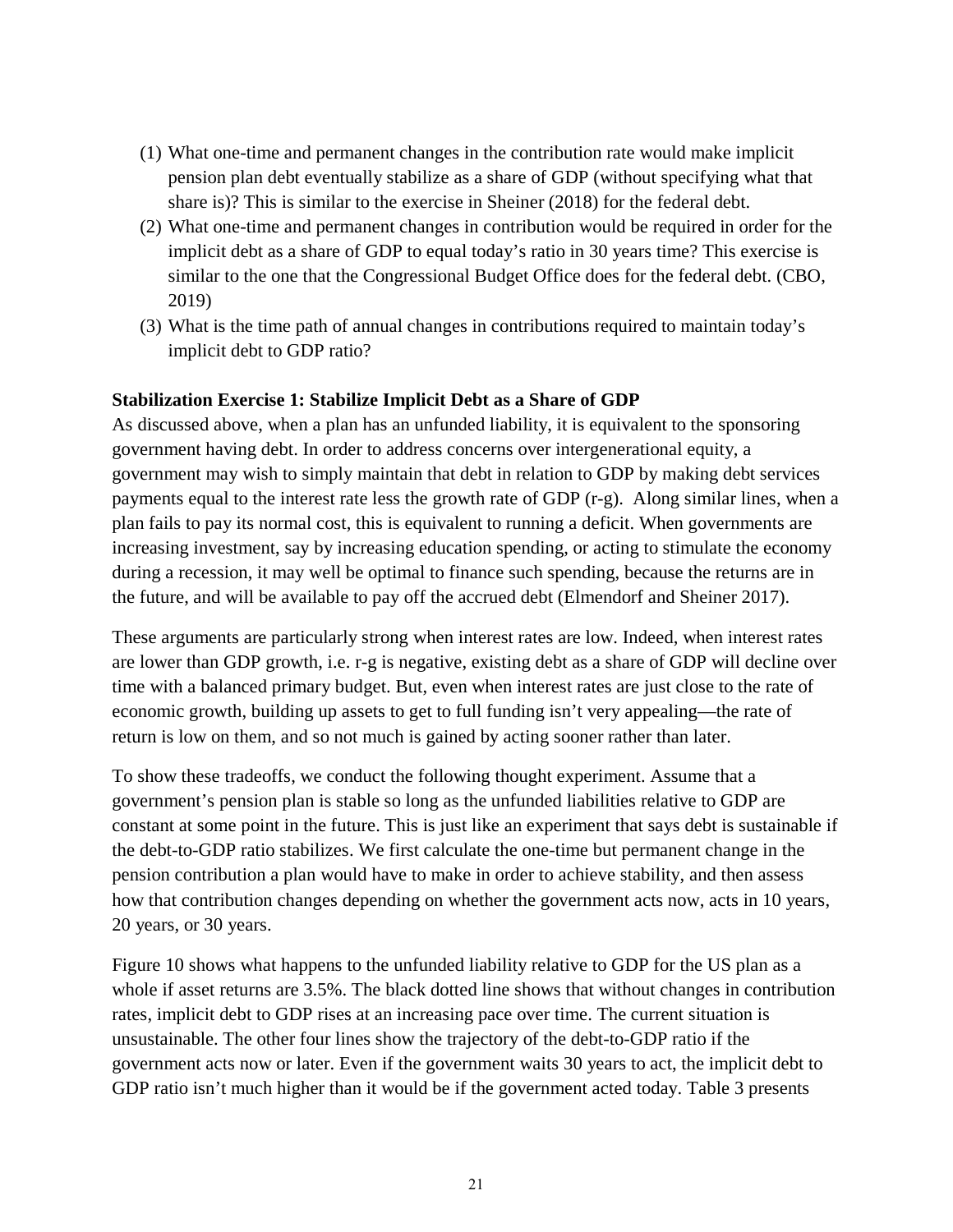these estimates for all three asset return scenarios. Table 4 presents the estimates on a plan-byplan basis.

Of course, as Table 3 shows, the contributions required to stabilize the implicit debt are higher if the government waits. If the contributions are increased now (and forever thereafter), the increases has to be 4.3% of payroll. If the contribution stays at its current level and then increases in 10 years, the increase has to be equal to 5.5% of payroll. Acting sooner rather than later lowers the required increase, but not by much. Even if the plans wait 30 years to act (i.e. go 30 years without any changes in contributions), the required increase is only 6.8% of payroll. Under the risk-neutral asset return assumption there is no meaningful change in the required contribution boost if a government delays adjustment.

To put these changes into context, aggregate pension funding was increased by nearly 9 percentage of payroll between 2009 and 2017. Accordingly, if governments act now, a further upward adjustment equal to about half of the adjustment made over the last decade would be sufficient to stabilize their pension debt under the 3.5% return assumption. Under the risk-neutral assumption, plans could stabilize their debt by making an adjustment equal to less than 1½ times the adjustment of the last decade.

However, plans could run out of assets along the way, which might be a constraint. Figure 11 shows plan assets relative to GDP for each of the asset return paths. They decline in all, but never hit zero in aggregate. (That said, some plans in our sample do exhaust their assets.)

In contrast to our focus on stabilizing implicit pension debt, past work on pension funding has often focused on achieving full pre-funding. The right-hand side of Table 5 presents estimates of the funding increase required to achieve full funding over a 30-year horizon (with pension liabilities discounted at the 1.5% risk-neutral rate). These estimates are broadly similar to those presented in Novy-Marx and Rauh  $(2014b)$ .<sup>[21](#page-21-0)</sup> For comparison, the left-hand side of the table repeats our debt-stabilizing contribution increases from Table 3.

The increases required to reach full funding are substantially larger than those required to stabilize debt. Under 3.5% asset returns, the funding boost to reach full funding is roughly five times larger than the increase required to stabilize the debt (20.4% versus 4.3%). The funding increases required to reach full funding under the 1.5% and 3.5% asset return assumptions would constitute a fiscal crisis for state and local governments. The corresponding increases needed to stabilize pension debt would certainly induce fiscal strain, but would fall short of what most observers would label a crisis. Table 6 presents the results for each plan. As shown in Figure 6, at a 3.5% rate of return, no plan needs to increase funding by more than 20% of payroll, and most have to do far less. At a 1.5% rate of return, however, about 30% of plans have to increase

<span id="page-21-0"></span> $21$  One difference is that our projections include the assumption of mortality improvements over time, which hurts plans fiscal conditions, whereas the Novy-Marx results do not.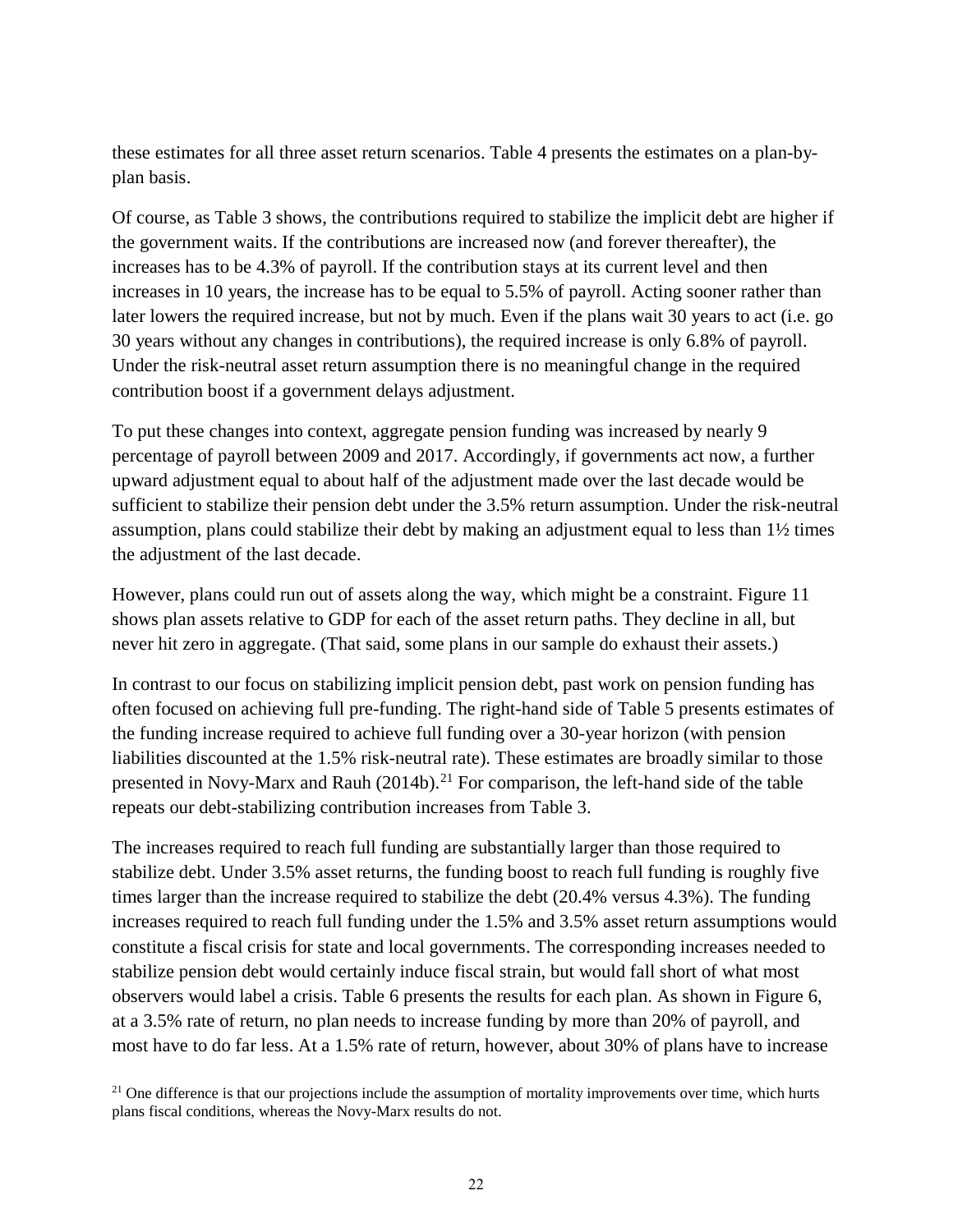funding by more than 20% in order to eventually stabilize their debt to GDP ratio. Thus, under this rate of return assumption, many plans do have to make significant changes.

# **Stabilization Exercise 2: Implicit Debt as a Share of GDP is Equal to Today's Level in 30 Years**

Another way to assess sustainability over the medium-term is to ensure that the implicit debt to GDP ratio is no higher in 30 years than it is today. Very long-run projections are inherently uncertain, so choosing a target implicit debt-to-GDP ratio over the medium term may be a more reasonable policy objective. In addition, the exercise above that stabilized the implicit debt to GDP ratio without specifying its level did not account for potential changes in borrowing costs that might arise if the ultimate debt to GDP ratio were higher than it is today, whereas targeting today's level is less likely to raise that concern.

The right-most column of Table 5 reports the permanent contributions required to return the implicit debt-to-GDP ratio to today's level in 30 years for the US as a whole. The experiment compares the required contributions under the various interest rates and under various timings. It should be noted that, in this experiment, we always allow the pension plan 30 years to get back to the original debt level, so that "start in 10 years" means getting back to the 2017debt-to-GDP level by 2057. We view that as a sensible experiment, because it doesn't require the plan to make massive changes in a short period of time, but still requires the plan to eventually return to the target. In contrast, the middle column—Fully Funded in 30 Years—requires the plan to be fully funded in 2048, regardless of when the changes begin.

At a 3.5% rate of return on assets, plans would need to increase contributions by 4.2% of payroll today, 6.3% if they began in 10 years, and 9% if they began in 20 years. There is little difference between the contributions required under this exercise and the stabilize the implicit debt exercise (left most set of columns) if action is taken today; but the difference becomes larger the longer the delay. This difference arises because the 30-year exercise requires any increases in debt that occur after 2017 to be paid down, whereas the stabilize the implicit debt exercise only requires additional interest to be paid.

At an asset return of 1.5%, contributions would have to increase about 14% to ensure that the debt-to-GDP ratio is the same as today's in 30 years, just slightly above the amount required in the stabilize the implicit debt exercise. However, the differences between the costs of delay in the two exercises are much larger under these low asset returns, because the costs to stabilize a higher level of debt are almost zero (because r-g is close to zero), but the costs to actually pay down debt are quite high, since asset returns are so low. Waiting 10 years to take action at the 1.5% asset return if plans wanted to ensure that the debt ratio returned to this year's level in 30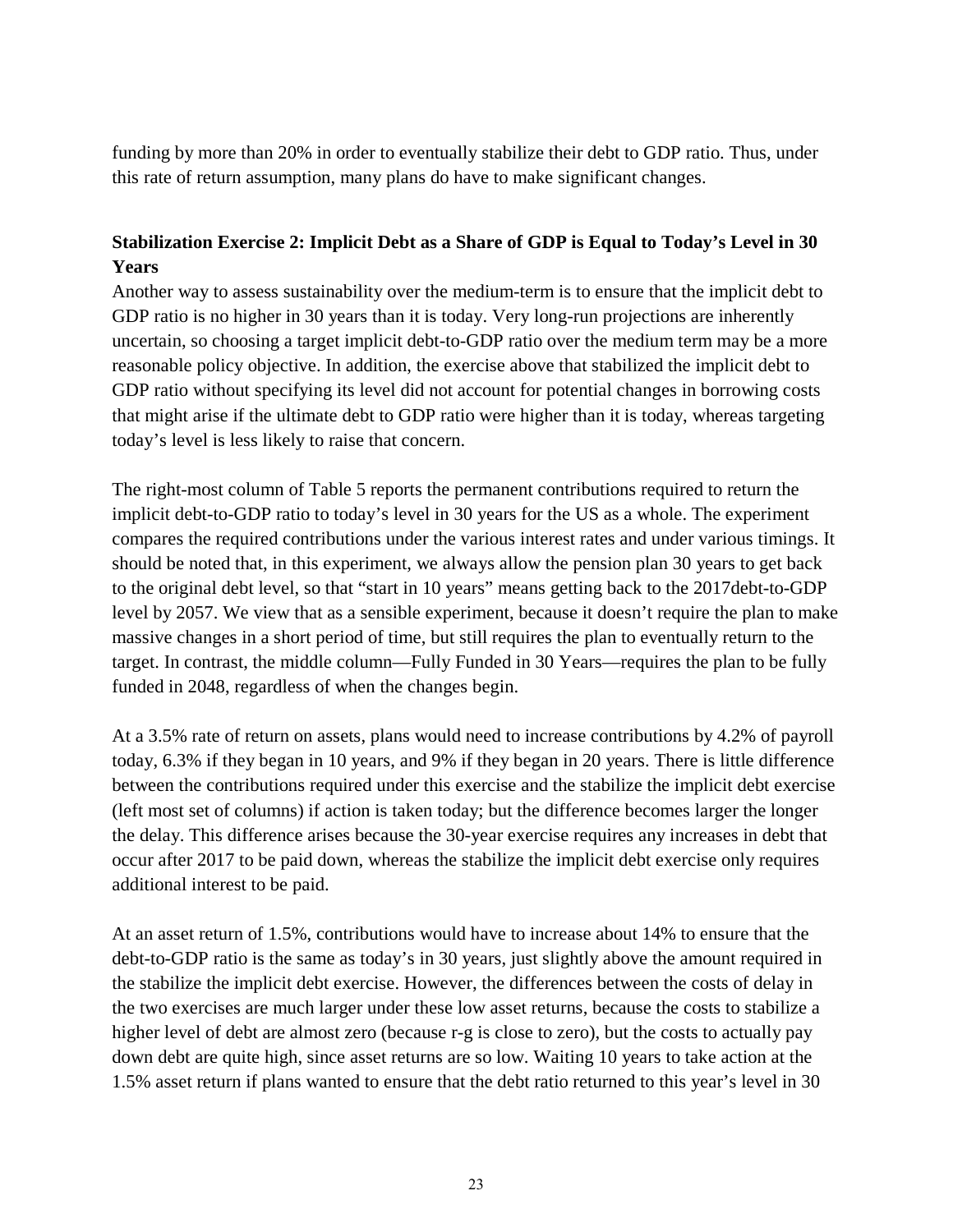years would require an increased contribution of 18% of payroll; waiting 20 years would boost that required contribution to 23%.

Figure 13 shows the long-run paths for the implicit debt outcomes for this exercise. If plans act now, then the debt hits today's level in 30 years, and then drifts down very slightly over time. If plans delay and allow the debt to increase above today's level, then the larger contributions required mean that, if they are maintained after 30 years (which is what this exercise assumes), the debt will decrease over time, and plans will eventually be more than fully funded. This is also clear from Figure 14, which shows what is happening to the ratio of pension assets to GDP over time under the various assumptions.

Figure 15 shows the distribution of plan's required contributions if they act today to stabilize at today for the 30-year exercise. At a 3.5% rate of return, most plans need to increase contributions by less than 20%. At a 1.5% rate of return, about 35% of plans need to increase contributions by more than 20%. At a 5.5% return, about 90% of plans could lower contributions.

# **Stabilization Exercise 3: Hold the Implicit Debt as a Share of GDP Constant at Today's Level**

As a final exercise, we assess what contributions would be required if the goal is to maintain the ratio of unfunded liabilities to GDP at today's level. We show what this looks like for the US as a whole in Figure 16. As we noted above, benefits relative to GDP for the US as a whole are at their highest level over the next 20 years or so, meaning that not allowing unfunded liabilities to rise would require higher contributions now, and lower contributions later. As expected, the increase in contribution necessary depends on the assumed asset return: with a 3.5% real rate of return, contributions in the near term would have to increase by about 8% of payroll; at a 1.5% real rate of return the increase would be far larger—about 18% of payroll. At a 5.5% real rate of return, contributions could actually fall below current contributions—reflecting the fact that plans are making efforts to increase their funding status, whereas this exercise does not require them to do so. As we showed above, an alternative is to smooth through these gyrations and simply choose a contribution rate that stabilizes the unfunded liability as a share of GDP.

# **VI. Conclusion**

We find that pension benefit payments in the US, as a share of the economy, are currently at their peak level and will remain there for the next two decades. Thereafter, the reforms instituted by many plans will gradually cause benefit cash flows to decline significantly. This is an important finding in terms of the fiscal stability of these plans over the longer term as it indicates that the cash flow pressure of these plans will eventually recede. Our results suggest that, under moderate asset return assumptions and in aggregate for the U.S. as a whole, pension debt can be stabilized with relatively moderate fiscal adjustments. Of course, stabilization costs are higher if asset returns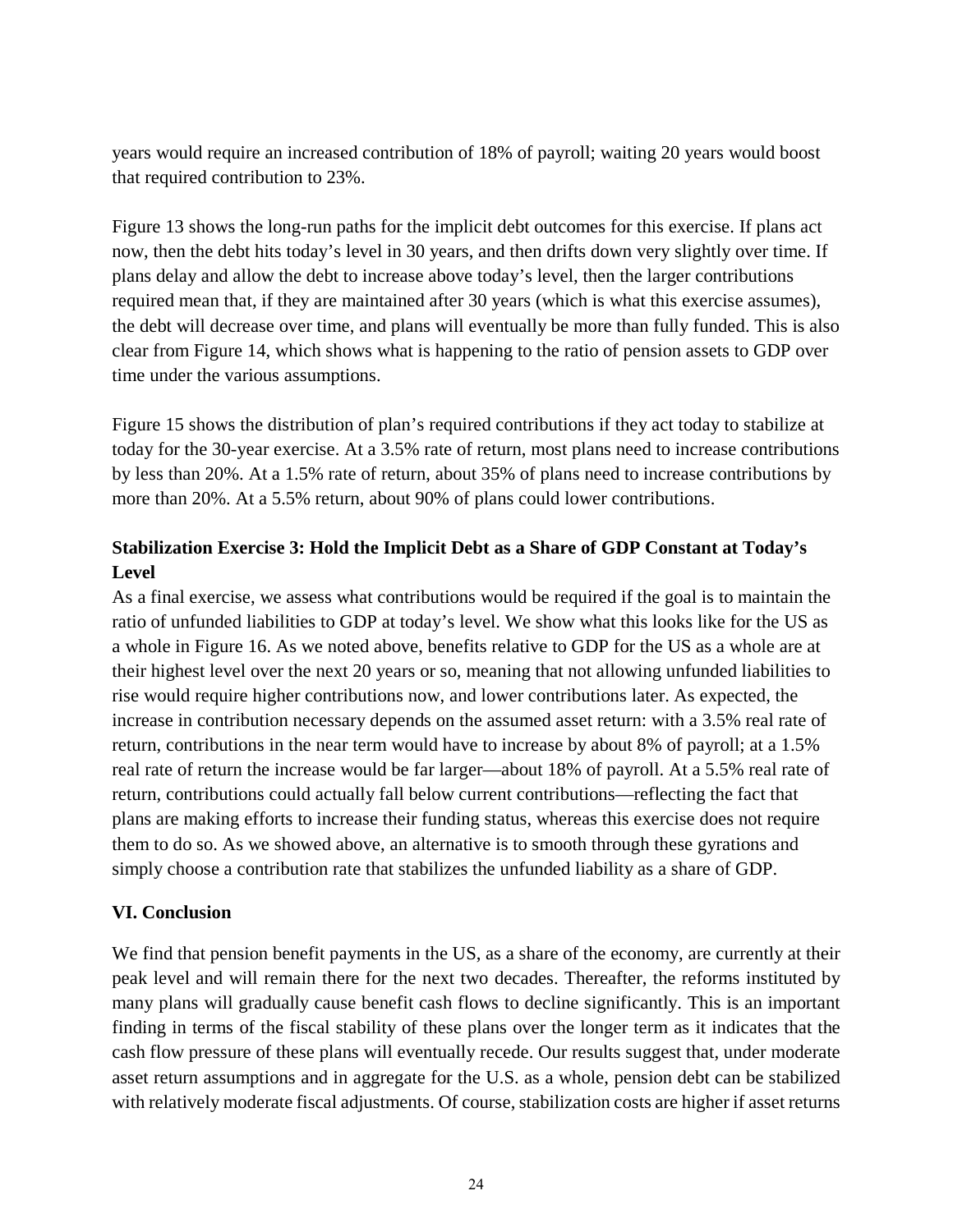are lower. There is also significant heterogeneity with some plans being far from stable across a range of asset return assumptions. Finally, there appears to be little advantage to beginning the stabilization process now versus a decade in the future; neither the level at which debt stabilizes as a share of the economy nor the contribution increase needed to achieve stabilization increase much when the start of the stabilization process is pushed a bit further into the future.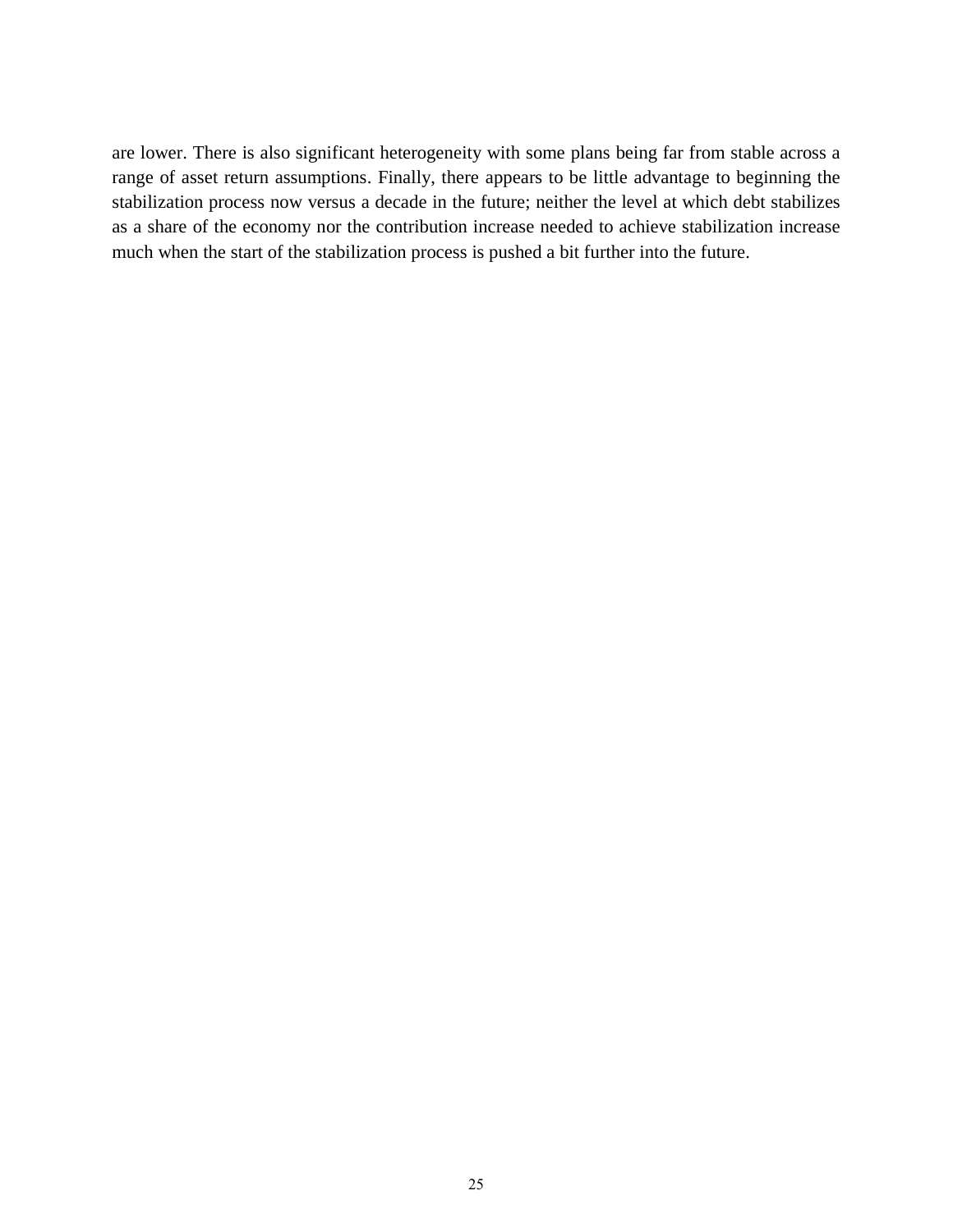### **References**

- Aubry, Jean-Pierre, and Caroline V Crawford. 2017. *State and Local Pension Reform since the Crisis*. Center for Retirement Research Boston College.
- Auerbach, Alan J., and Ronald Lee. 2011. "Welfare and Generational Equity in Sustainable Unfunded Pension Systems." *Journal of Public Economics* 95(1): 16–27.
- Bachrach, Ed. 2016. "How to Save Public Pensions, No Federal Bailout Needed." *Wall Street Journal*. https://www.wsj.com/articles/how-to-save-public-pensions-no-federal-bailoutneeded-1468797730.
- Biggs, Andrew G. 2014. "The Public Pension Quadrilemma: The Intersection of Investment Risk and Contribution Risk." *The Journal of Retirement* 2(1): 115–27.
- Blanchard, Olivier. 2019. "Public Debt and Low Interest Rates." *The American Economic Review*: 37.
- Bohn, Henning. 2011. "Should Public Retirement Plans Be Fully Funded?" *Journal of Pension Economics & Finance* 10(2): 195–219.
- Boyd, Donald J, and Yimeng Yin. 2016a. *How Public Pension Plan Demographic Characteristics Affect Funding and Contribution Risk*. Rockefeller Institute of Government.
- ———. 2016b. *Public Pension Funding Practices*. Rockefeller Institute of Government.
- ———. 2017. *Investment Return Volatility and the Los Angeles Fire and Police Pension Plan*. Rockefeller Institute of Government.
- Brown, Jeffrey R., Robert Clark, and Joshua Rauh. 2011. "The Economics of State and Local Pensions." *Journal of Pension Economics & Finance* 10(2): 161–72.
- CALPERS. 2014. *Annual Review of Funding Levels and Risks*. CALPERS.
- CBO. "The 2017 Long-Term Budget Outlook." : 55.
- Duarte, Fernando, and Carlo Rosa. 2015. "The Equity Risk Premium: A Review of Models." *SSRN Electronic Journal*. http://www.ssrn.com/abstract=2646037 (June 7, 2019).
- ———. 2017b. "Federal Budget Policy with an Aging Population and Persistently Low Interest Rates." *Journal of Economic Perspectives* 31(3): 175–94.
- Ergungor, O. Emre. 2017. "When States Default: Lessons from Law and History." *Economic Commentary* (2017–16). https://www.clevelandfed.org/newsroom-and-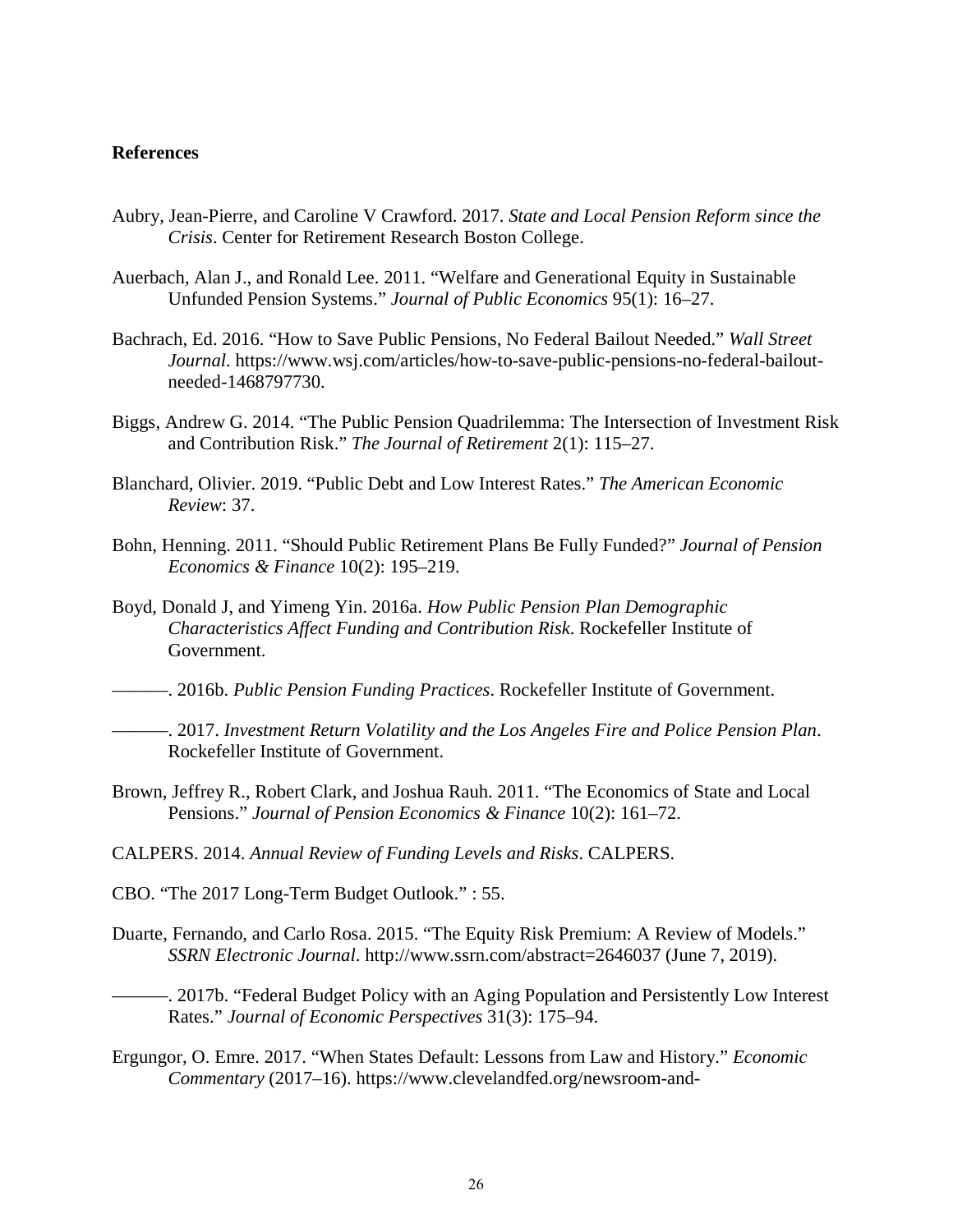events/publications/economic-commentary/2017-economic-commentaries/ec-201716 pensions-when-states-default (July 13, 2019).

- Fama, Eugene F., and Kenneth R. French. 2002. "The Equity Premium." *The Journal of Finance* 57(2): 637–59.
- Feldstein, Martin. 1974. "Social Security, Induced Retirement, and Aggregate Capital Accumulation." *Journal of Political Economy* 82(5): 905–26.
- Furman, Jason, and Lawrence H Summers. 2019. "Who's Afraid of Budget Deficits?"
- Glaeser, Edward L, and Giacomo A.M. Ponzetto. 2014. "Shrouded Costs of Government: The Political Economy of State and Local Public Pensions." *Journal of Public Economics* 116: 89–105.
- Gürkaynak, Refet S., Brian Sack, and Jonathan H. Wright. 2007. "The U.S. Treasury Yield Curve: 1961 to the Present." *Journal of Monetary Economics* 54(8): 2291–2304.
- JECR. 2012. *The Pending State Pension Crisis*. Joint Economic Committee Republicans.
- J.P. Morgan. 2018. *The ARC and Covenants 4.0*. J.P. Morgan Private Bank.
- Lucas, Deborah J., and Marvin Phaup. 2008. "Reforming Credit Reform." *Public Budgeting & Finance* 28 (4).
- Lutz, Byron, and Louise Sheiner. 2014. "The Fiscal Stress Arising from State and Local Retiree Health Obligations." *Journal of Health Economics* 38: 130–46.

Lu, Pritsker, Zlate, Anadu, and Bohn. 2019. "Reach for Yield by U.S. Public Pension Funds." *Federal Reserve Bank of Boston Supervisory and Analysis Working Paper* 19-2.

- Marron, Donald B. 2014. "The \$300 Billion Question How Should We Budget for Federal Lending Programs?" *Urban Institute Research Report*.
- Mehra, Rajnish, and Edward C. Prescott. 2003. "Chapter 14 The Equity Premium in Retrospect." In *Handbook of the Economics of Finance*, Financial Markets and Asset Pricing, Elsevier, 889–938. http://www.sciencedirect.com/science/article/pii/S1574010203010239 (June 7, 2019).
- Mennis, Greg, Susan Banta, and David Draine. "Assessing the Risk of Fiscal Distress for Public Pensions: State Stress Test Analysis." https://www.hks.harvard.edu/centers/mrcbg/publications/awp/awp92 (June 7, 2019).
- Moody's. 2013. *US States Rating Methodology*. Moody's.
- Munnell, Alicia H, Jean-Pierre Aubry, and Josh Hurwitz. 2013. "How Sensitive Is Public Pension Funding to Investment Returns." (34): 10.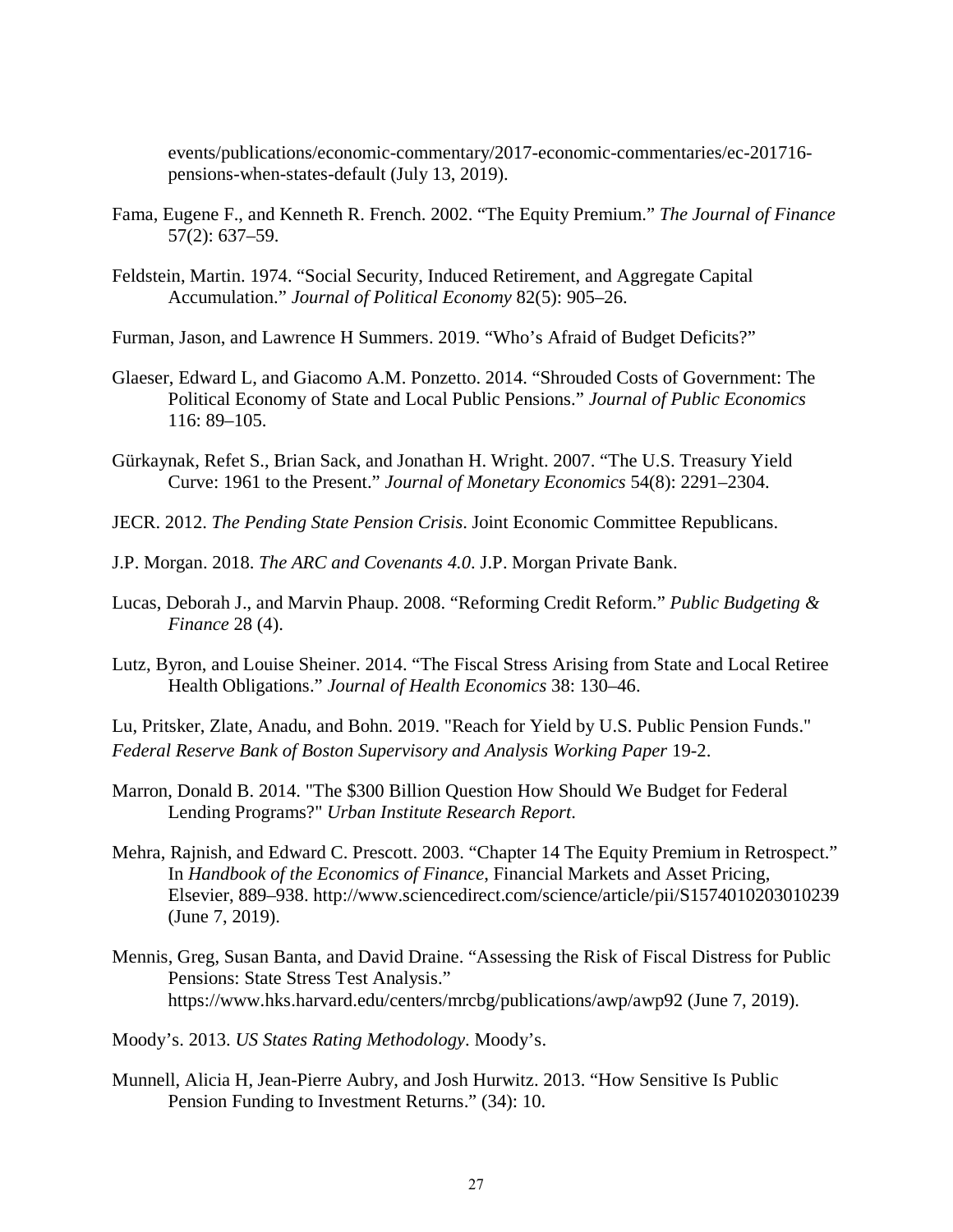- Munnell, Alicia H, Richard W Kopcke, Jean-Pierre Aubry, and Laura Quinby. 2010. "Valuing Liabilities in State and Local Plans." : 12.
- Novy‐Marx, Robert, and Joshua D. Rauh. 2011. "Public Pension Promises: How Big Are They and What Are They Worth?" *Journal of Finance* 66: 1211–49.
- Novy-Marx, Robert, and Joshua D. Rauh. 2014a. "Linking Benefits to Investment Performance in US Public Pension Systems." *Journal of Public Economics* 116: 47–61.

———. 2014b. "The Revenue Demands of Public Employee Pension Promises." *American Economic Journal: Economic Policy* 6(1): 193–229.

- PEW. 2018. *State Public Pension Funds' Investment Practices and Performance: 2016 Data Update*. The Pew Charitable Trust.
- PPD. 2017. "Public Plans Database (PPD)."
- Rachel, Łukasz, and Lawrence H Summers. "On Falling Neutral Real Rates, fiscal Policy, and the Risk of Secular Stagnation." : 68.

Rauh, Joshua D. 2017. "Hidden Debt, Hidden Deficits: 2017 Edition." *Hoover Institution*: 32.

Samuelson, Paul A. 1958. "An Exact Consumption-Loan Model of Interest with or without the Social Contrivance of Money." *Journal of Political Economy* 66(6): 467–82.

Sheiner, Louise, 2018. "The Long-Term Impact of Aging on the Federal Budget." Hutchins Center Working Paper #40, January. https://www.brookings.edu/wpcontent/uploads/2018/01/wp405.pdf

- Shoag, James Farrell and Daniel. 2017. "Risky Choices: Simulating Public Pension Funding Stress with Realistic Shocks." *Brookings*. https://www.brookings.edu/research/riskychoices-simulating-public-pension-funding-stress-with-realistic-shocks/ (August 30, 2018).
- SOA. 2014. *Blue Ribbon Panel on Public Pension Plan Funding*. Society of Actuaries. https://www.soa.org/blueribbonpanel/ (August 31, 2018).
- S&P. 2018. *U.S. Public Finance 2018 Year in Review*. Standard and Poor's.
- Stefanescu, Irina, and Ivan Vidangos. 2014. "Introducing Actuarial Liabilities and Funding Status of Defined-Benefit Pensions in the U.S. Financial Accounts." *FEDS Notes* 2014(0034). https://www.federalreserve.gov/econresdata/notes/fedsnotes/2014/introducing-actuarial-liabilities-funding-status-defined-benefit-pensions-usfinancial-accounts-20141031.html (June 7, 2019).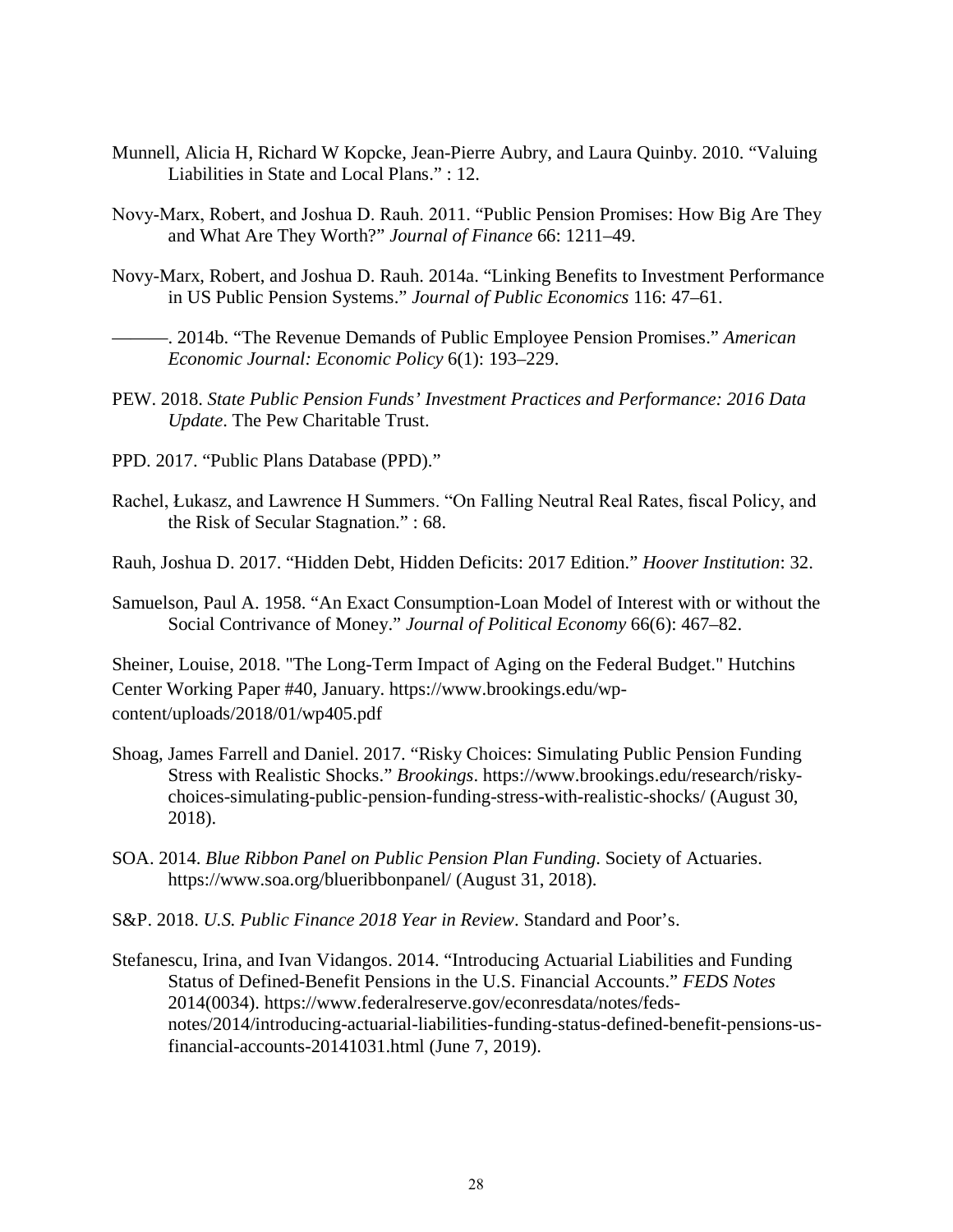- United States: Congress. 1978. *Pension Task Force Report on Public Employee Retirement Systems*. Washington: U.S. Govt. Print. Off. http://archive.org/details/pensioce00unit (July 13, 2019).
- "University of Virginia Weldon Cooper Center, Demographics Research Group. (2017). Virginia Population Projections." https://demographics.coopercenter.org/virginia-populationprojections.
- Winkelvoss, Howard E. 1993. *Pension Mathematics with Numerical Illustrations, Second Edition*. University of Pennsylvania Press.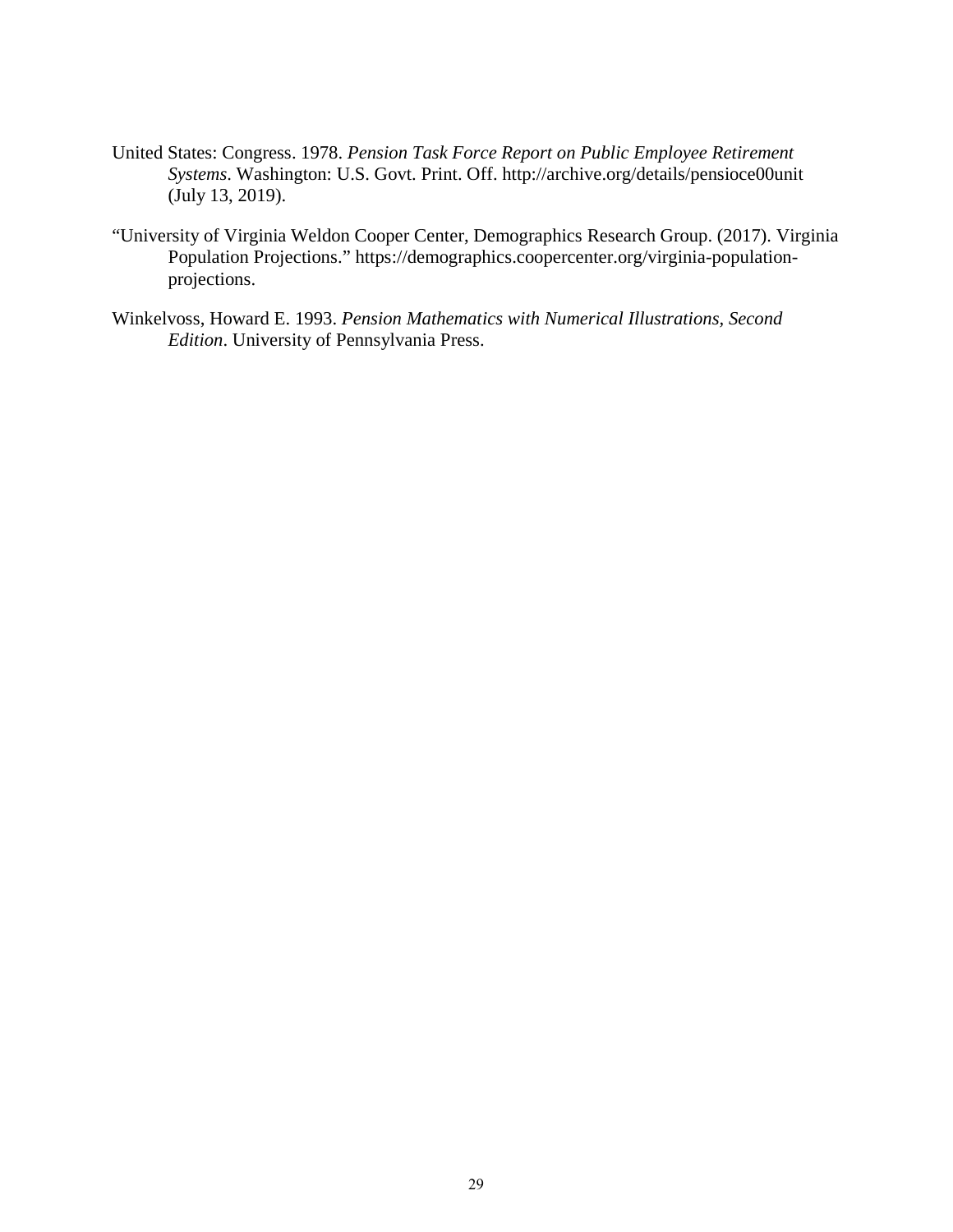|                                        |                      | Unweighted                                     |                      | Weighted                                       |
|----------------------------------------|----------------------|------------------------------------------------|----------------------|------------------------------------------------|
|                                        | Estimation<br>Sample | Public Plans<br>Database<br>National<br>Sample | Estimation<br>Sample | Public Plans<br>Database<br>National<br>Sample |
| Assets/Liabilities                     | 0.71                 | 0.72                                           | 0.71                 | 0.71                                           |
|                                        | (0.16)               | (0.16)                                         | (0.17)               | (0.17)                                         |
| Unfunded Liabilities/Payroll           | 2.38                 | 2.36                                           | 2.04                 | 2.00                                           |
|                                        | (1.69)               | (1.81)                                         | (1.64)               | (1.62)                                         |
| Total Pension Contributions/Payroll    | 0.29                 | 0.30                                           | 0.24                 | 0.25                                           |
|                                        | (0.13)               | (0.16)                                         | (0.10)               | (0.12)                                         |
| Active Members/Retired Members         | 1.31                 | 1.27                                           | 1.35                 | 1.35                                           |
|                                        | (0.37)               | (0.41)                                         | (0.35)               | (0.35)                                         |
| Projected Percent Active Member Growth | 0.28                 | 0.34                                           | 0.41                 | 0.41                                           |
|                                        | (0.54)               | (0.55)                                         | (0.61)               | (0.56)                                         |
| Observations                           | 40                   | 177                                            | 40                   | 177                                            |

Table 1 Estimation Sample of State and Local Pension Plans

*Note:* The table displays means; standard deviations in parentheses. In the rightmost two columns, labeled "weighted", the samples are weighted by the denominator of the plan characteristics for the first four characteristics (e.g. assets/liabilities is weighted by liabilities). Projected percent active member growth is weighted by the number of active members.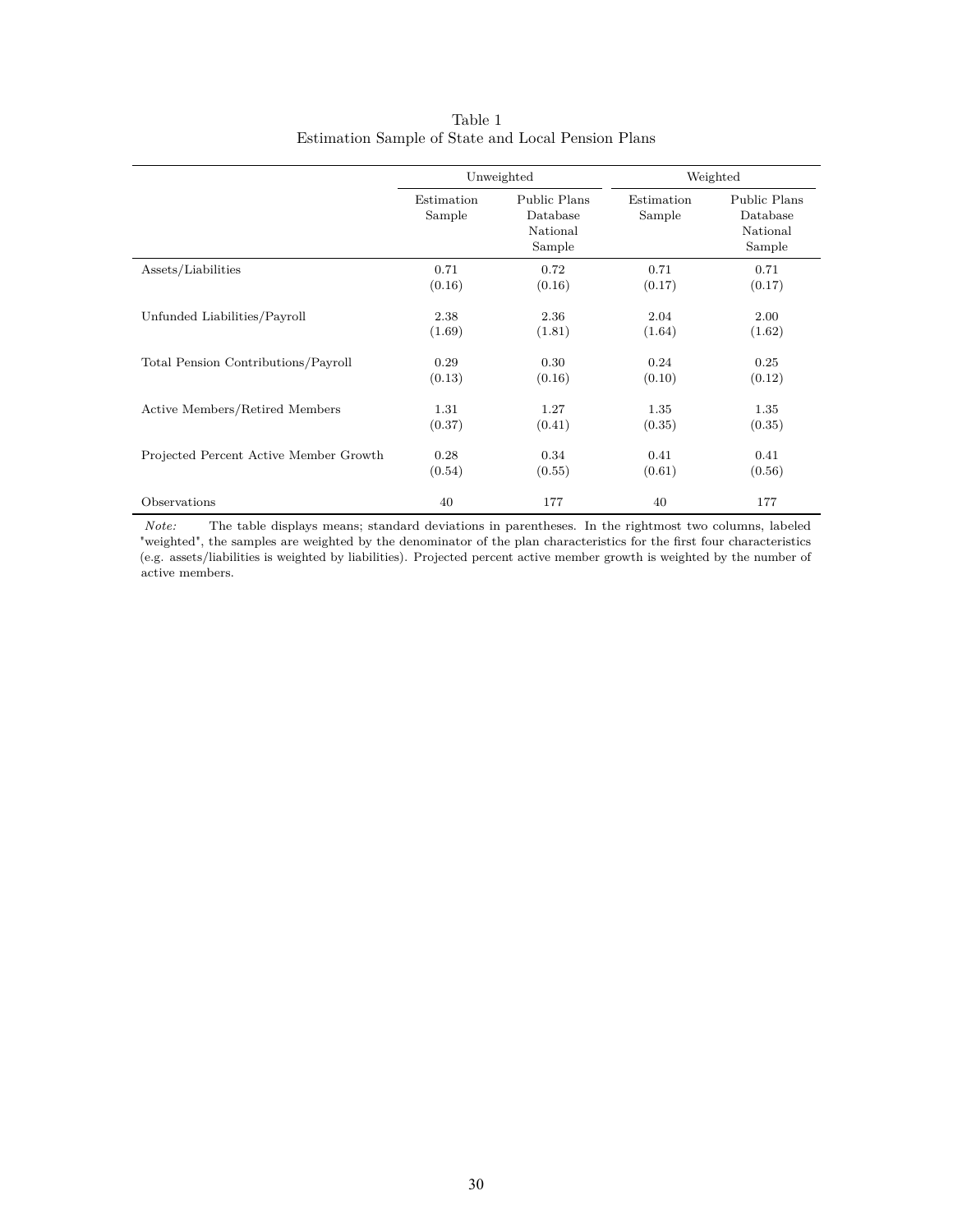| Years until exhaustion             |                     |                     |                     |  |  |  |  |  |
|------------------------------------|---------------------|---------------------|---------------------|--|--|--|--|--|
| Pension Plan                       | $1.5\%$ real return | $3.5\%$ real return | $5.5\%$ real return |  |  |  |  |  |
| New Jersey Teachers                | 13                  | 14                  | 17                  |  |  |  |  |  |
| New Jersey PERS                    | 20                  | 31                  | Never               |  |  |  |  |  |
| Oregon PERS                        | 21                  | 27                  | 56                  |  |  |  |  |  |
| Massachusetts SRS                  | 22                  | 29                  | Never               |  |  |  |  |  |
| Florida RS                         | 25                  | 35                  | Never               |  |  |  |  |  |
| Georgia Teachers                   | 25                  | 35                  | Never               |  |  |  |  |  |
| California Teachers                | 26                  | 33                  | 53                  |  |  |  |  |  |
| Illinois Teachers                  | 26                  | 41                  | Never               |  |  |  |  |  |
| Kansas City Missouri ERS           | 27                  | Never               | Never               |  |  |  |  |  |
| New Mexico PERA                    | 27                  | 40                  | Never               |  |  |  |  |  |
| Ohio Teachers                      | 27                  | Never               | Never               |  |  |  |  |  |
| Baton Rouge City Parish RS         | 28                  | 49                  | Never               |  |  |  |  |  |
| Michigan Public Schools            | 28                  | Never               | Never               |  |  |  |  |  |
| Arizona State Corrections Officers | 31                  | 43                  | Never               |  |  |  |  |  |
| South Carolina RS                  | 32                  | 62                  | Never               |  |  |  |  |  |
| Texas Teachers                     | 32                  | 41                  | 77                  |  |  |  |  |  |
| NY State & Local ERS               | 34                  | Never               | Never               |  |  |  |  |  |
| Pennsylvania School Employees      | 34                  | Never               | Never               |  |  |  |  |  |
| LA County ERS                      | 35                  | 55                  | Never               |  |  |  |  |  |
| Missouri Teachers                  | 37                  | 53                  | Never               |  |  |  |  |  |
| Rhode Island Municipal             | 37                  | Never               | Never               |  |  |  |  |  |
| Arizona SRS                        | 39                  | Never               | Never               |  |  |  |  |  |
| San Francisco City & County        | 40                  | 69                  | Never               |  |  |  |  |  |
| New York State Teachers            | 44                  | Never               | Never               |  |  |  |  |  |
| Oklahoma Police                    | 46                  | 73                  | Never               |  |  |  |  |  |
| North Dakota Teachers              | 53                  | 98                  | Never               |  |  |  |  |  |
| South Carolina Police              | 54                  | Never               | Never               |  |  |  |  |  |
| DC Teachers                        | 55                  | Never               | Never               |  |  |  |  |  |
| Maine State and Teacher            | 55                  | Never               | Never               |  |  |  |  |  |
| Pennsylvania State ERS             | 57                  | Never               | Never               |  |  |  |  |  |
| University of California           | 79                  | Never               | Never               |  |  |  |  |  |
| Massachusetts Teachers             | 79                  | Never               | Never               |  |  |  |  |  |
| San Diego City ERS                 | Never               | Never               | Never               |  |  |  |  |  |
| San Diego County                   | Never               | Never               | Never               |  |  |  |  |  |
| Georgia ERS                        | Never               | Never               | Never               |  |  |  |  |  |
| Illinois Municipal                 | Never               | Never               | Never               |  |  |  |  |  |
| Illinois SERS                      | Never               | Never               | Never               |  |  |  |  |  |
| Indiana Teachers                   | Never               | Never               | Never               |  |  |  |  |  |
| Louisiana Municipal Police         | Never               | Never               | Never               |  |  |  |  |  |
| Louisiana SERS                     | Never               | Never               | Never               |  |  |  |  |  |

Table 2 Plan Exhaustion Dates

*Note:* Table displays asset exhaustion dates for plans in the estimation sample assuming current contributions as a share of payroll are maintained in perpetuity.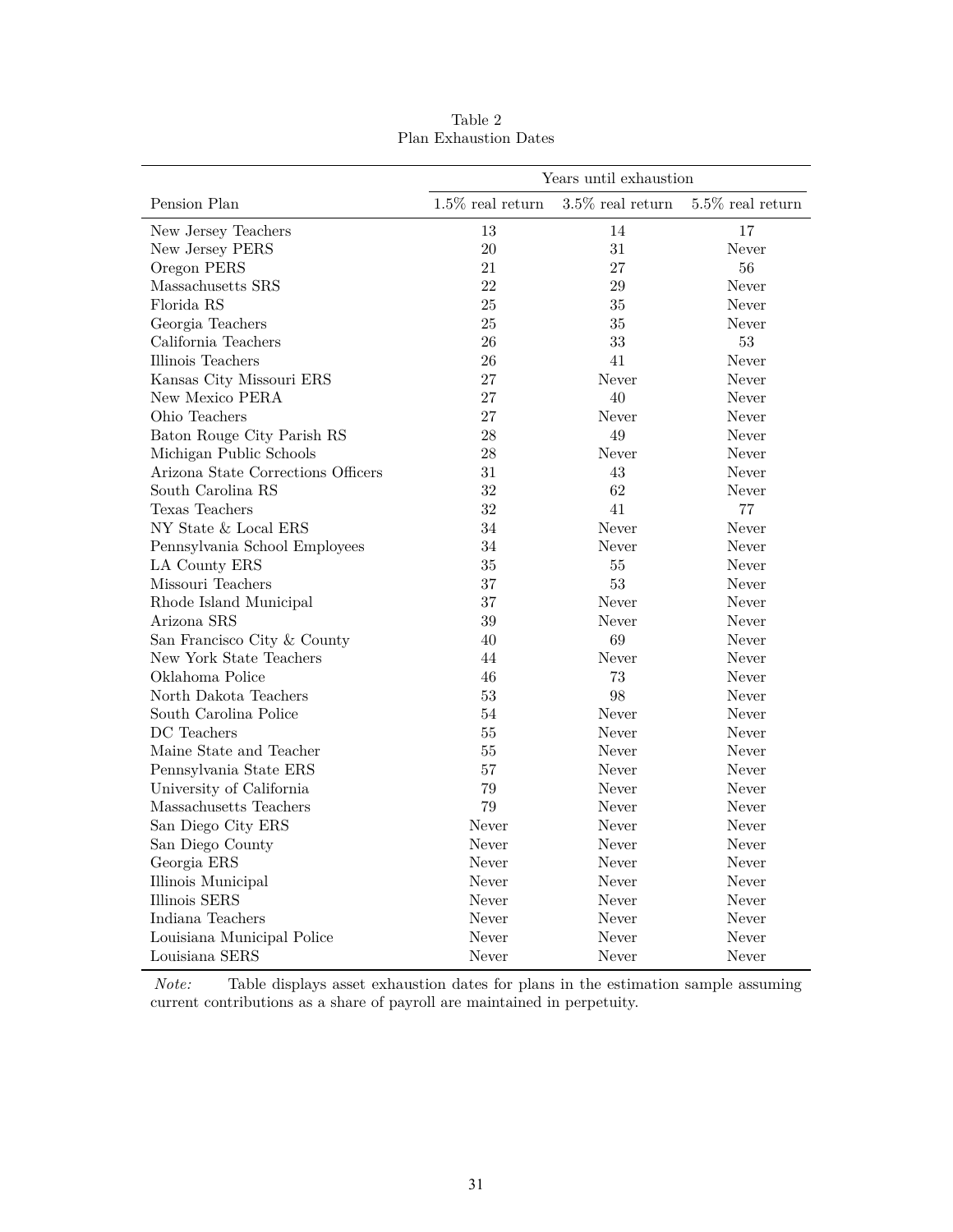|                     | Increase in contribution rate required if changes are made<br>(percent of payroll): |                   |                   |                   |  |  |  |  |  |  |
|---------------------|-------------------------------------------------------------------------------------|-------------------|-------------------|-------------------|--|--|--|--|--|--|
| Real rate of return | Start Today                                                                         | Start In 10 years | Start In 20 years | Start In 30 years |  |  |  |  |  |  |
| 1.5%                | 12.70%                                                                              | 12.89%            | 13.06%            | 13.20%            |  |  |  |  |  |  |
| 3.5%                | 4.28%                                                                               | $5.46\%$          | 6.82\%            | 8.41\%            |  |  |  |  |  |  |
| $5.5\%$             | $-5.20\%$                                                                           | $-7.55\%$         | $-10.97\%$        | $-15.87\%$        |  |  |  |  |  |  |

Table 3 Change in Contributions to Stabilize Aggregate US Implicit Pension Debt to GDP

*Note:* Table displays the one-time, permanent percentage point change in contributions as a share of payroll required to stabilize implicit pension debt as a share of GDP for the U.S. in aggregate.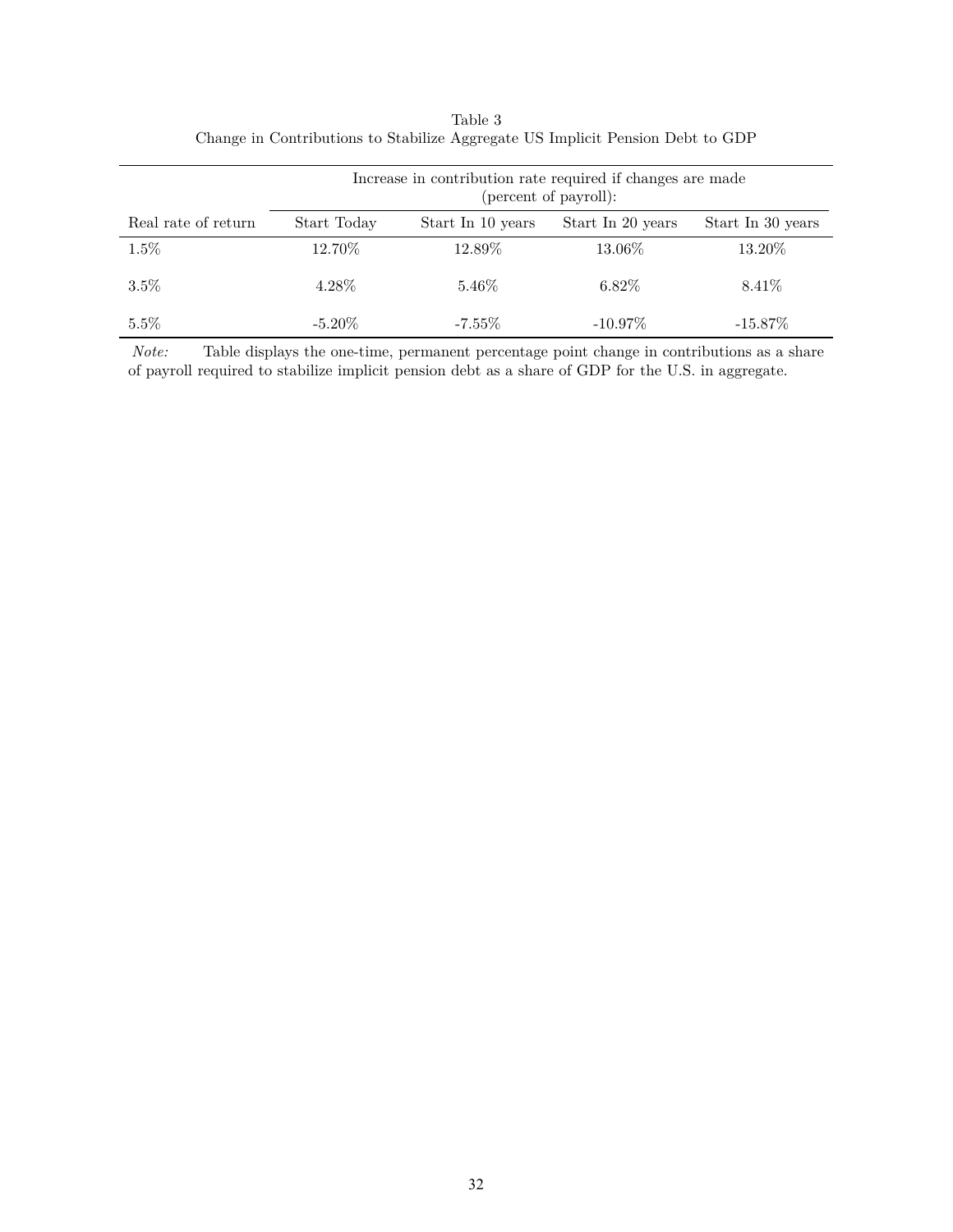1.5% real rate of returnMake changes:3.5% real rate of returnMake changes:5.5% real rate of returnMake changes:Current Contribution Now In 10 yearsIn 30 yearsNow In 10 yearsIn 30 yearsNow In 10 yearsIn 30 yearsUS Aggregate $\frac{1}{24\%}$  $\frac{\%}{\%}$  13% 13% 13% 4% 5% 8% -5% -8% -16%<br> $\frac{\%}{\%}$  -8% -8% -16% Missouri Teachers $30\%$  $\%$  38% 38% 38% 14% 16% 24% -5% -6% -12%<br>http://www.com/https://www.com/http://www.com/http://www.com/http://www.com/http://www.com/http://www.com/http:// California Teacherss  $32\%$  $\frac{\%}{\%}$  28% 28% 28% 10% 14% 26% -5% -3% 6%<br>Maximum 20% 29% 11% 14% 21% 10% 10% 20% Georgia Teacherss 21%  $\frac{\%}{\%}$  23% 23% 23% 11% 14% 21% -1% -1% -2% Oregon PERS $10\%$  $\frac{\%}{\%}$  15% 15% 11% 14% 21% 2% 3% 6% Texas Teachers $15\%$  $\frac{\%}{\%}$  26% 26% 26% 12% 14% 20% 1% 2% 5% New Jersey Teachers $\frac{18\%}{24\%}$  $\frac{\%}{\%}$  10% 10% 10% 9% 12% 17% 7% 10% 23% LA County ERS $\mathbf{S}$  24%  $\%$  26% 26% 26% 9% 11% 16% -5% -8% -16% New Mexico PERA $A = 27\%$  $\frac{\%}{20\%}$  20% 20% 9% 11% 16% -3% -4% -9%<br>M 2297 2297 2297 097 1097 1597 1097 1497 2009 Oklahoma Police $31\%$  $\frac{\%}{\%}$  33% 33% 33% 9% 10% 15% -10% -14% -29%<br>http://www.existen.com/html Arizona State Corrections Officers $\frac{22\%}{27\%}$  $\frac{\%}{\%}$  17% 17% 17% 8% 9% 13% 1% 1% 0%<br>http://www.marchive.com/2007/2007/2007/2007/2007/2012/2012 Massachusetts SRSS 27%  $\frac{\%}{\%}$  10% 10% 10% 7% 9% 13% 0% -1% -1%<br>https://www.com/https://www.com/http://www.com/http://www.com/html San Francisco City & County27%<br>41%  $\%$  20% 20% 19% 5% 6% 9% -9% -12% -24% Baton Rouge City Parish RS $8 \t 41\%$  $\frac{\%}{\%}$  13% 13% 13% 5% 6% 9% -7% -10% -22% Massachusetts Teachers $\begin{array}{c} 33\% \\ 13\% \end{array}$  $\frac{\%}{\%}$  19% 19% 7% 6% 3% -4% -13% -47%<br>https://www.existence/existence/existence/existence/existence/existence/existence/existence/existence/existenc Florida RS $13\%$  $\frac{9}{10}$  6% 6%  $\frac{6}{10}$  5% 6% 8% -3% -5% -11%<br>15% -12% -19% -19% 9% 9% 19% -19% -19% -19% DC Teachers $20\%$  $\frac{\%}{\%}$  15% 13% 10% 2% 3% 4% -10% -14% -31% New York State Teachers $\frac{13\%}{23\%}$  $\frac{\%}{\%}$  11% 11% 3% 3% -8% -13% -32% South Carolina RS $\text{S}$  23%  $\%$  7% 7% 2% 2% 4% -4% -6% -11%<br>respectively and the series of the series of the series of the series of the series NY State & Local ERS $17\%$  $\frac{\%}{\%}$  9% 9% 2% 2% 2% -10% -16% -38% -38% Arizona SRS $\mathbf{S}$  22%  $\frac{\%}{\%}$  8% 8%  $\frac{8\%}{\%}$  1%  $\frac{1\%}{\%}$  2% -5% -8% -16% North Dakota Teachers $26\%$  26%  $\frac{\%}{\%}$  10% 10% 10% 1% 2% -7% -9% -17% Ohio Teachers $26\%$  $\frac{3}{6}$  3%  $\frac{3}{6}$  3%  $\frac{3}{6}$  0%  $\frac{0}{6}$  0% -9% -14% -31% Maine State and Teacher $\begin{array}{l} 25\% \\ 36\% \end{array}$  10% 10% 10% 0% 0% -1% -11% -17% -39% Pennsylvania State ERS $36\%$  $\frac{\%}{\%}$  8% 8% -1% -1% -1% -10% -14% -31%<br>http://www.enu.com/html New Jersey PERS $21\%$  $\frac{9}{2}$  -4% -4% -4% -2% -3% -3% -5% -11%<br>http://www.en.com/http://www.en.com/html South Carolina Police 25% $\frac{\%}{\%}$  1% 1% 1% -2% -3% -4% -8% -11% -24%<br>% 10% 10% 10% 90% 90% 90% 10% 14% 970% Rhode Island Municipal 21% $\frac{\%}{\%}$  1% 1% 1% -3% -3% -10% -14% -27% Illinois Teacherss  $51\%$  $\frac{\%}{\%}$  -12% -12% -12% -4% -4% -6% -8% -12% -26% Kansas City Missouri ERS $\frac{19\%}{31\%}$  -9% -9% -9% -4% -5% -8% -11% -17% -38% University of Californiaa  $31\%$  $\frac{\%}{\%}$  7% 7% -5% -5% -7% -16% -23% -48%<br>% -10% -10% -10% -0% -0% -0% -12% -10% -110% Illinois Municipal 18% -1% -1% -1% -5% -6% -8% -13% -19% -41% Pennsylvania School Employees 37% $\%$  -9% -9% -9% -5% -7% -11% -12% -20% -47% Michigan Public Schools $\mathbf{s} = 34\%$  $\frac{\%}{\%}$  -10% -10% -10% -5% -8% -12% -11% -19% -45%<br>http://www.existen.com/html -20% -110% -110% -170% -170% -260% -260% San Diego County $y = 44%$  $\frac{6}{6}$  6% 6% -9% -11% -17% -25% -36% -76%<br>موجود موجود 2007 -1007 -1207 -1007 -2017 -2017 -2017 Louisiana Municipal Police $49\%$  $\frac{\%}{\%}$  -2% -2% -2% -10% -13% -19% -22% -34% -73% Louisiana SERS $45\%$  $\frac{9}{20}$  -9% -9% -12% -14% -20% -18% -27% -57% -57% Indiana Teachers $28\%$  $\frac{\%}{\%}$  -13% -14% -14% -13% -16% -23% -14% -21% -45%<br>% -17% -17% -17% -16% -23% -14% -21% -45% Georgia ERS $\frac{26\%}{26\%}$  $\%$  -17% -17% -17% -15% -18% -25% -17% -25% -53% Illinois SERS $\frac{19\%}{100\%}$  $\%$  -26% -26% -26% -13% -25% -56% -11% -37% -125%<br>% -14% -14% -14% -25% -25% -42% -11% -42% -125% San Diego City ERSS 78%  $\%$  -14% -14% -14% -25% -30% -43% -44% -64% -135%

Table 4Change in Contributions that Stabilizes Ratio of Implicit Pension Debt to GDP, Depending on when Adjustment is Made

*Note:* Table displays the percentage point change in contributions as <sup>a</sup> share of payroll required to stabilize implicit pension debt as <sup>a</sup> share of GDP for the <sup>p</sup>lans in theestimation sample.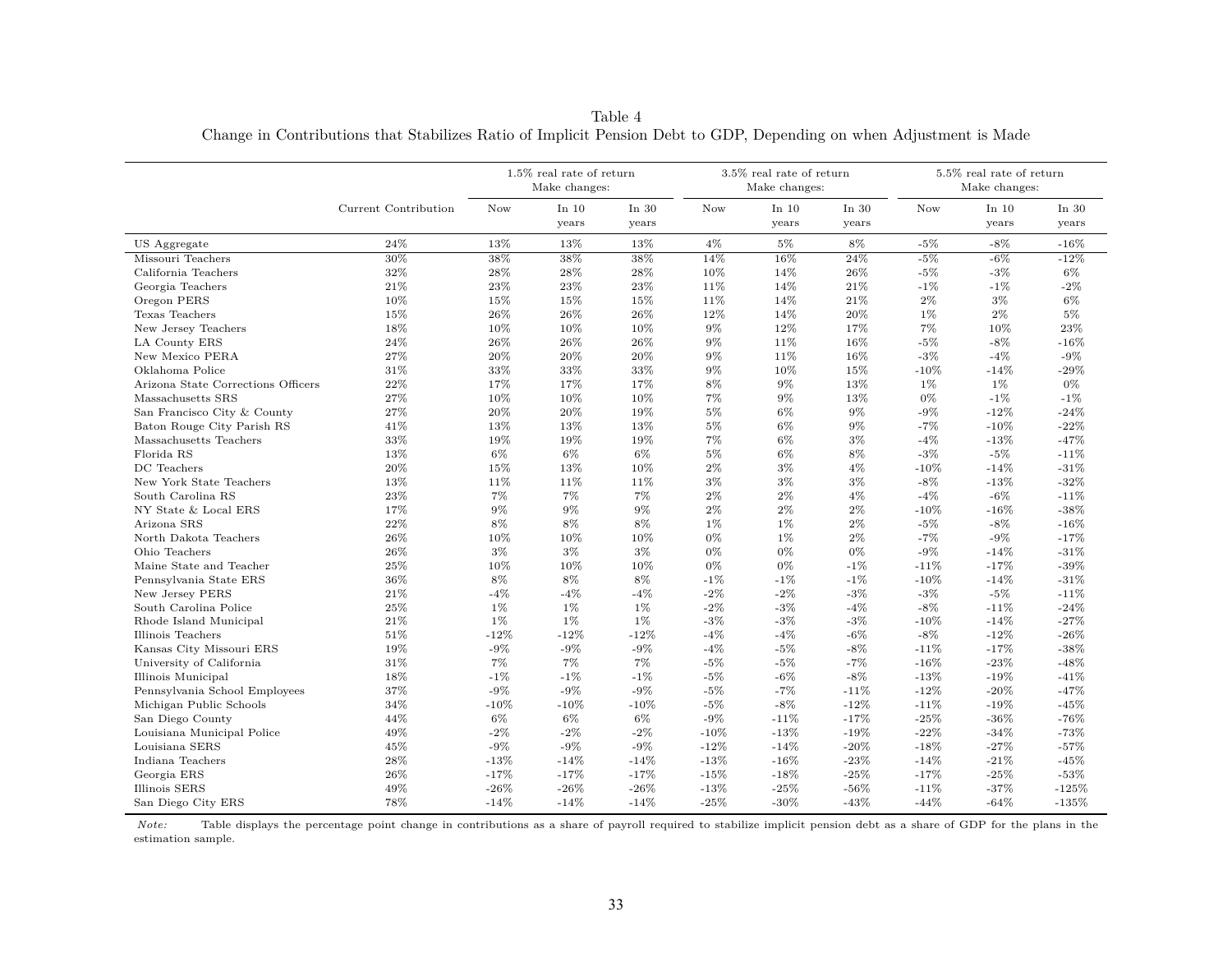|                        |             | Stabilize Implicit Debt to GDP |                      |             | Fully Funded in 30 Years |                      | Implicit Debt Gets Back to Today's<br>Level in 30 Years |                      |                      |  |
|------------------------|-------------|--------------------------------|----------------------|-------------|--------------------------|----------------------|---------------------------------------------------------|----------------------|----------------------|--|
| Real rate of<br>return | Start Today | Start In 10<br>years           | Start In 20<br>years | Start Today | Start In 10<br>years     | Start In 20<br>years | Start Today                                             | Start In 10<br>years | Start In 20<br>years |  |
| $1.5\%$                | 12.70%      | 12.89%                         | 13.06%               | 35.57%      | 55.86%                   | 120.32\%             | 13.97%                                                  | 18.32\%              | 22.81\%              |  |
| 3.5%                   | 4.28%       | 5.46\%                         | $6.82\%$             | 20.39\%     | 35.73%                   | 85.25\%              | 4.19%                                                   | $6.25\%$             | 9.05%                |  |
| $5.5\%$                | -5.20 $\%$  | $-7.55\%$                      | $-10.97\%$           | $6.19\%$    | $12.39\%$                | 33.12\%              | $-5.74\%$                                               | $-9.61\%$            | $-14.84\%$           |  |

Table <sup>5</sup>Percentage Point Increase in Contribution Rate Required (Percent of Payroll):

*Note:* The left pane<sup>l</sup> of the table displays the one-time, permanent percentage point change in contributions as <sup>a</sup> share of payroll required to stabilize implicit pension debt as <sup>a</sup> share of GDP for the U.S. in aggregate. The central panel of the table displays the one-time, permanent percentage point change in contributions as <sup>a</sup> share of payroll required to achieve full pre-funding in 30 years for the U.S. in aggregate. The right panel of the table displays the one-time, permanent percentage point change in contributions as <sup>a</sup> share of payroll required to return implicit pension debt as <sup>a</sup>share of GDP to today's level in 30 years for the U.S. in aggregate.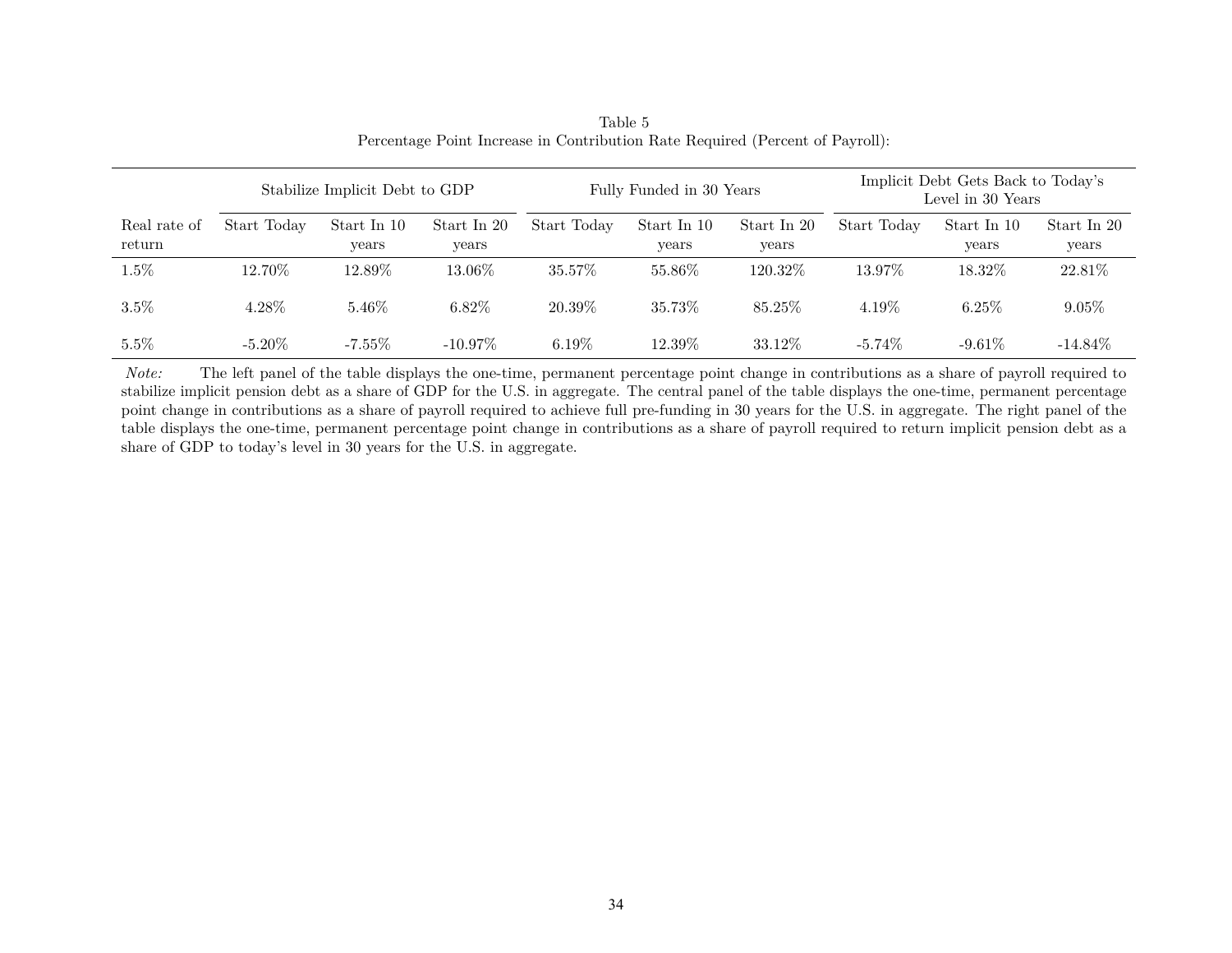Table <sup>6</sup>Change in Contributions to Obtain Today's Debt-to-GDP Ratio in 30 Years, Depending on when Adjustment is Made

|                                    |                      |        | $1.5\%$ real rate of return<br>Make changes: |         |        | 3.5% real rate of return<br>Make changes: |         | 5.5% real rate of return<br>Make changes: |         |         |
|------------------------------------|----------------------|--------|----------------------------------------------|---------|--------|-------------------------------------------|---------|-------------------------------------------|---------|---------|
|                                    | Current Contribution | Now    | In $10$                                      | In $30$ | Now    | In $10$                                   | In $30$ | <b>Now</b>                                | In $10$ | In $30$ |
|                                    |                      |        | vears                                        | years   |        | years                                     | years   |                                           | years   | years   |
| US Aggregate                       | 24%                  | 14%    | 18%                                          | 27%     | $4\%$  | 6%                                        | 12%     | $-6%$                                     | $-10%$  | $-23%$  |
| California Teachers                | 32%                  | 27%    | 39%                                          | 64%     | 12%    | 21%                                       | 48%     | $-2%$                                     | $1\%$   | 14%     |
| Missouri Teachers                  | 30%                  | $30\%$ | $41\%$                                       | 65%     | 13%    | 20%                                       | 38%     | $-3%$                                     | $-5%$   | $-13%$  |
| Texas Teachers                     | $15\%$               | 21%    | $28\%$                                       | 43%     | 12%    | 17%                                       | $30\%$  | $3\%$                                     | $4\%$   | $8\%$   |
| Georgia Teachers                   | 21%                  | 24%    | 31%                                          | 46%     | 11%    | 17%                                       | 32%     | $-2%$                                     | $-2%$   | $-3%$   |
| New Jersey Teachers                | 18%                  | 13%    | 17%                                          | 24%     | 10%    | 15%                                       | 28%     | 7%                                        | 12%     | 29%     |
| Oregon PERS                        | 10%                  | 19%    | 25%                                          | 37%     | 9%     | 15%                                       | 31%     | $-1%$                                     | $-1\%$  | $4\%$   |
| Oklahoma Police                    | 31\%                 | 29%    | 38%                                          | 58%     | 11%    | 15%                                       | 25%     | $-7%$                                     | $-12%$  | $-35%$  |
| LA County ERS                      | 24%                  | 22%    | 29%                                          | 46%     | 8%     | 12%                                       | 24%     | $-6%$                                     | $-9\%$  | $-22%$  |
| Massachusetts SRS                  | 27%                  | 17%    | 22%                                          | $30\%$  | 8%     | 12%                                       | 23%     | $-1%$                                     | $-2\%$  | $-3\%$  |
| New Mexico PERA                    | 27%                  | 19%    | 24%                                          | 36%     | 7%     | 11%                                       | 22%     | $-5%$                                     | $-7%$   | $-14%$  |
| Arizona State Corrections Officers | 22%                  | 13%    | 17%                                          | 25%     | 7%     | $9\%$                                     | 16%     | $0\%$                                     | $-1\%$  | $-2\%$  |
| San Francisco City & County        | 27%                  | 17%    | $23\%$                                       | 36%     | 4%     | 7%                                        | 14%     | $-9%$                                     | $-14%$  | $-32%$  |
| Massachusetts Teachers             | 33%                  | 21%    | 25%                                          | 30%     | 9%     | 7%                                        | $-2\%$  | $-2%$                                     | $-14%$  | $-66%$  |
| DC Teachers                        | 20%                  | 17%    | 23%                                          | 37%     | $5\%$  | $7\%$                                     | 10%     | $-6%$                                     | $-12%$  | $-37%$  |
| Florida RS                         | 13%                  | 10%    | 12%                                          | 17%     | 2%     | $3\%$                                     | 9%      | $-8%$                                     | $-11%$  | $-20%$  |
| New York State Teachers            | 13%                  | 14%    | 18%                                          | 25%     | 3%     | 3%                                        | 3%      | $-8%$                                     | $-16%$  | $-44%$  |
| South Carolina RS                  | 23%                  | 8%     | 10%                                          | 15%     | $2\%$  | $3\%$                                     | $6\%$   | $-4%$                                     | $-7%$   | $-15%$  |
| Baton Rouge City Parish RS         | 41%                  | 12%    | 16%                                          | 24%     | 0%     | $2\%$                                     | 9%      | $-12%$                                    | $-17%$  | $-36%$  |
| NY State & Local ERS               | 17%                  | 14%    | 18%                                          | 25%     | $2\%$  | $2\%$                                     | 3%      | $-11%$                                    | $-20%$  | $-53%$  |
| Ohio Teachers                      | 26%                  | 12%    | 13%                                          | 15%     | $1\%$  | $1\%$                                     | 0%      | $-10%$                                    | $-18%$  | $-44%$  |
| North Dakota Teachers              | 26%                  | 5%     | $9\%$                                        | 17%     | $-2%$  | $0\%$                                     | 3%      | $-8%$                                     | $-10\%$ | $-22%$  |
| Arizona SRS                        | 22%                  | 6%     | 7%                                           | 12%     | $0\%$  | 0%                                        | $1\%$   | $-7%$                                     | $-11%$  | $-22%$  |
| New Jersey PERS                    | 21%                  | $3\%$  | $2\%$                                        | $0\%$   | $0\%$  | $-1\%$                                    | $-3%$   | $-4%$                                     | $-6\%$  | $-15%$  |
| Pennsylvania State ERS             | 36%                  | 8%     | 11%                                          | 18%     | $-1%$  | $-1\%$                                    | $-2%$   | $-10%$                                    | $-16%$  | $-41%$  |
| Illinois Teachers                  | 51%                  | 12%    | 8%                                           | $0\%$   | $2\%$  | $-1\%$                                    | $-7%$   | $-7%$                                     | $-16%$  | $-38%$  |
| Maine State and Teacher            | 25%                  | 9%     | 13%                                          | 21%     | $-1%$  | $-1\%$                                    | $-2%$   | $-11%$                                    | $-19%$  | $-52\%$ |
| Rhode Island Municipal             | 21%                  | 4%     | 6%                                           | 10%     | $-3%$  | $-4%$                                     | $-4%$   | $-11%$                                    | $-17%$  | $-37%$  |
| South Carolina Police              | 25%                  | 4%     | $4\%$                                        | $5\%$   | $-2%$  | $-4\%$                                    | $-6\%$  | $-9%$                                     | $-14%$  | $-33%$  |
| Pennsylvania School Employees      | 37%                  | 10%    | 9%                                           | 5%      | 0%     | $-4%$                                     | $-14%$  | $-10%$                                    | $-23%$  | $-64%$  |
| University of California           | 31%                  | 8%     | 10%                                          | 15%     | $-4%$  | $-6\%$                                    | $-11%$  | $-16\%$                                   | $-26%$  | $-63%$  |
| Michigan Public Schools            | 34%                  | 6%     | $3\%$                                        | $-4%$   | $-3%$  | $-7%$                                     | $-18%$  | $-12%$                                    | $-25%$  | $-64%$  |
| Illinois Municipal                 | 18%                  | 1%     | $1\%$                                        | 1%      | $-7%$  | $-10%$                                    | $-15%$  | $-16%$                                    | $-25%$  | $-58%$  |
| Kansas City Missouri ERS           | 19%                  | 0%     | $-3%$                                        | $-10%$  | $-8\%$ | $-12%$                                    | $-19%$  | $-17%$                                    | $-28%$  | $-61%$  |
| Louisiana Municipal Police         | 49%                  | 3%     | $2\%$                                        | $0\%$   | $-10%$ | $-16%$                                    | $-31%$  | $-24%$                                    | $-41%$  | $-100%$ |
| San Diego County                   | 44%                  | $2\%$  | $2\%$                                        | $5\%$   | $-13%$ | $-18%$                                    | $-30\%$ | $-28%$                                    | $-45%$  | $-103%$ |
| Louisiana SERS                     | 45%                  | $-9\%$ | $-12%$                                       | $-18%$  | $-16%$ | $-21%$                                    | $-36%$  | $-23%$                                    | $-35%$  | $-80\%$ |
| Indiana Teachers                   | 28%                  | $-13%$ | $-18%$                                       | $-28%$  | $-14%$ | $-21%$                                    | $-38%$  | $-16%$                                    | $-27%$  | $-62%$  |
| Georgia ERS                        | 26%                  | $-16%$ | $-22%$                                       | $-33%$  | $-18%$ | $-26%$                                    | $-44%$  | $-22%$                                    | $-35%$  | $-75%$  |
| Illinois SERS                      | 49%                  | $-14%$ | $-37%$                                       | $-82%$  | $-14%$ | $-42%$                                    | $-114%$ | $-17%$                                    | $-55%$  | $-186%$ |
| San Diego City ERS                 | 78%                  | $-16%$ | $-22%$                                       | $-30\%$ | $-34%$ | $-47%$                                    | $-78%$  | $-55%$                                    | $-85%$  | $-189%$ |

*Note:* Table displays the percentage point change in contributions as <sup>a</sup> share of payroll required to obtain today's implicit pension debt as <sup>a</sup> share of GDP in <sup>30</sup> years for the plans in the estimation sample.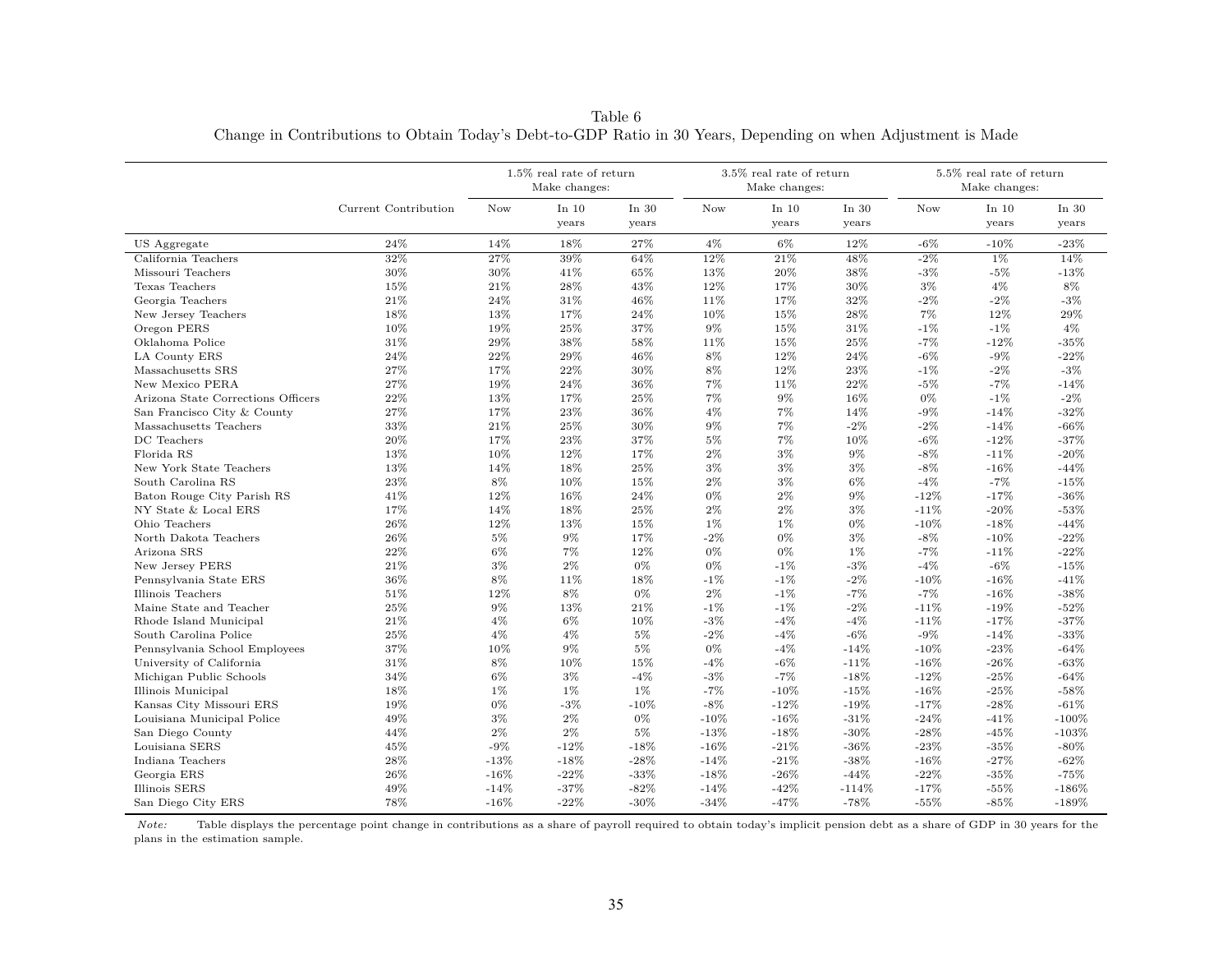#### Number of Articles on State and Local Government Pension Crisis in Major, National Publications



Source: Factiva search of major, national news sources. Search terms: (state OR local) AND pension AND (crisis OR default).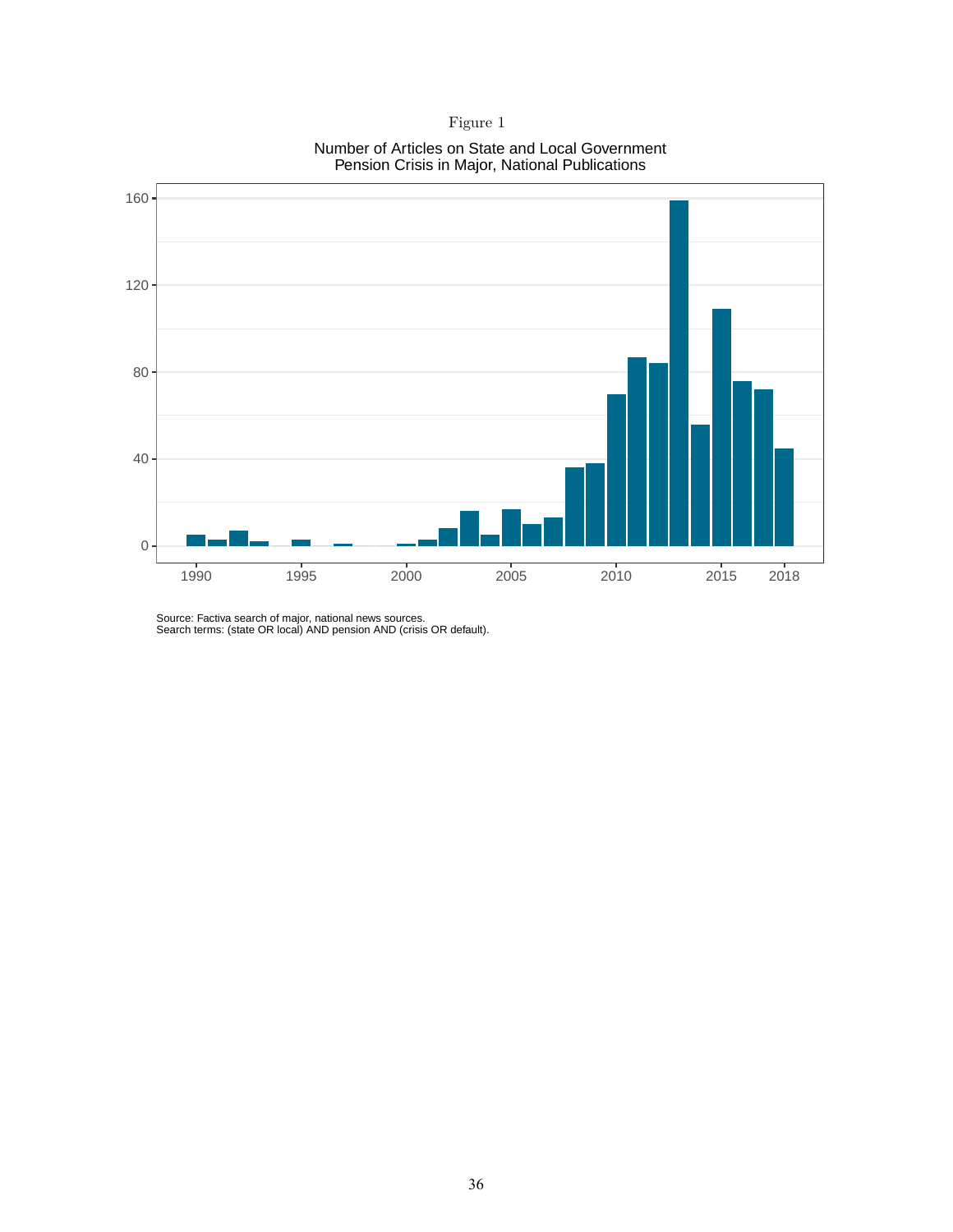

Figure 2 Change in State and Local Government Expenditures as Share of Tax Receipts

**Pension Contributions - Wages and Salaries - Structures** 

Source: BEA Note: Graph shows changes in the ratio of State and Local employer pension contributions, wage and salary payments, and investment in infrastructure to current tax receipts.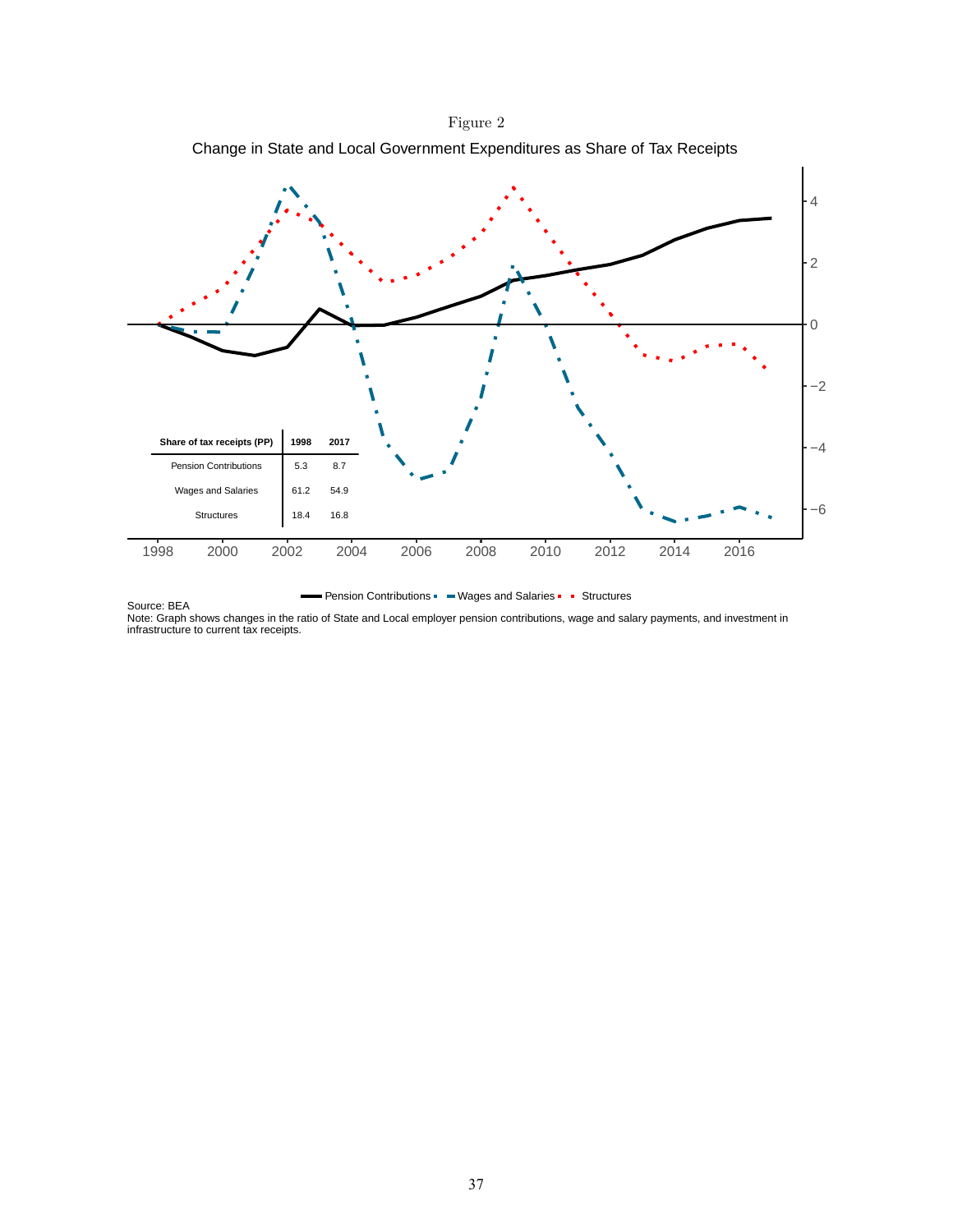Figure 3 Panel A: State and local Government Pension Funding Ratios Under Plan Chosen Discount Rate



Source: Calculations and figure are from the Center for Retirement Research at Boston College; Aubry, Crawford, and Wandrei (2018). Note: The 2017 funded ratio involves projections for 18 percent of PPD plans, representing 26 percent of liabilities.<br>Calculations based on 2017 actuarial valuations (AVs); Center for Retirement Research at Boston College



Panel B: State and Lcocal Government Pension Funding Ratios Under AAA Corporate−Bond Interest Rate

Source: Financial Accounts of the United States. See Hoops, Smith, and Stefanescu (2016) for methodology.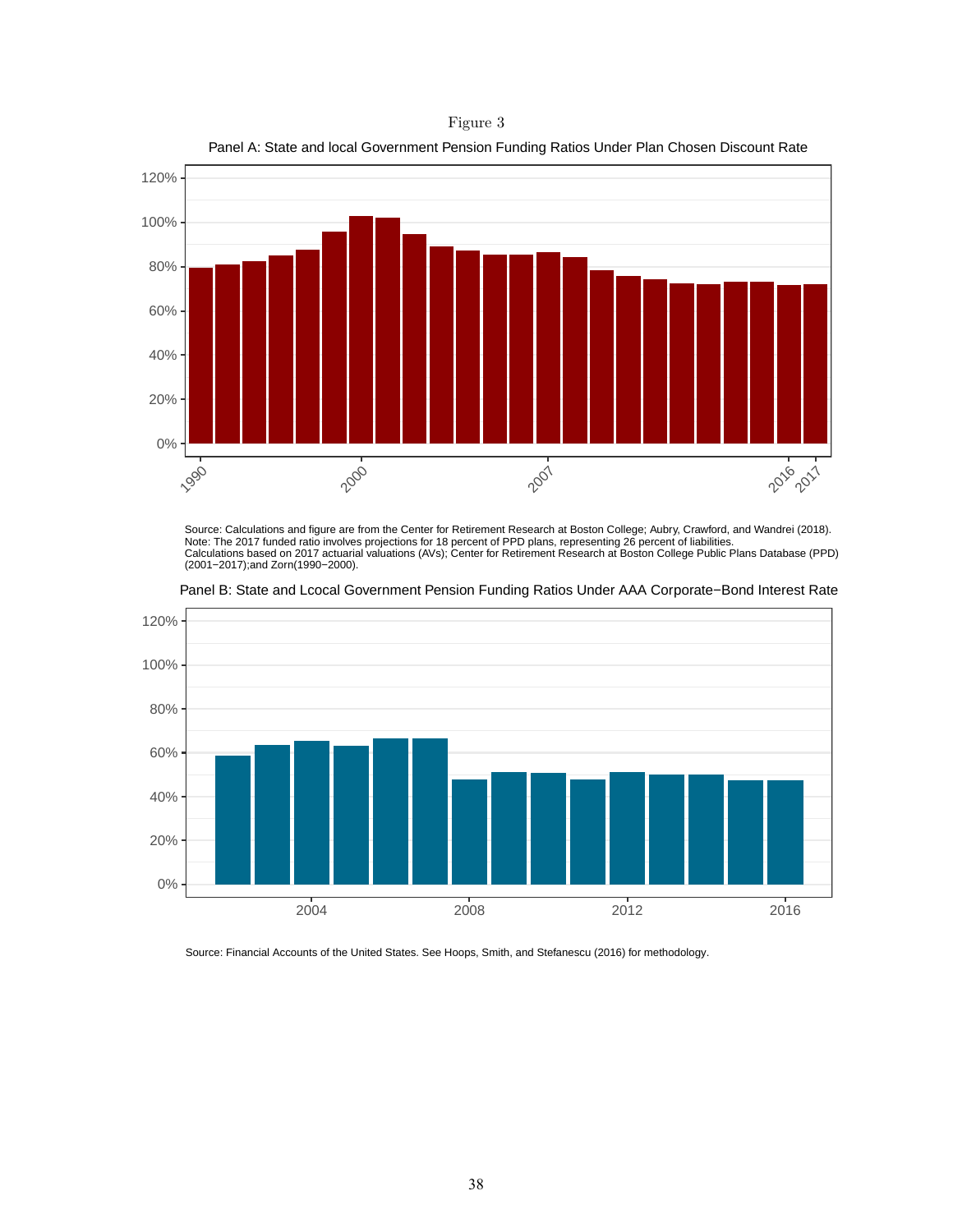



*Note:* The dashed lines display means for the estimation sample. The solid lines display means for the universe of the PPD.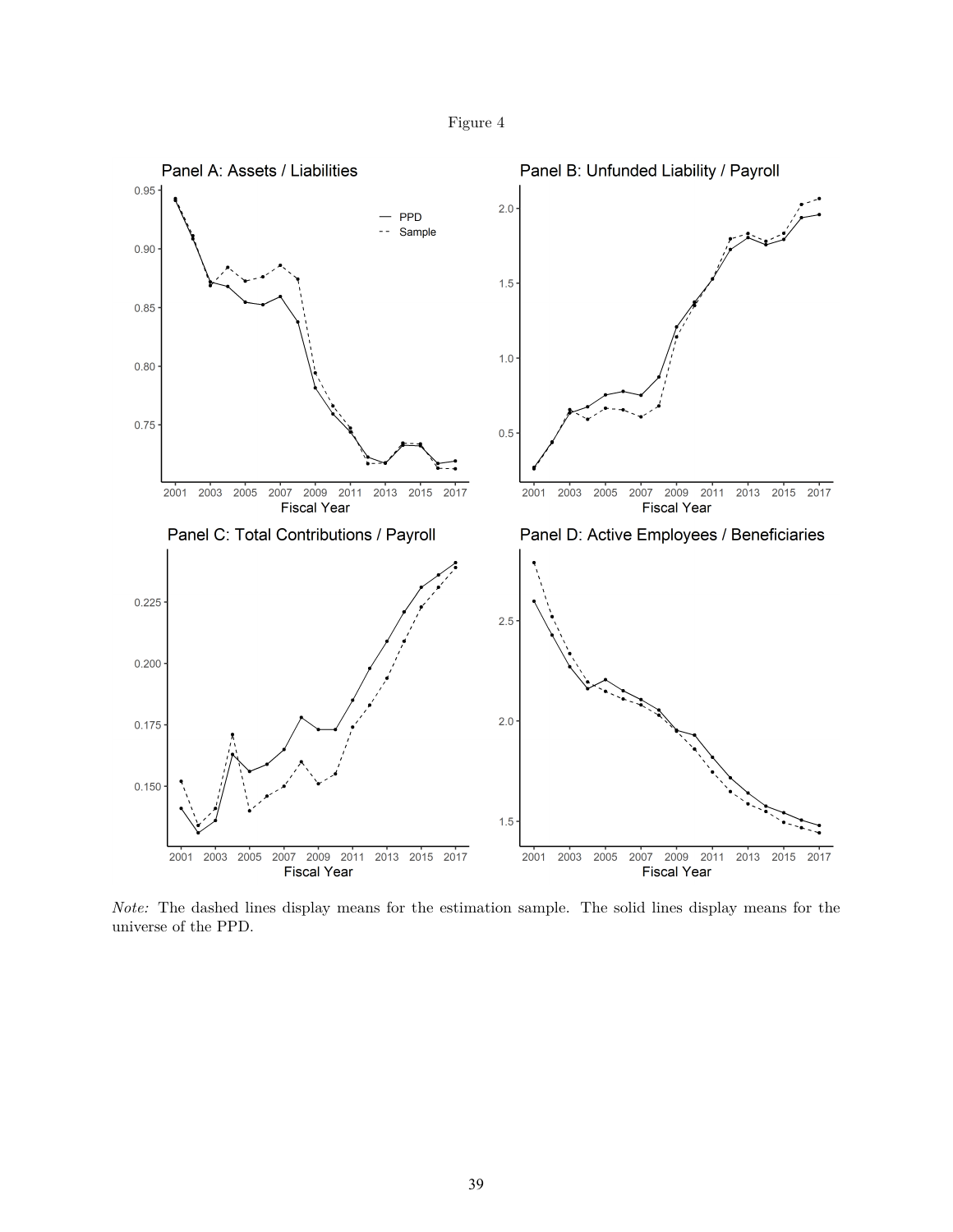Figure 5 US Ratio of Beneficiaries to Active Workers



*Note:* The solid black line displays the ratio of total beneficiaries of state and local government pension plan payments to the state and local government current workforce. The dashed red line displays the ratio of beneficiaries who were receiving benefits as of  $2017 - i.e.$  retirees – to current workers. The dashed blue line displays the displays the ratio of beneficiaries who were employed by a state and local government as of 2017 – i.e. actives – to current workers. The dashed green line displays the ratio of beneficiaries who were no longer employed as of 2017 and who were eligible for a pension benefit, but who had not started to receive the benefit as of  $2017$  – i.e. inactives — to current workers. The purple dashed line displays the ratio of beneficiaries who were hired after 2017 to current workers.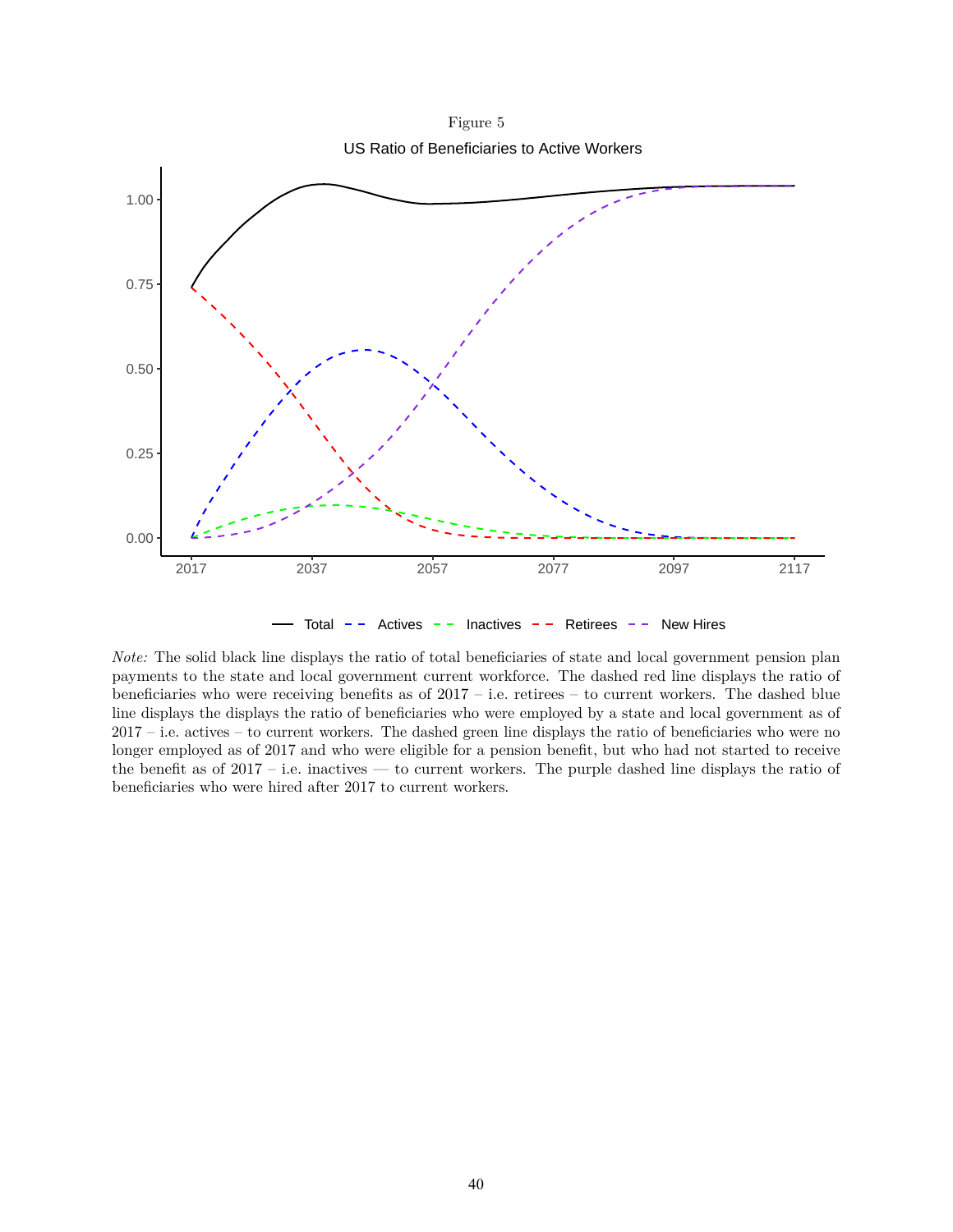

*Note:* The solid black line displays the ratio of total state and local government pension benefit payments to GDP. The dashed red line displays the ratio of benefit payments to beneficiaries who were receiving benefits as of 2017 – i.e. retirees – to GDP. The dashed blue line displays the ratio of benefit payments to beneficiaries who were employed by state and local government as of 2017 - i.e. actives - to GDP. The dashed green line displays the ratio benefit payments to beneficiaries who were no longer employed as of 2017 and who were eligible for a pension benefit, but who had not started to receive the benefit as of 2017 - i.e. inactives - to GDP. The purple dashed line displays the ratio of benefit payments to beneficiaries who were hired after 2017 to current workers.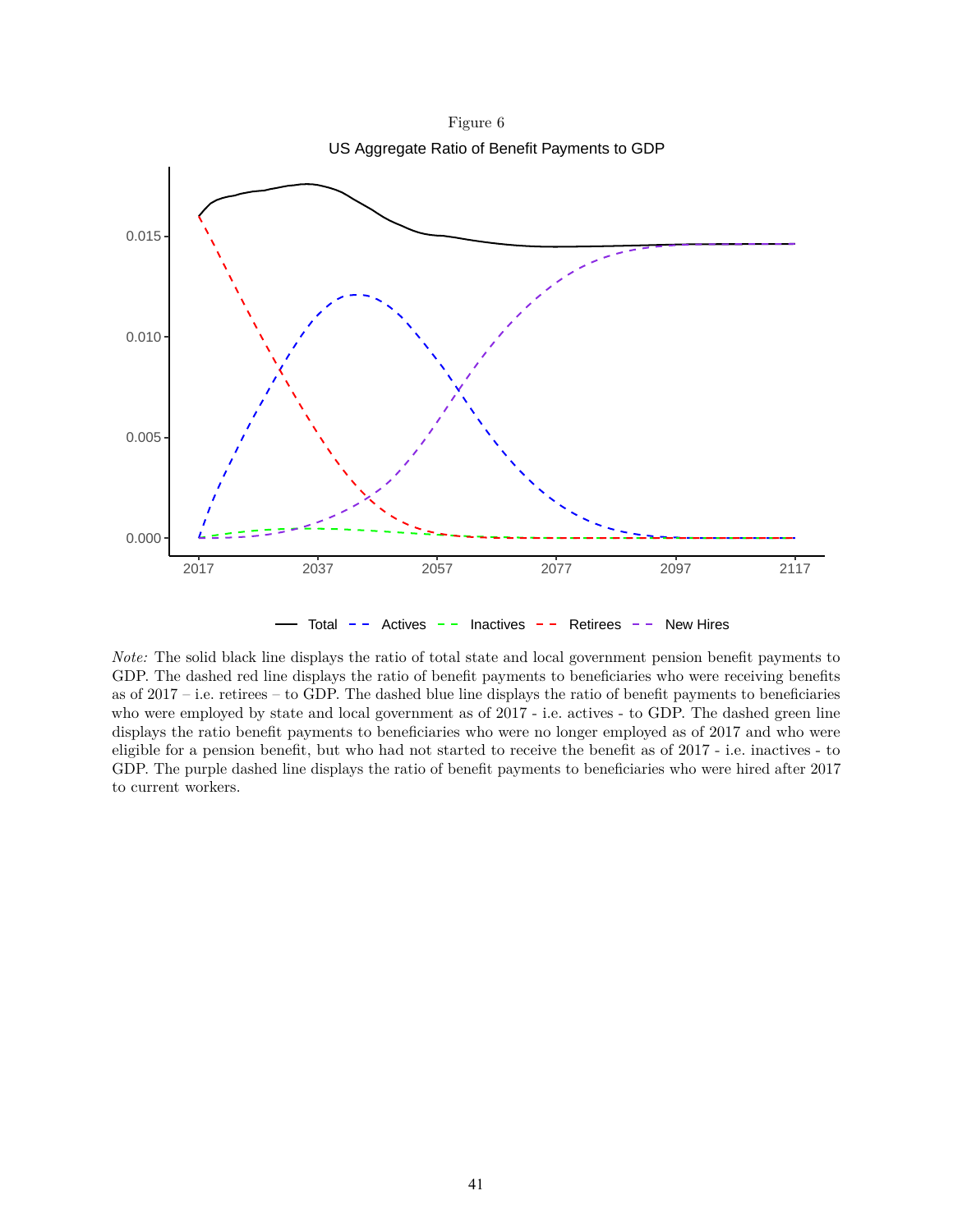Figure 7 US Aggregate Ratio of Benefit Payments to GDP



*Note:* The solid black line displays the ratio of total state and local government pension benefit payments to GDP. The solid red line displays the ratio of total state and local government pension benefit payments to GDP assuming that all pension changes which apply only to new hires – i.e. new worker reforms – are canceled. The solid green line displays the ratio of total state and local government pension benefit payments to GDP assuming that all plans set their cost-of-living adjustment (COLA) to equal the rate of inflation. The solid blue line displays the ratio of total state and local government pension benefit payments to GDP assuming that all plans set their cost-of-living adjustment (COLA) to equal zero.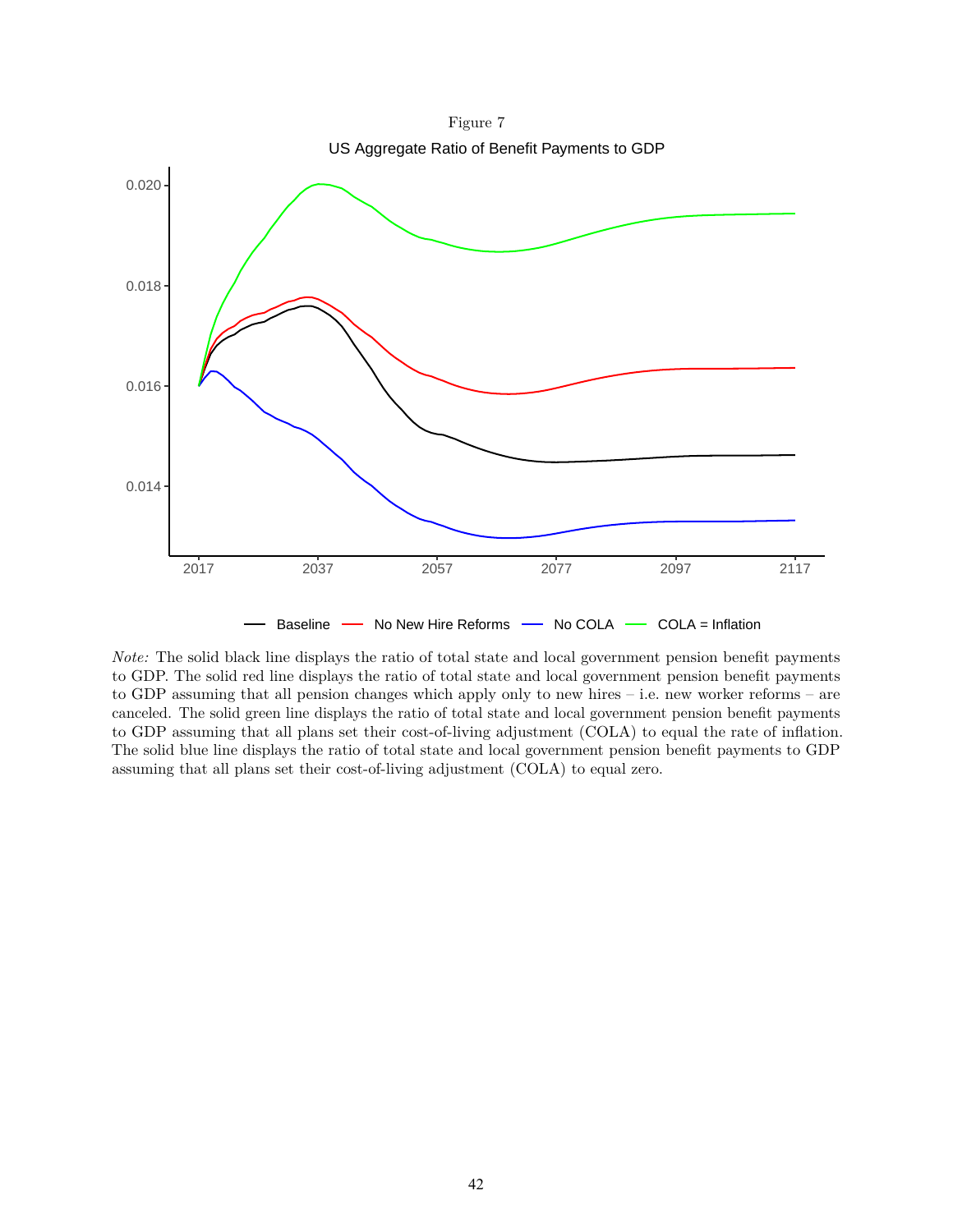



*Note:* The figure displays pension assets as a share of GDP under varying assumptions about asset returns and assuming that employer contributions as a share of payroll are held fixed at their 2017 value.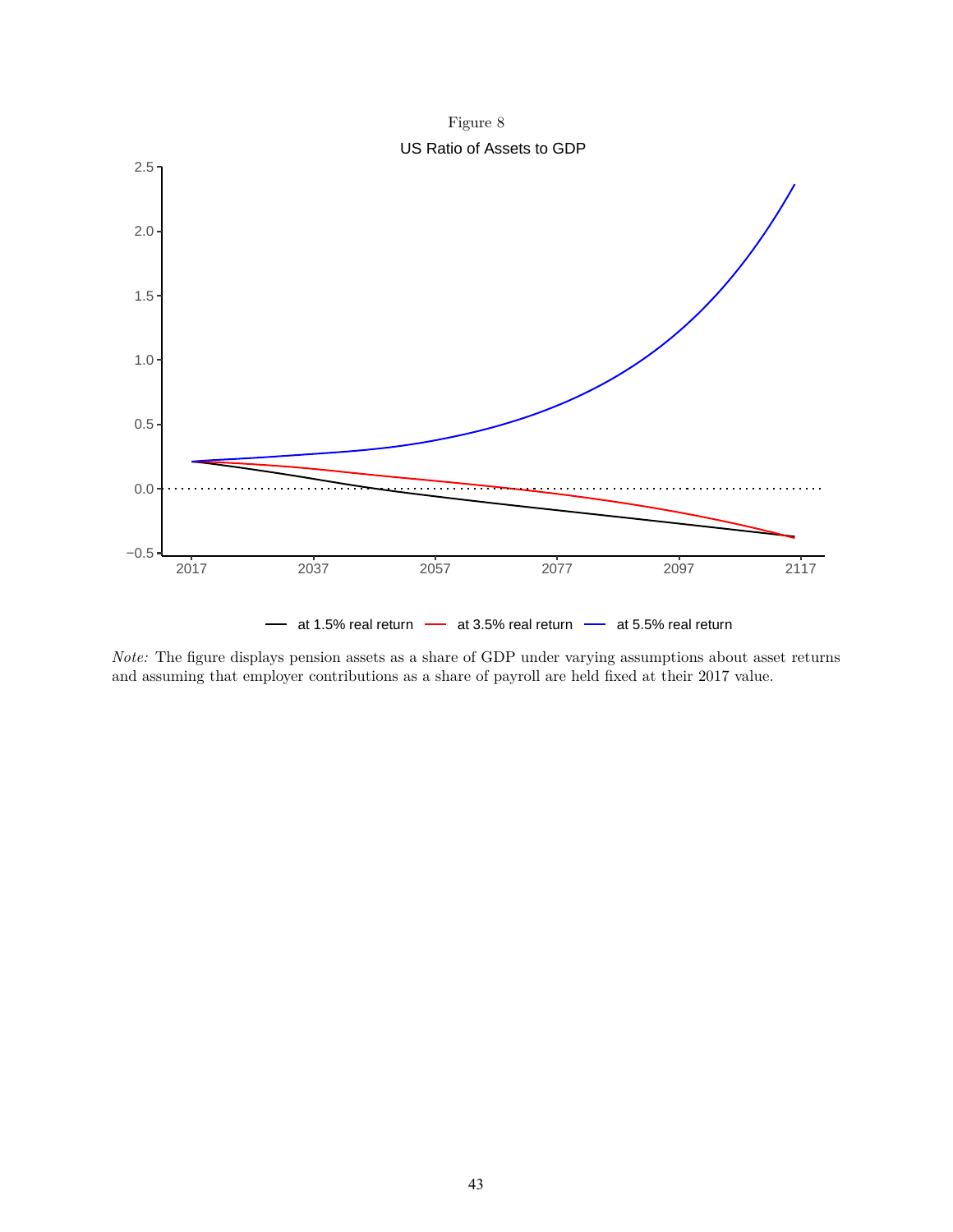



Percent of Total Liabilities in Plans that Exhaust their Assets over Various Time Horizons

*Note:* The figure displays the share of total pension liabilities held by plans which exhaust their assets over different time horizons assuming that employer contributions as a share of payroll are held fixed at their 2017 value.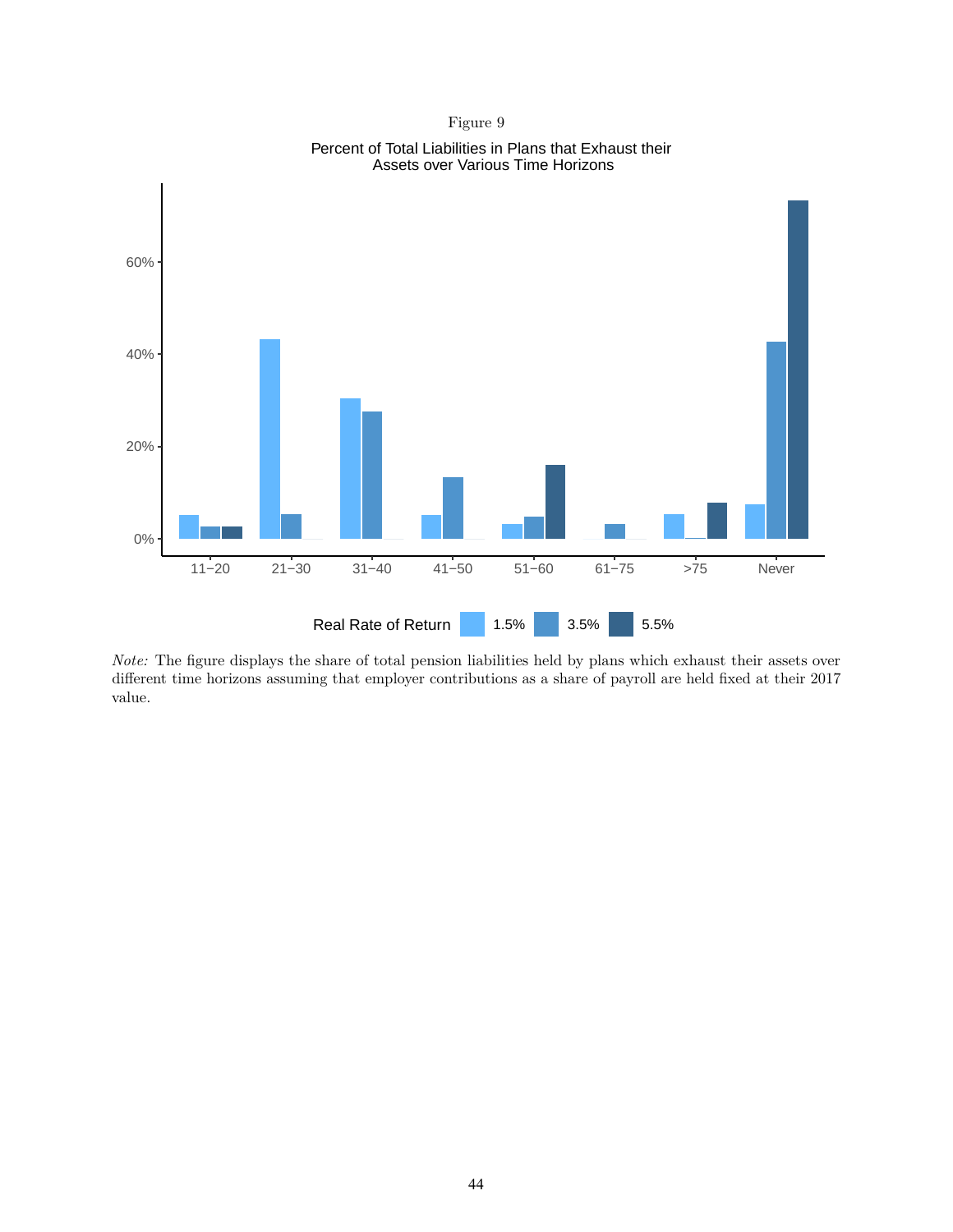

*Note:* The dashed black line displays implicit pension debt – unfunded pension liabilities – as a share of GDP assuming that assets have a real return of 3.5 percent and that employer contributions as a share of GDP are held fixed at their 2017 value. The solid black line displays implicit pension debt – unfunded pension liabilities – as a share of GDP assuming that assets have a real return of 3.5 percent and that pension contributions as a share of payroll receive an immediate one-time, permanent change such that pension debt eventually stabilizes in the longer-run. The blue, red, and purple solid lines are analogous to the solid black line but assume that the adjustment to pension contributions occurs in 10 years, 20 years, and 30 years, respectively.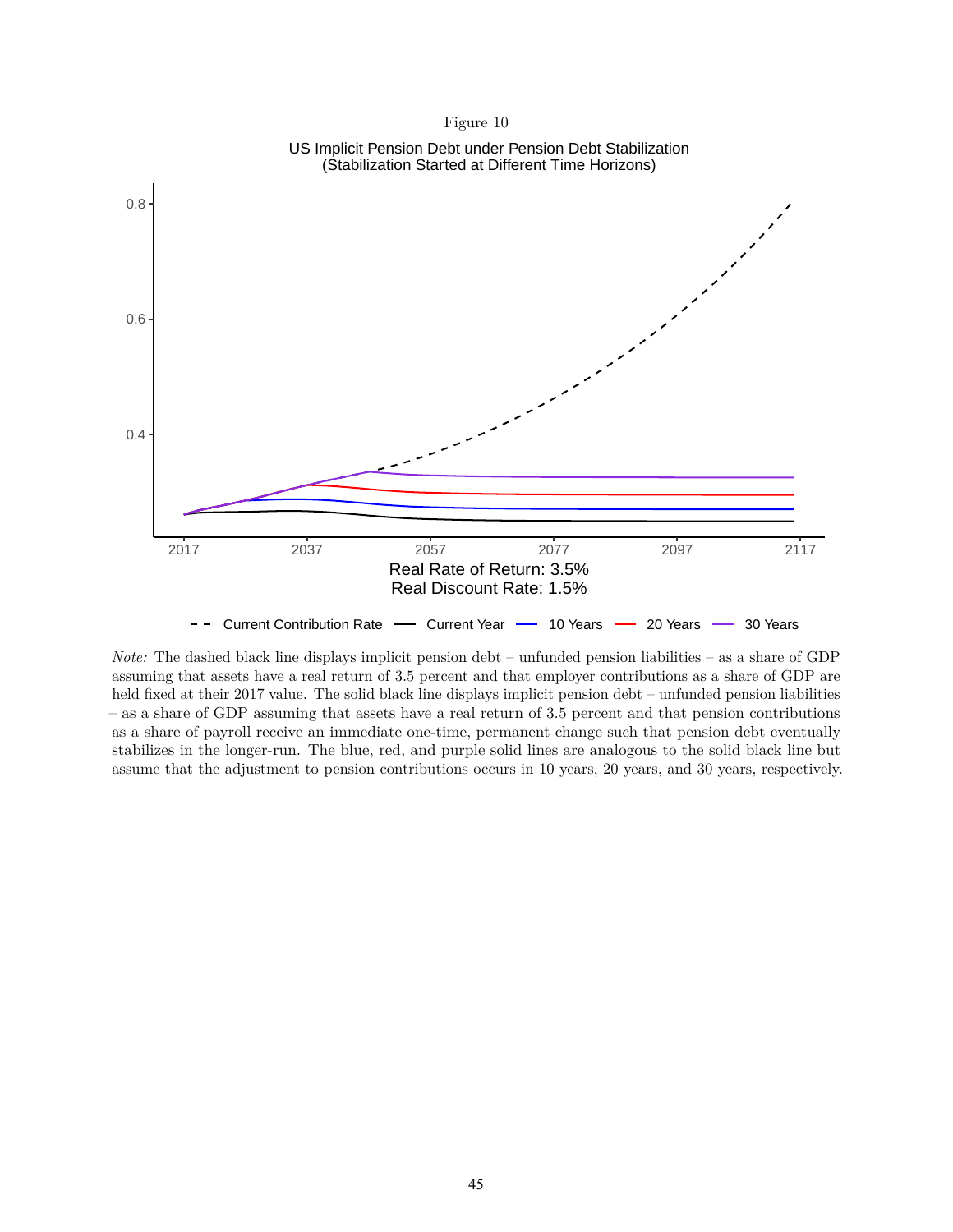



*Note:* The dashed black line displays pension assets as a share of GDP assuming that the assets have a real return of 3.5 percent and that pension contributions as a share of GDP are held fixed at their 2017 value. The solid black line displays pension assets as a share of GDP assuming that the assets have a real return of 3.5 percent and that pension contributions as a share of payroll receive an immediate one-time, permanent change such that pension debt eventually stabilizes in the longer-run. The blue, red, and purple solid lines are analogous to the solid black line but assume that the adjustment to pension contributions occurs in 10 years, 20 years, and 30 years, respectively.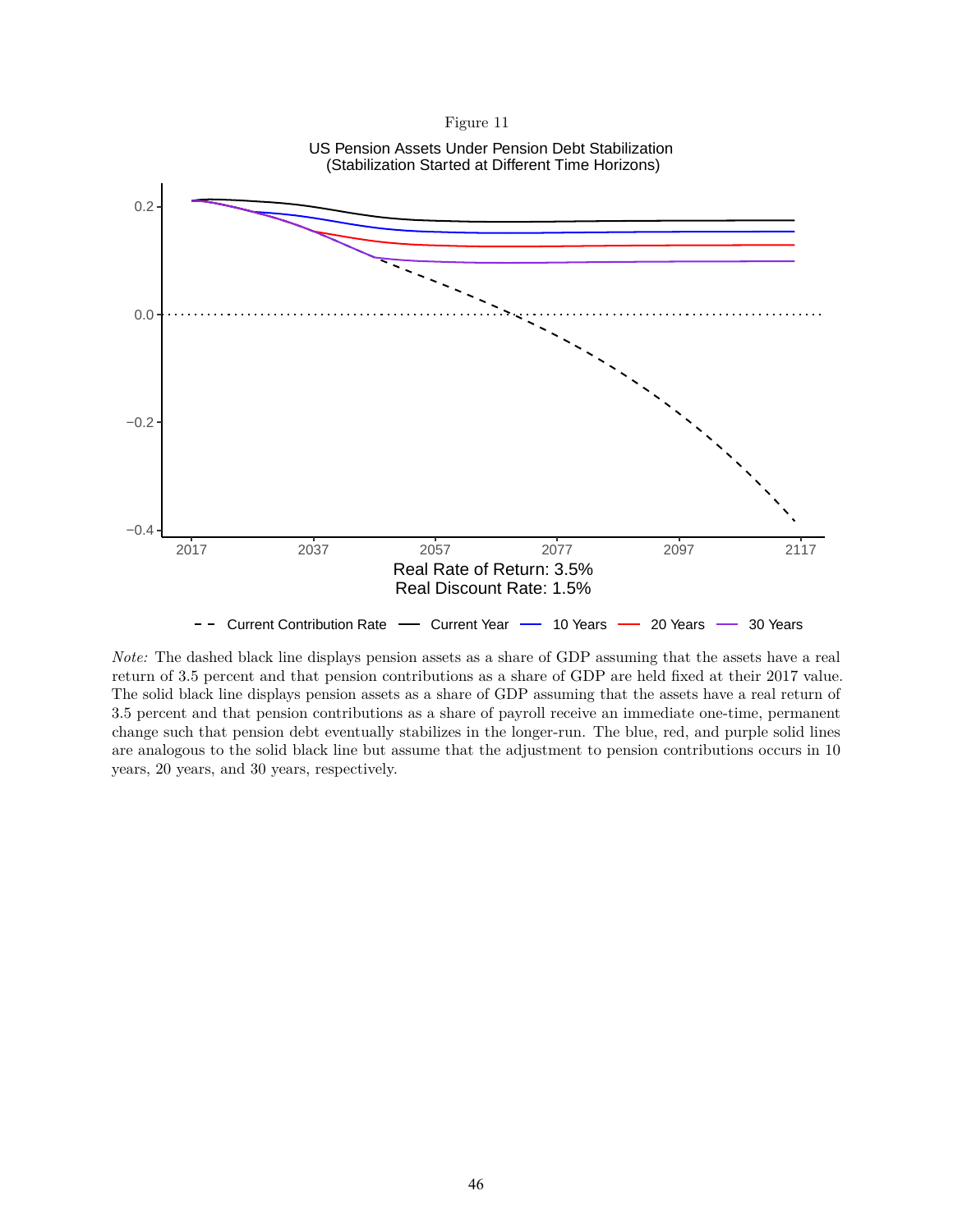

Distribution of Plans by Percentage Point Change in Contribution

*Note:* Figure displays the distribution of plans by the percentage point change in contributions (share of payroll) required to stabilize the pension debt-to-gdp ratio under different asset return assumptions. The histograms are weighted by liabilities.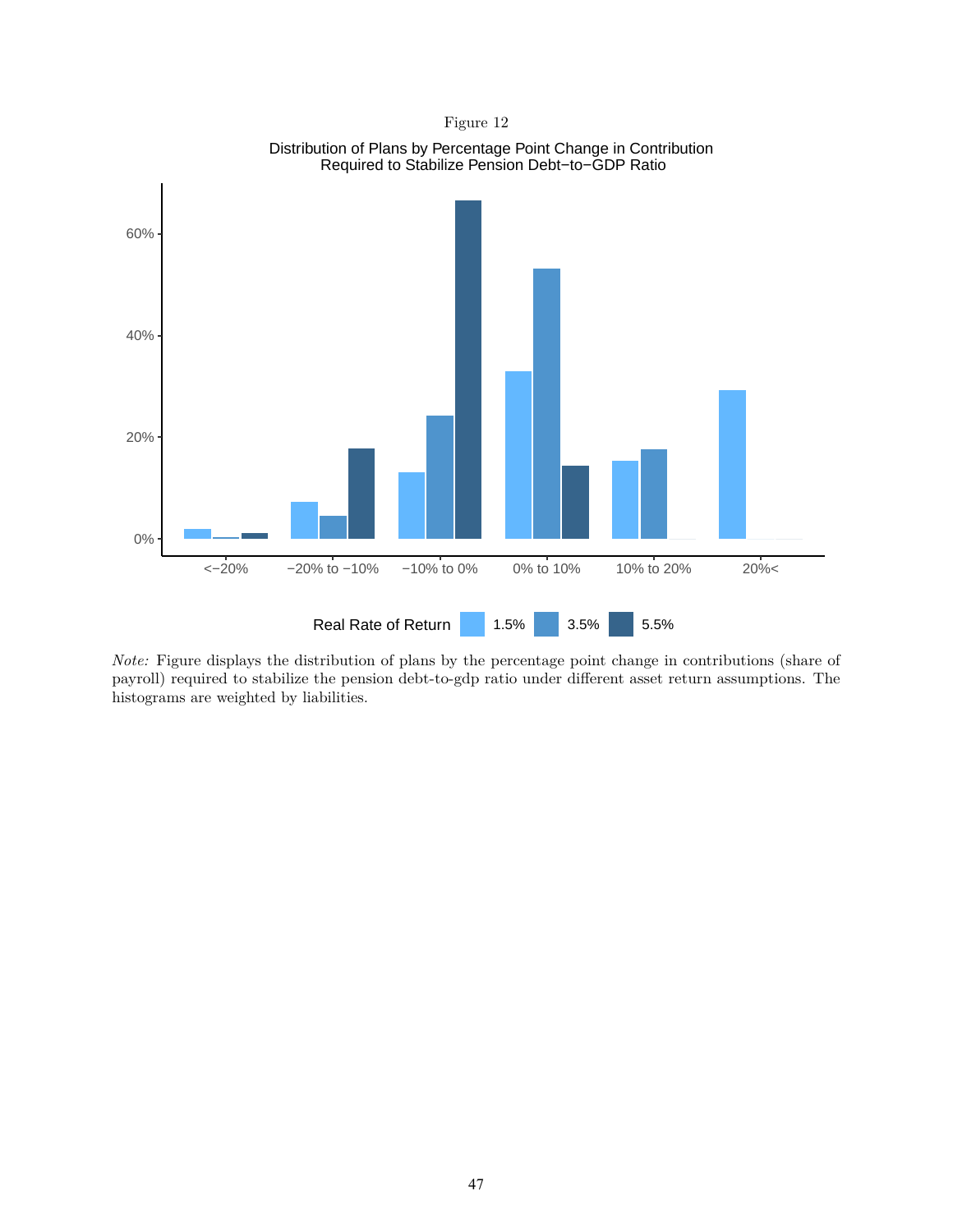

US Implicit Pension Debt When Returning Pension Debt to Today's Level in 30 Years (Stabilization Started at Different Time Horizons)

*Note:* The dashed black line displays implicit pension debt – unfunded pension liabilities – as a share of GDP assuming that assets have a real return of 3.5 percent and that pension contributions as a share of GDP are held fixed at their 2017 value. The solid black line displays implicit pension debt – unfunded pension liabilities – as a share of GDP assuming that assets have a real return of 3.5 percent and that pension contributions as a share of payroll receive an immediate one-time, permanent change such that pension debt returns to today's level in 30 years. The blue, red, and purple solid lines are analogous to the solid black line but assume that the adjustment to pension contributions occurs in 10 years, 20 years, and 30 years, respectively, and pension debt returns to today's level in 40 years, 50 years, and 60 years, respectively.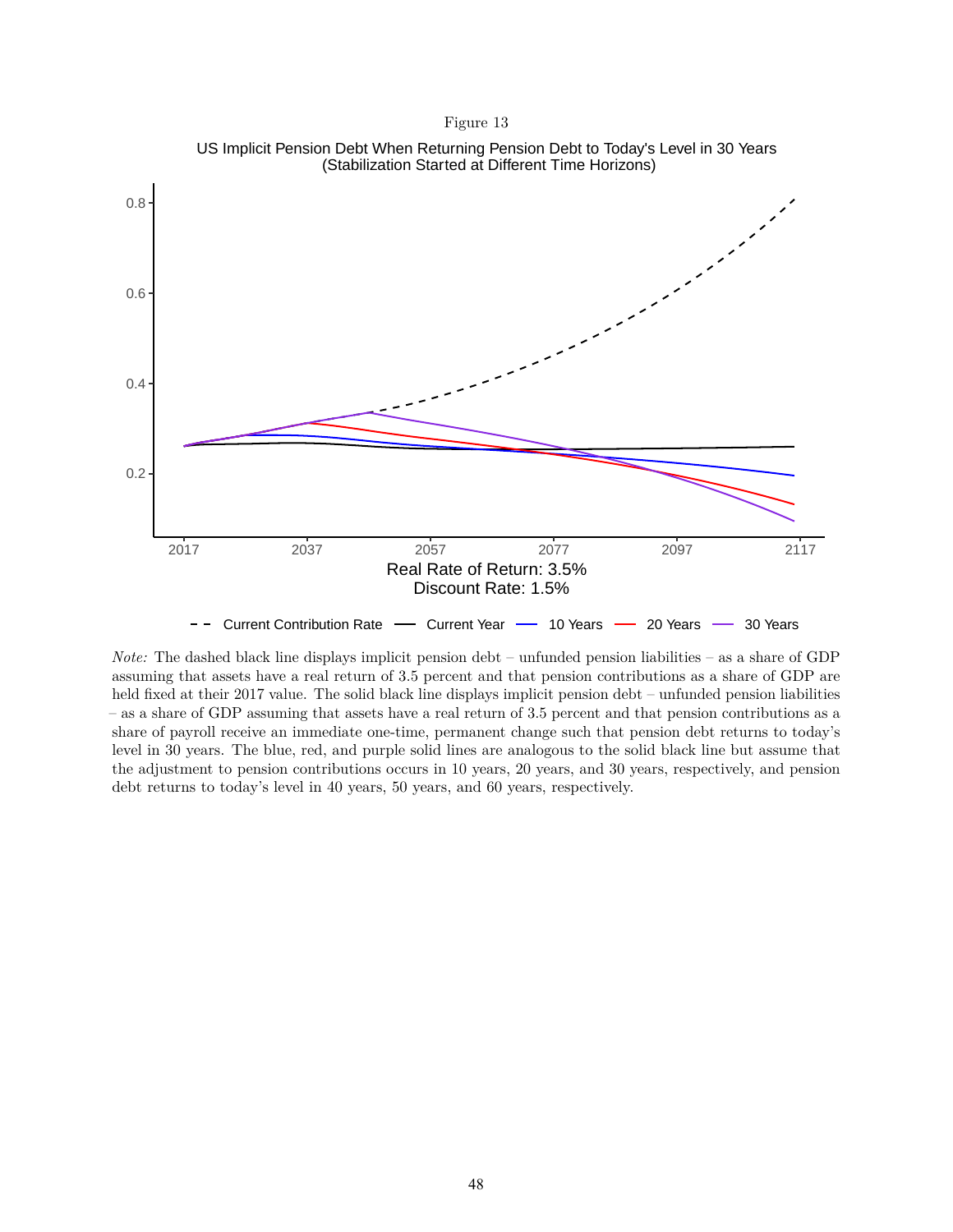



*Note:* The dashed black line displays pension assets as a share of GDP assuming that the assets have a real return of 3.5 percent and that pension contributions as a share of GDP are held fixed at their 2017 value. The solid black line displays pension assets as a share of GDP assuming that the assets have a real return of 3.5 percent and that pension contributions as a share of payroll receive an immediate one-time, permanent change such that pension debt returns to today's level in 30 years. The blue, red, and purple solid lines are analogous to the solid black line but assume that the adjustment to pension contributions occurs in 10 years, 20 years, and 30 years, respectively, and the pension debt returns to today's level in 40 years, 50 years, and 60 years, respectively.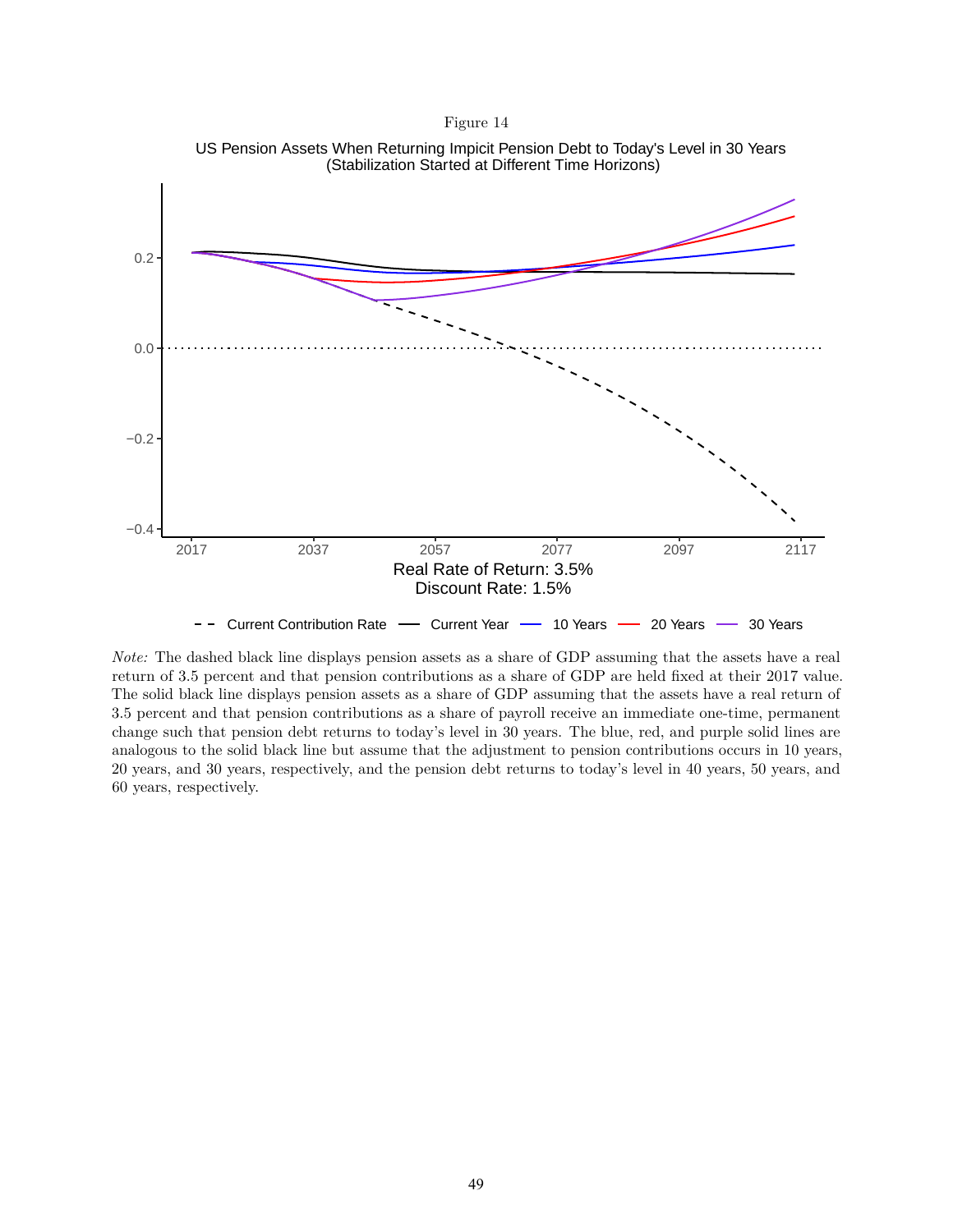

*Note:* Figure displays the distribution of plans by the percentage point change in contributions (share of payroll) required to obtain today's pension debt-to-GDP ratio in 30 years under different asset return assumptions. The histograms are weighted by plan liabilities.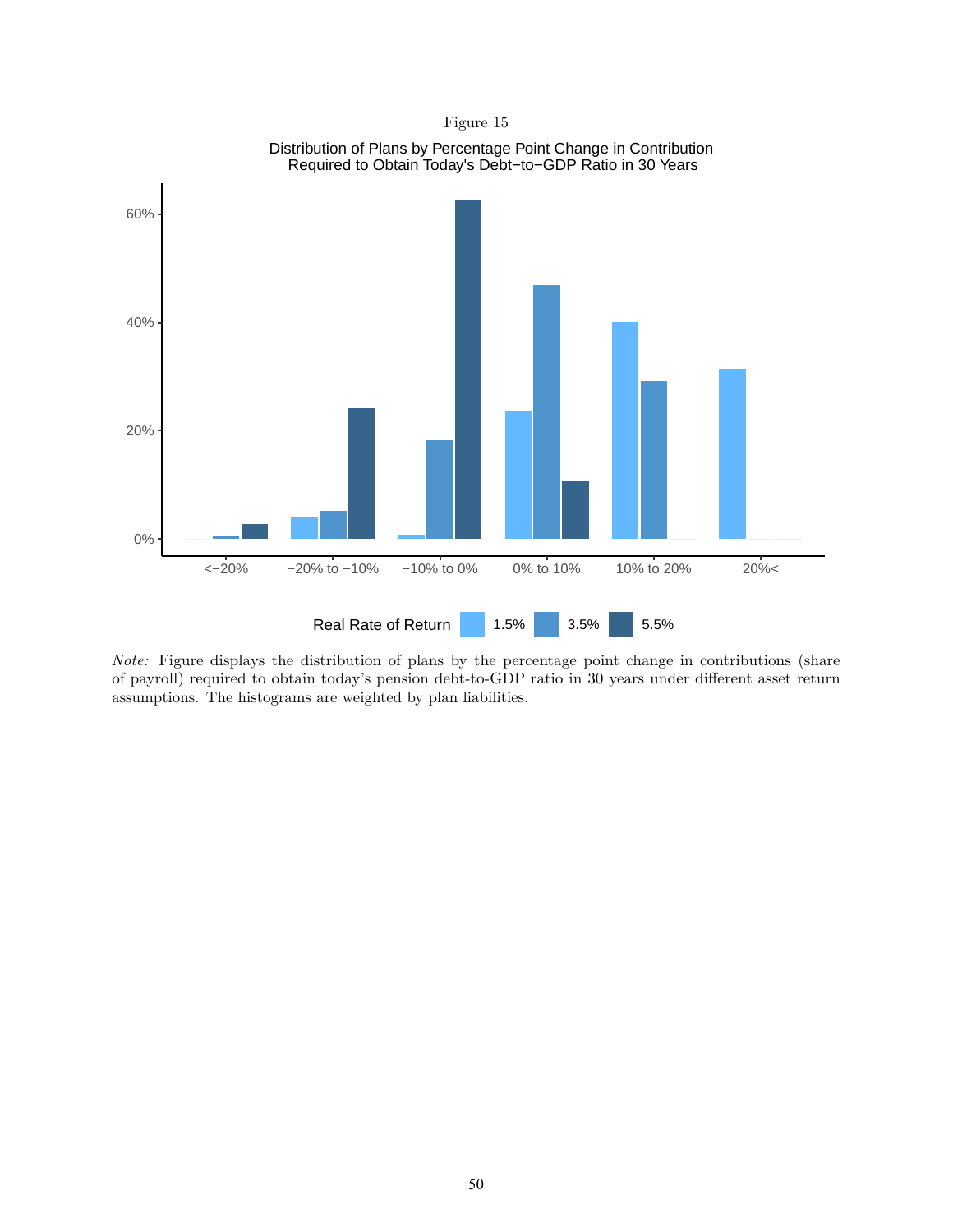



*Note:* The dashed black line displays pension contributions as a share of payroll in 2017. The solid black line displays the pension contribution as a share of payroll required to stabilize implicit pension debt as a share of GDP at its current value assuming pension assets yield a real return of 1.5 percent. The solid red line displays the pension contribution as a share of payroll required to stabilize implicit pension debt as a share of GDP at its current value assuming pension assets yield a real return of 3.5 percent. The solid blue line displays the pension contribution as a share of payroll required to stabilize implicit pension debt as a share of GDP at its current value assuming pension assets yield a real return of 1.5 percent.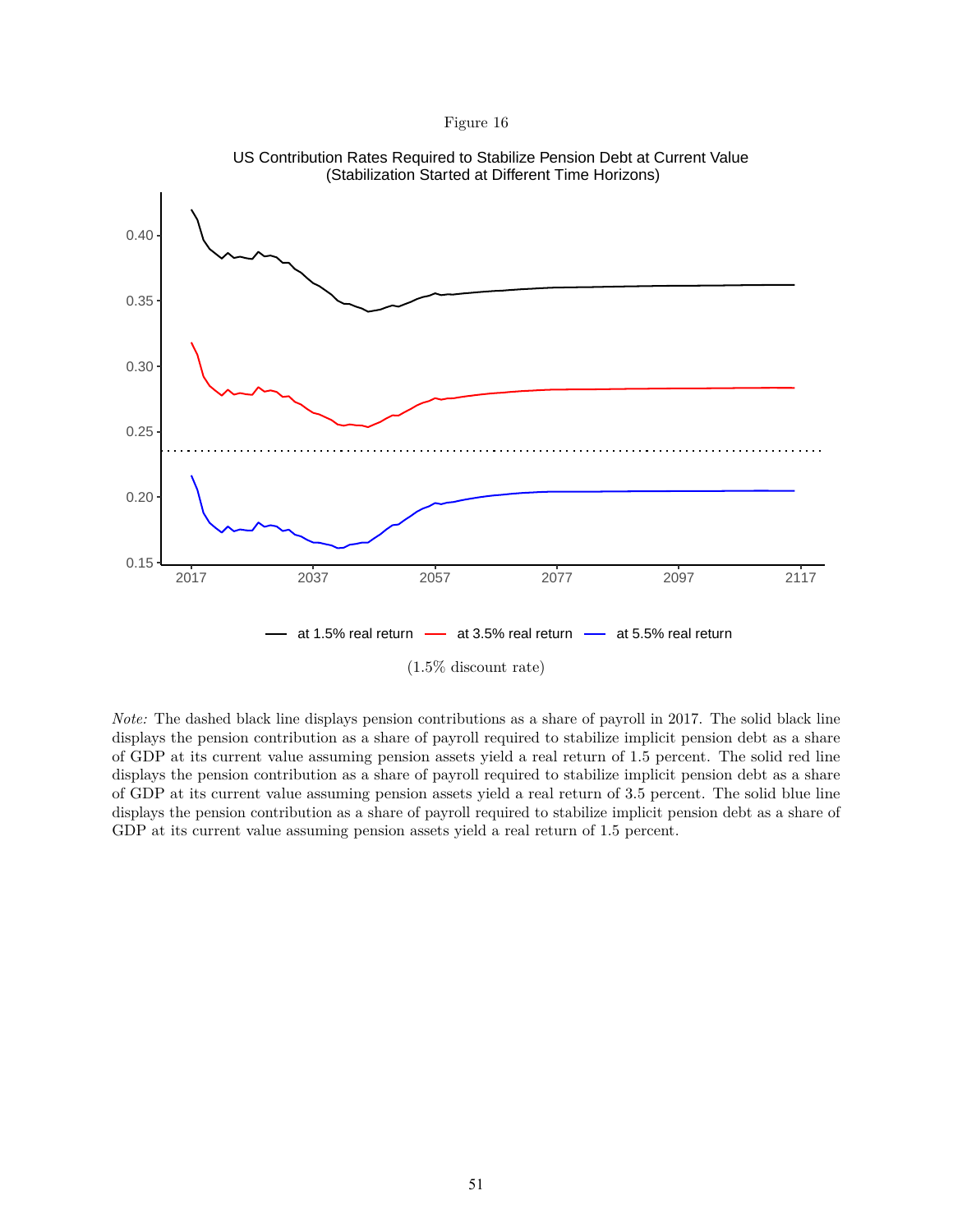### **Appendix**

### *A. Projecting future benefits*

Our analysis is underpinned by the replication of the stated accrued liabilities (AL) and annual cost of funding for active members (normal cost or NC) of each plan as reported in the PPD. This requires leveraging the collected plan level inputs and stated actuarial assumptions to calculate the present value of future benefits (PVFB) of vested inactive former employees (inact), current beneficiaries (ben) and the accrued liabilities (AL) of current employees (act). Due to the fact our estimated liabilities  $AL$  and normal costs  $NC$  will not perfectly replicate the stated GASB liabilities ( $AL^{GASB}$ ) and normal costs  $NC^{GASB}$  for each plan, we calibrate our nominal cashflows of future benefits  $B<sup>t</sup>$  such that they match.

### Present Value of Future Benefits

The PVFB is a liability measure which includes both obligations already accrued, as well as obligations associated with the future service of current employees (who are assumed to retire according to actuarial assumptions). The most complex of these calculations is that of the currently active employees still accruing liability for normal retirement  $(ret)$ , the possibility of quitting and claiming deferred retirement ( $dret$ ) or refund of contributions ( $ref$ ), disability (*dis*) and *death*. For an active employee of age  $x$  and number service years s their PVFB is decomposed as follows:

$$
PVFB_{x,s}^{act} = PVFB_{x,s}^{ret} + PVFB_{x,s}^{dret} + PVFB_{x,s}^{dis} + PVFB_{x,s}^{death} + PVFB_{x,s}^{ref}
$$
 (A1)

The total PVFB<sup>act</sup> is then calculated as a weighted sum over the lower triangular (55 x 55) age service distribution matrix  $\Pi^{\text{act}}$  multiplied by the number of active employees in fiscal year 2017  $(N_0^{\text{act}})$ .

$$
PVFBact = N0act \sum_{x} \sum_{s} \Pi_{x,s}^{act} PVFB_{x,s}^{act}
$$
 (A2)

Further details of these calculation are detailed in actuarial appendix A and follow closely that of (Winkelvoss 1993), however we outline the details of the calculation for the creation of the cashflows associated with normal retirement  $B_{t,ret}^{act}$  and  $PVFB_{x,s}^{ret}$  here as it is instructive on the form in which most of these benefits take and how they are calculated, as well as being the predominant accrued liability for active employees.

$$
PVFB_{x,s}^{ret} = \sum_{i=x}^{R} v^{i-x} p_{(x,s),i}^{T} q_{(x,s),i}^{ret} b_{ret}(x,s,i) a_i
$$
 (A3)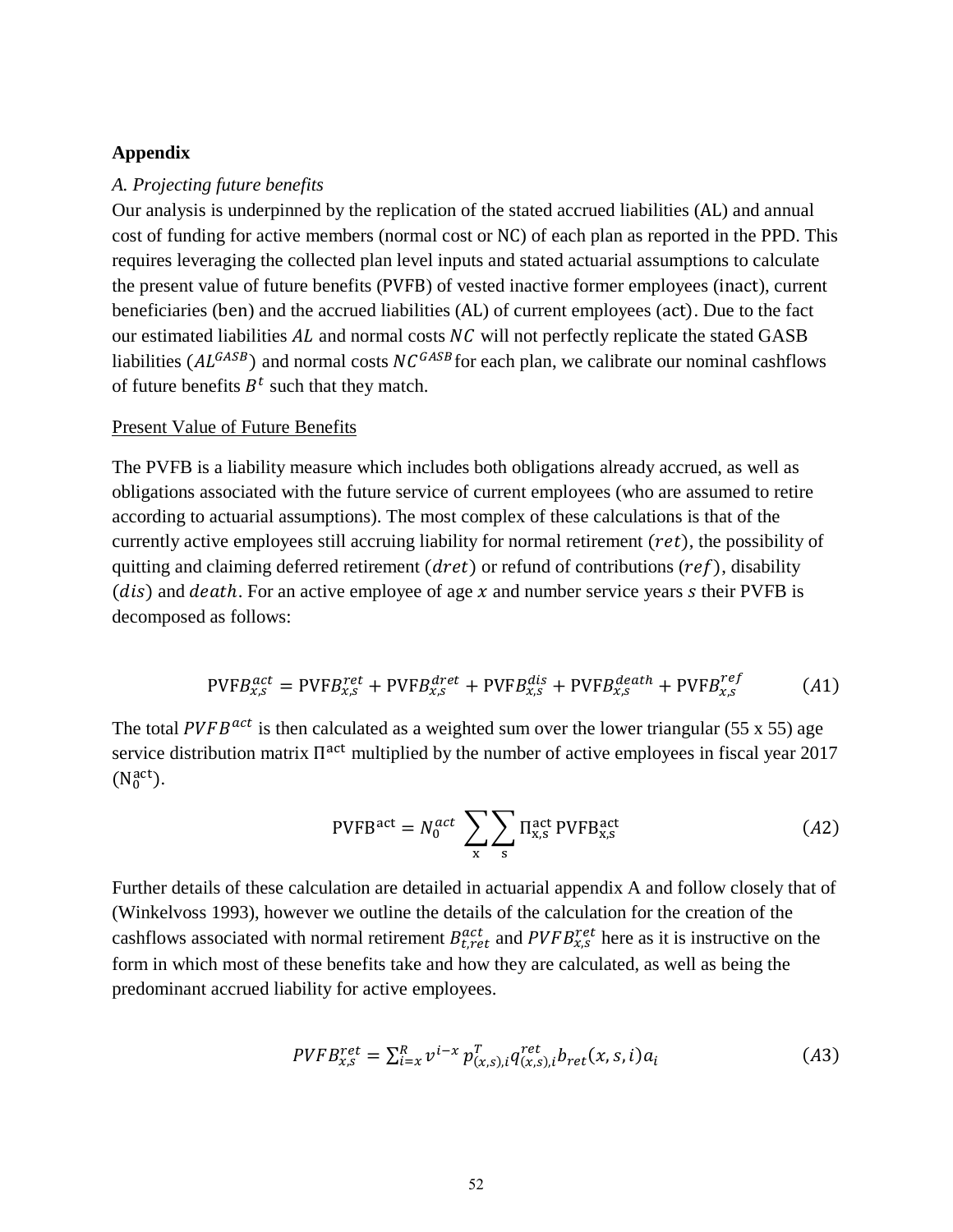$$
b_{ret}(x,s,i) = \alpha(s+i-x)\big(1-\kappa M a x(r-i,0)\big) \mathbf{E}\left[\frac{\sum_{j=i-f}^{i} w_j}{f}\right](x,s)\right] \tag{A4}
$$

$$
E[w_i | (x, s)] = w(x, s)(1 + \pi_w)^{i-x} \prod_{j=x}^{i} (1 + \pi_e(j, s + j - x))
$$
 (A5)

PVFB<sup>ret</sup> is calculated as a discounted probability weighted sum of single/joint<sup>[22](#page-52-0)</sup> life annuities  $a_i$ (see eq A24-A27) multiplied by a benefit formula  $b_{ret}(x, s, i)$  conditional on age (x), service (s) and retirement age (i). All the above factors and probabilities are plan specific and obtained from the AVs or PPD:  $v$  is the plans discount factor  $\left[\frac{1}{1+\delta}\right]$ ;  $p_{(x,s),i}^T$  is the probability of remaining in employment until age *i* conditional on current age *x* and service years *s*;  $q_{(x,s),i}^{ret}$  is the probability of retiring at age  $i$ ;  $\alpha$  is the benefit multiplier;  $\kappa$  is a penalty factor, percent per year reduction, for each year retired before the plans normal retirement age  $r$ ;  $w_i$  is the salary or expected salary at age x calculated from the recorded salary matrix by age and service and grown out under the plans general and age/service specific wage growth assumptions  $\pi_w$  and  $\pi_e$ ; f is the number of years the final salary is averaged over to determine salary base for the benefit payments. Furthermore, we calculate these identities for married/unmarried  $(1<sub>\mu</sub>)$  and male/females, and weight by the plans aggregate gender ratio and assumed percent married. Similar calculations are made for the other decrements.

PVFB for deferred retirement:

$$
PVFB_{x,s}^{dret} = \sum_{i=x}^{R} v^{max(r,i)-x} (1 + cola)^{max(r,i)-i} p_{(x,s),i}^{T} q_{(x,s),i}^{wth} (1 - q_{(x,s),i}^{ref}) b_{dret}(x,s,i) p_{i,Max(r,i)}^{m}, a_{Max(r,i)} \quad (A6)
$$

$$
b_{dret}(x,s,i) = \alpha(s+i-x) E\left[\frac{\sum_{j=i-f}^{i} w_j}{f}\right](x,s)
$$
(A7)

Employees who do not claim a refund of contributions are assumed to retire at their normal retirement age and receive a benefit according to current service accrual and the average of their highest f salaries adjusted for the plan's cola.

PVFB for refunds:

$$
PVFB_{x,s}^{ref} = \sum_{i=x}^{R} v^{i-x} p_{(x,s),i}^T q_{(x,s),i}^{wth} q_{(x,s),i}^{ref} b_{ref}(x,s,i)
$$
 (A8)

<span id="page-52-0"></span><sup>22</sup> Married beneficiaries are assumed to opt for a joint life annuity where in the event of their death, their partner receives a prorated benefit.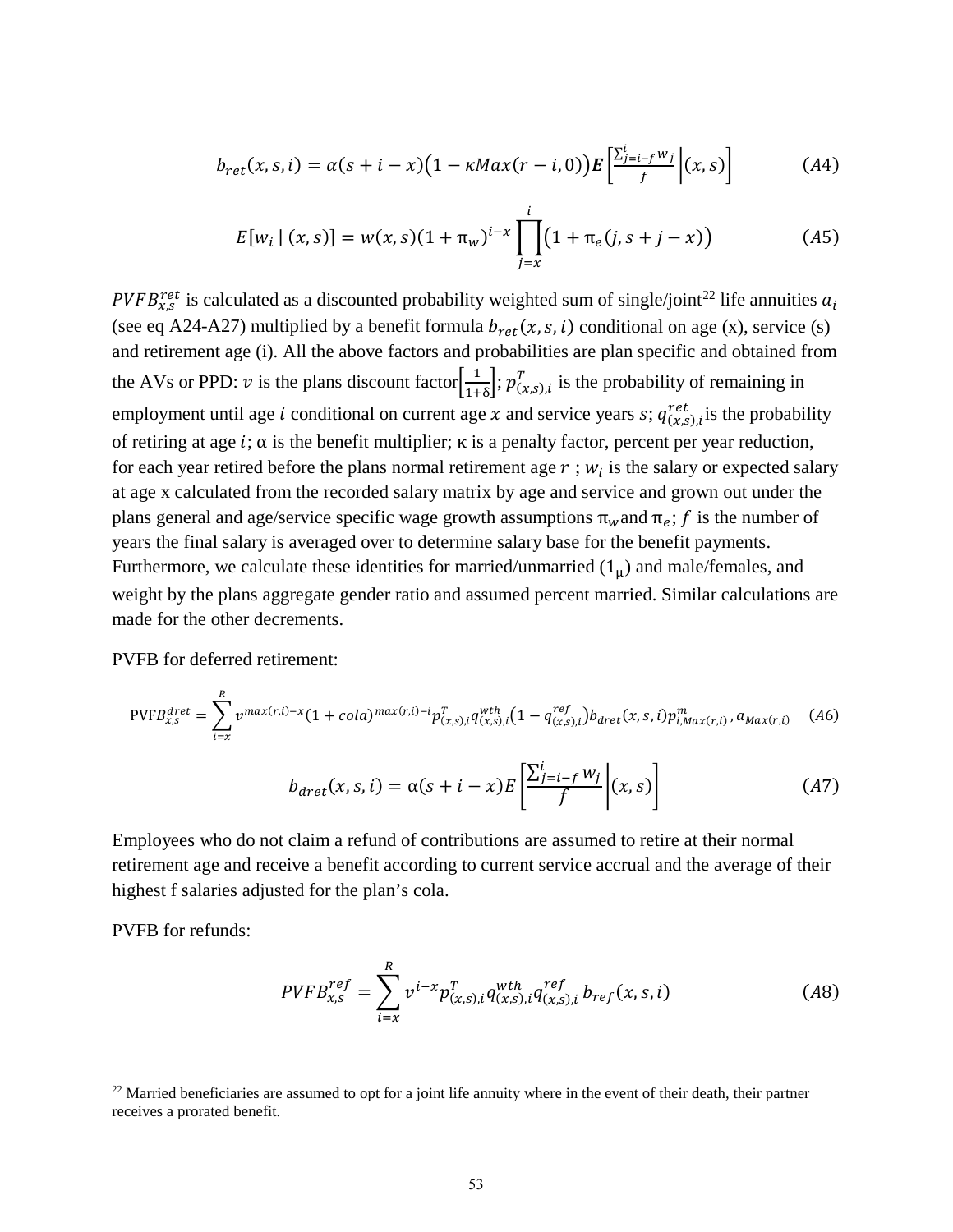$$
b_{ref}(x, s, i) = \sum_{j=x-s}^{i} C_{ee} E[w_j (1 + rd)^{i-j}](x, s)] \tag{A9}
$$

A certain proportion of employees who quit are assumed to claim a refund equal to the sum of previous contributions at a fixed percent of previous salaries  $C_{ee}$  adjusted for interest payments at rate  $rd$ .

PVFB for disability:

$$
PVFB_{x,s}^{dis} = \sum_{i=x}^{R} v^{i-x} p_{(x,s),i}^{T} q_{(x,s),i}^{dis} b_{dis}(x,s,i) a_i
$$
 (A10)

$$
b_{dis}(x,s,i) = \alpha(s+nr-x)E[w_i|(x,s)] \qquad (A11)
$$

Employees who become disabled immediately begin to receive an annuity calculated based on their current salary and assumed number of years' service had they worked until normal retirement age.

PVFB for early death:

$$
PVFB_{x,s}^{dth} = \sum_{i=x}^{R} v^{i-x} p_{(x,s),i}^{T} q_{(x,s),i}^{dth} b_{dth}(x,s,i) a_i
$$
 (A12)

$$
b_{dth}(x, s, i) = \alpha(s + i - x)E[w_i|(x, s)] \qquad (A13)
$$

In the event of death during employment the spouse is assumed to receive an annuity based on the current salary and service years of the decreased plan member.

Inactive members:

Similar calculations are produced for the inactive deferred plan participants and current beneficiaries.

$$
PVFB^{inact} = N_0^{inact} \sum_{x} \sum_{s} \prod_{x,s}^{inact} PVFB_{x,s}^{inact}
$$
 (A14)

$$
PVFB_{x,s}^{inact} = \tilde{b}(x,s)p_{x,r}^m(1+cola)^{r-x}v^{r-x}a_r
$$
\n
$$
(A15)
$$

The distribution of inactive members  $\Pi_{x,s}^{inact}$  was calculated as the ergodic distribution produced by the age distribution of new hires in fiscal year 2017 and the termination probabilities from the AV (see appendix C). We assume, like most plans, that these members will claim their accrued benefits at the plans normal retirement age subject to surviving to that age  $p_{x,r}^m$ , and adjust their imputed accrued benefits for the plans cost of living adjustment.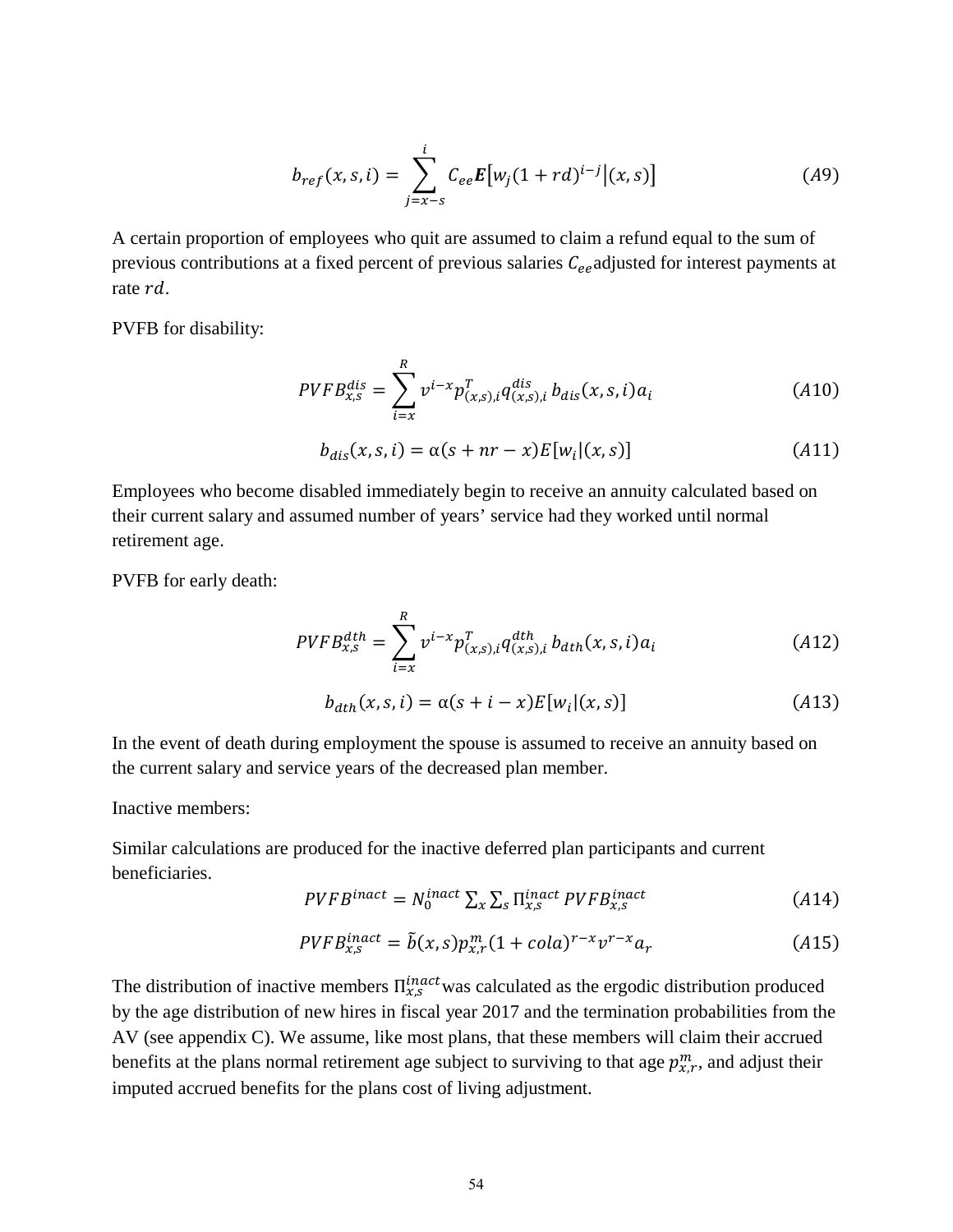Current beneficiaries:

$$
PVFB^{ben} = N_0^{ben} \sum_{x} \Pi_x^{ben} PVFB_x^{ben}
$$
 (A16)

$$
PVFB_x^{ben} = \bar{b}(x)a_x \tag{A17}
$$

The  $PVFB^{ben}$  are calculated using data recorded in the plans AVs on the age distribution of current beneficiaries  $\Pi_x^{ben}$  and the average benefit by age  $b(x)$  across that distribution. The sums of the various probability weighted life annuities  $a_i$  that go into the calculation of the PVFBs for each category of plan member also produce our nominal projected cashflow vectors  $B_{t=0,1}$  and projections of future head counts  $N_{t=0,1}$ ...

### Normal costs and Accrued Liabilities

Normal costs (NC) represent the annual cost of accrued benefits for active employees. It is the annual contribution that should in theory leave the plan fully funded when the experience of the plan matches expectations along every dimension<sup>23</sup> (Winkelvoss 1993). Normal costs therefore are used to adjust the  $PVFB^{act}$  for the present value of future normal costs ( $PVFNC$ ) to arrive at an estimated accrued liability to date for the current active population. These normal costs and accrued liabilities can be calculated using a large swathe of methods but by far the most popular<sup>[24](#page-54-1)</sup> is the entry age normal which is illustrated below and calculates the normal cost as the level percent<sup>[25](#page-54-2)</sup> salary contribution over the employee's career. This is calculated by dividing the present value of future benefits by the present value of future salaries  $a_{x-s,0}$  at the employee's entry age (x-s).

$$
NC_{x,s} = \frac{PVFB_{x-s,0}^{act}}{a_{x-s,0}}\tag{A18}
$$

$$
NC = \frac{\sum_{x} \sum_{s} \prod_{x,s}^{act} PVFB_{x-s,0}^{act}}{\sum_{x} \sum_{s} \prod_{x,s}^{act} a_{x-s,0}}
$$
(A19)

The NC varies by entry age and starting salary, the plans aggregate NC therefore is a weighted average of each members individual normal cost. Having calculated the NC we can now calculate the plans present value of future normal costs and total stated accrued liability as follows:

<span id="page-54-0"></span> $23$  E.g. assets achieve the assumed returns, wages grow in line with expectations, the workforce composition evolves as expected and so on.<br> $24\,91$  percent of plans in the PPD in fiscal year 2017.

<span id="page-54-1"></span>

<span id="page-54-2"></span> $25$  In a few cases this is calculated as a level dollar contribution.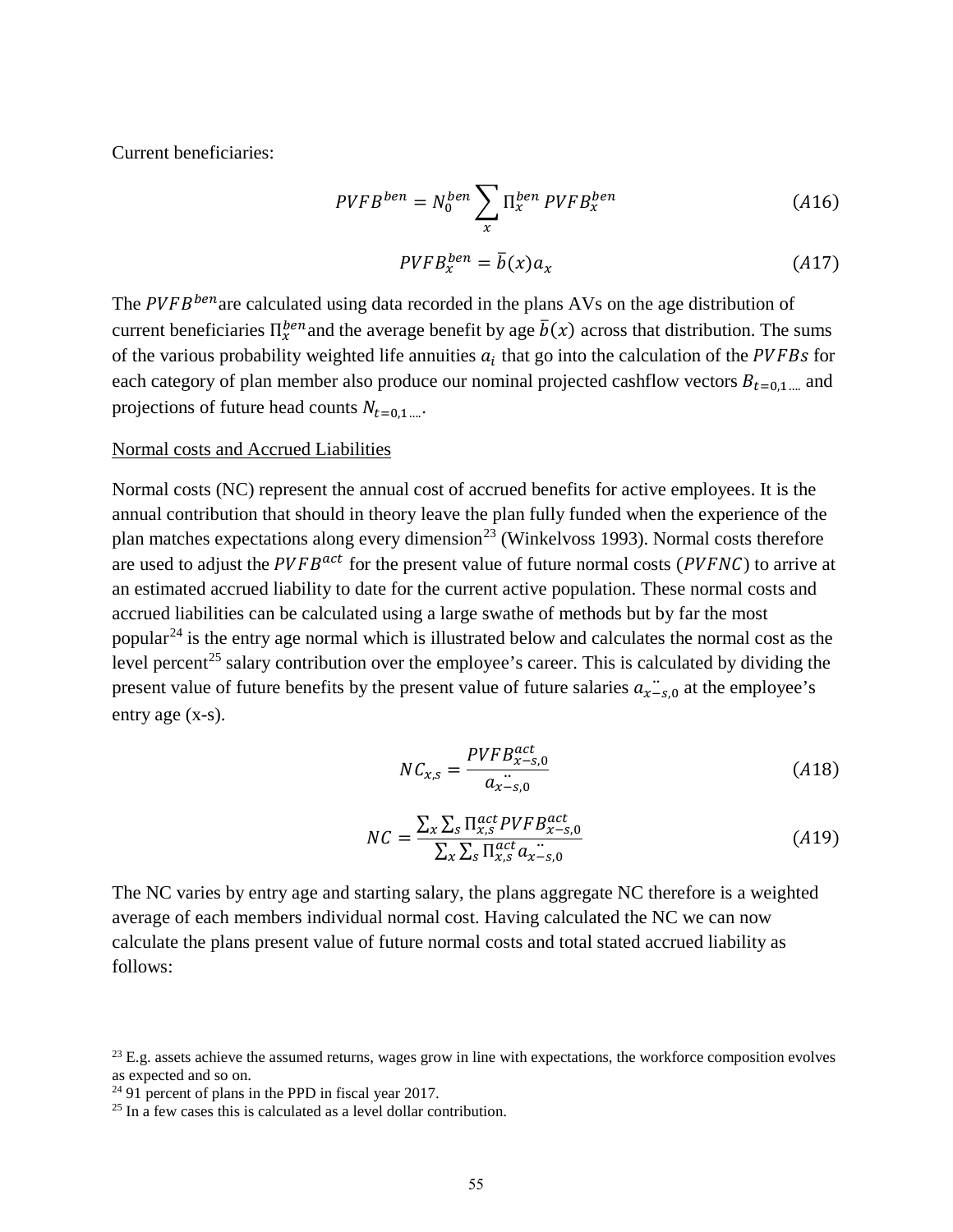$$
PVFNC = N_0^{act} \sum_{x} \sum_{s} \Pi_{x,s}^{act} NC_{x,s} a_{x,s}^{\cdot \cdot}
$$
 (A20)

$$
AL^{act} = PVFB^{act} - PVFNC \tag{A21}
$$

$$
AL = AL^{act} + PVFB^{inact} + PVFB^{ben}
$$
 (A22)

where the PVFNC is a sum over the active populations present value of future salaries from their current age x multiplied by their normal cost rate.

Other accrual methods:

Three plans in the sample use the projected unit credit method whereby the accrued actuarial liability is calculated as follows:

$$
AL^{act} = \sum_{x,s} \prod_{x,s}^{act} \frac{s}{r - (x - s)} PVFB_{x,s}^{act}
$$
 (A23)

Where the present value of future benefits is pro-rated by the ratio of current service level (s) to the service level at normal retirement (r).

### Annuity identities

Single life annuity:

$$
a_x^S = \sum_{i=x}^{\infty} p_{x,i}^m v^{i-x} (1 + cola)^{i-x}
$$
 (A24)

Where  $p_{x,i}^m$  is the probability of staying alive from age x until age i; v is a discount factor, cola is a cost of living adjustment. The survival probabilities vary by gender and disability status in accordance with the stated plans assumptions. Mortality probabilities are adjusted for mortality improvement using factors from the SOA MP-2016 tables as the annuitant ages.

Joint life annuity:

∞

$$
a_x^J = \sum_{i=x} \left( \left( p_{x,i}^m \left( 1 - p_{x,i}^{m(s)} \right) + p_{x,i}^m p_{x,i}^{m(s)} \right) + p_{x,i}^{m(s)} \left( 1 - p_{x,i}^m \right) \Phi \right) v^{i-x} (1 + \text{cola})^{i-x} \tag{A25}
$$

$$
a_x^j = \sum_{i=x}^{\infty} \left( \left( p_{x,i}^m \left( 1 - p_{x,i}^{m(s)} \right) + p_{x,i}^m p_{x,i}^{m(s)} \right) + p_{x,i}^{m(s)} \left( 1 - p_{x,i}^m \right) \Phi \right) v^{i-x} (1 + \text{cola})^{i-x} \tag{A26}
$$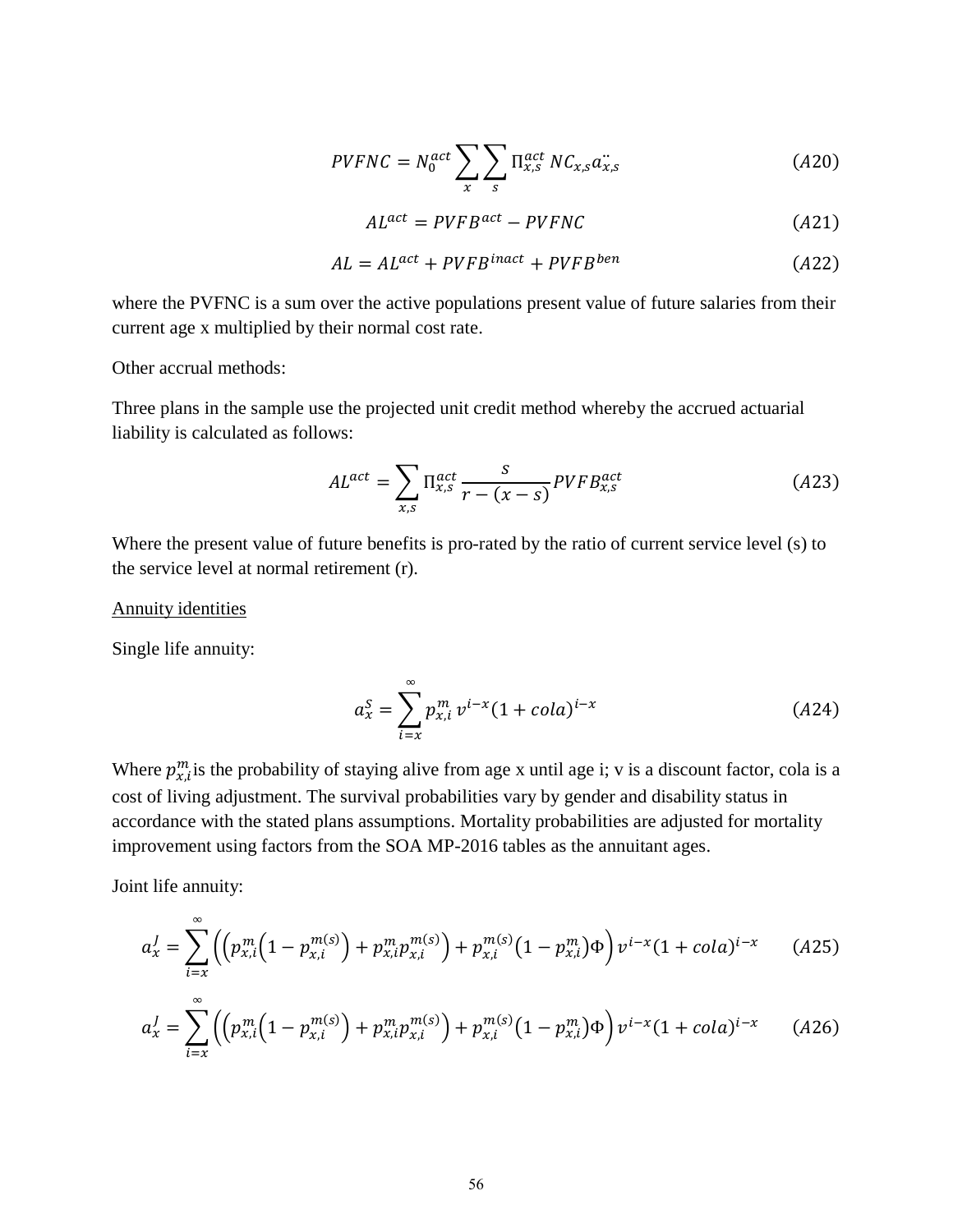The joint life annuity depends on two lives, the beneficiary and the spouse. In the event of the beneficiary dying the annuity continues to payout at a rate reduced by a factor ϕ long as the spouse is alive.

Temporary employer annuity:

$$
a_{(x,s)}^{\cdot \cdot \cdot} = \sum_{i=x}^{R} E\left[w_i|(x,s)\right] p_{(x,s),i}^T v^{i-x}
$$
 (A27)

The temporary employer annuity is used in calculating the present value of future salaries. It is the sum of the expected discounted future salaries of an employee aged x with service years s, adjusted for the probability of remaining in employment until age i,  $p_{(x,s),i}^T$ .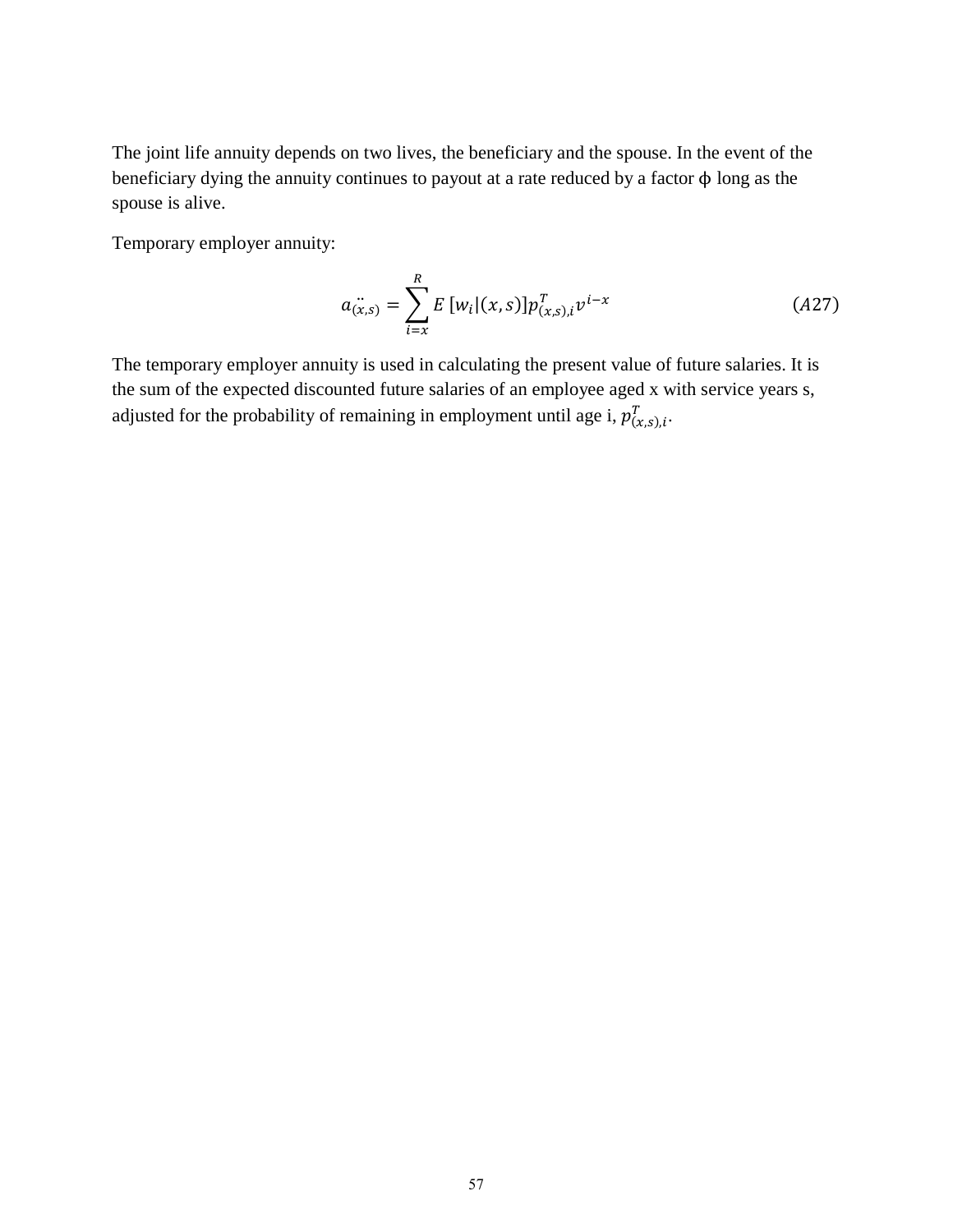# *B. Data*

# Table B1: Sample plans

# Table B2: Plan level inputs summary

# Table B3: Replication errors and calibration factors

(Tables located at end of Appendix)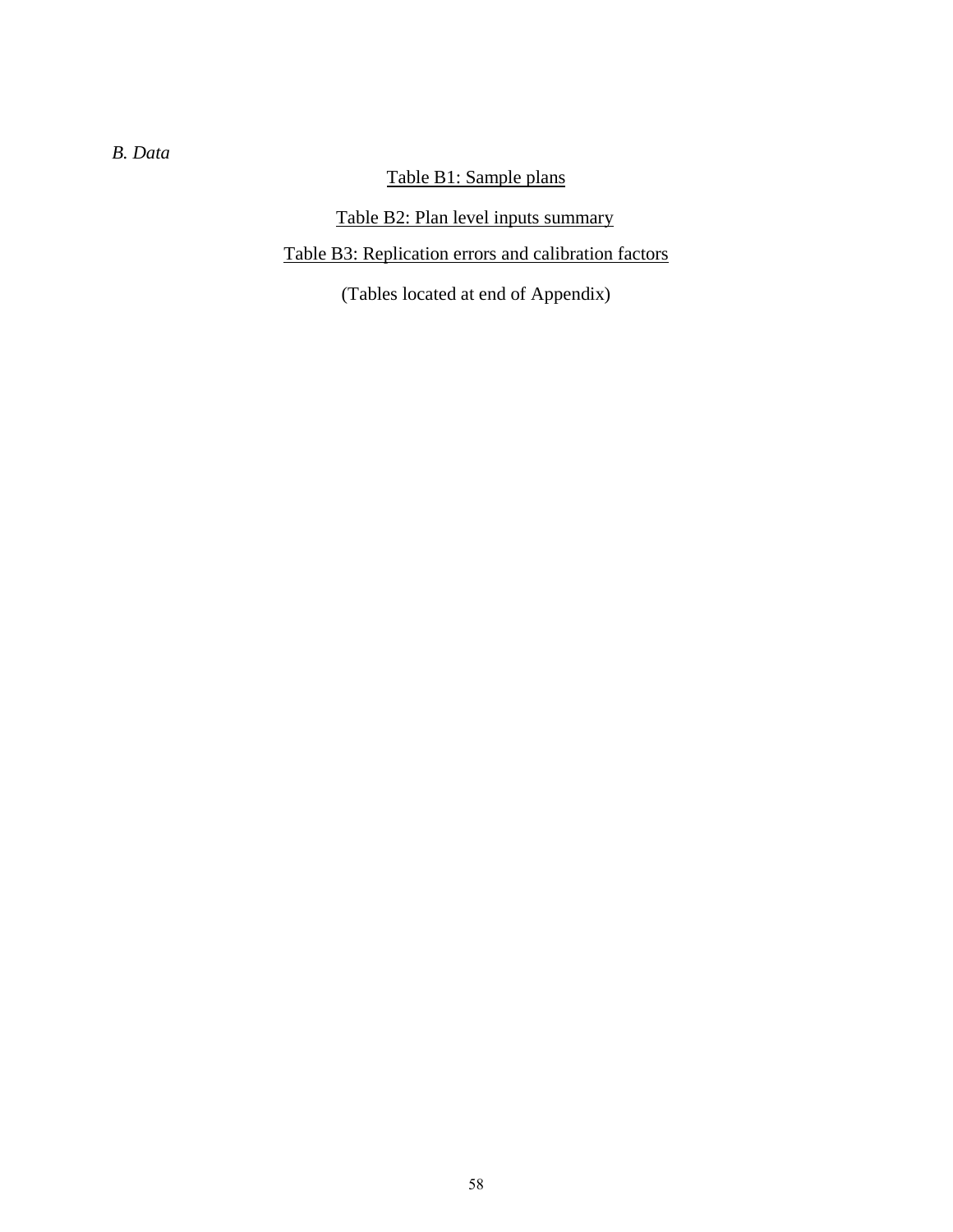## *C. Plan matrices and imputations*

This section summarizes the plan matrices key to the creation of the cashflows and liabilities and any imputation steps required to take the values reported in each plans AV to the standardized form illustrated below.

As discussed in the main text, the plan AVs and CAFRs while generally similar, present information in a non-standardized format. To overcome this, we developed a set of standardized procedures to take the data we extracted from the AVs/CAFRs and put it into the format we required. A complicated example is the provision of average salary information for active members along the age dimension only. (In a few cases no distributional information was provided at all.) In this case we leveraged the wage growth matrix by age and service to back out a reasonable estimate of implied salary relativities by age and service. These imputed relativities by age and service could then be combined with the plan's active member age service distribution and plan level average salary to obtain imputed average salaries by age and service. Another common issue was that of multiple categories of employees, actuarial assumptions and benefits provisions within consolidated plans. For example, the Los Angeles County Retirement Association is composed of 8 different tiers, 5 for the general population and 3 for safety workers such as police and firefighters. Each tier contained different plan provisions e.g. benefit factors, and actuarial assumptions like retirement rates or pay growth also varied between safety and non-safety members. In cases such as this we aggregated the assumptions into one plan input using appropriate weightings wherever possible, usually the number of active employees or payroll by tier.

We now present each of the matrices, with discussion of imputation procedures where appropriate.

| Age and service distribution (percent of employees) |         |     |         |       |           |           |           |       |           |       |       |
|-----------------------------------------------------|---------|-----|---------|-------|-----------|-----------|-----------|-------|-----------|-------|-------|
| age/service                                         | $0 - 4$ | 5-9 | $10-14$ | 15-19 | $20 - 24$ | $25 - 29$ | $30 - 34$ | 35-39 | $40 - 44$ | 45-49 | 50-54 |
| $20 - 24$                                           | 2.6     | 0.0 | 0.0     | 0.0   | 0.0       | 0.0       | 0.0       | 0.0   | 0.0       | 0.0   | 0.0   |
| $25 - 29$                                           | 6.9     | 1.4 | 0.0     | 0.0   | 0.0       | 0.0       | 0.0       | 0.0   | 0.0       | 0.0   | 0.0   |
| $30 - 34$                                           | 5.6     | 4.1 | 1.3     | 0.0   | 0.0       | 0.0       | 0.0       | 0.0   | 0.0       | 0.0   | 0.0   |
| 35-39                                               | 4.1     | 3.0 | 4.1     | 1.2   | 0.0       | 0.0       | 0.0       | 0.0   | 0.0       | 0.0   | 0.0   |
| $40 - 44$                                           | 3.1     | 2.3 | 2.8     | 3.5   | 0.8       | 0.0       | 0.0       | 0.0   | 0.0       | 0.0   | 0.0   |
| 45-49                                               | 3.0     | 2.3 | 2.6     | 2.9   | 2.8       | 0.8       | 0.0       | 0.0   | 0.0       | 0.0   | 0.0   |
| 50-54                                               | 2.3     | 1.9 | 2.3     | 2.3   | 1.9       | 2.0       | 0.6       | 0.0   | 0.0       | 0.0   | 0.0   |
| 55-59                                               | 1.9     | 1.6 | 2.5     | 2.2   | 1.7       | 1.5       | 1.2       | 0.1   | 0.0       | 0.0   | 0.0   |
| 60-64                                               | 1.1     | 1.2 | 1.5     | 1.6   | 1.2       | 1.0       | 0.7       | 0.2   | 0.0       | 0.0   | 0.0   |
| 65-69                                               | 0.5     | 0.4 | 0.5     | 0.5   | 0.3       | 0.3       | 0.2       | 0.1   | 0.0       | 0.0   | 0.0   |
| 70-74                                               | 0.2     | 0.1 | 0.1     | 0.1   | 0.1       | 0.1       | 0.0       | 0.0   | 0.0       | 0.0   | 0.0   |

### Table C1: Age/service matrix

Note: Data is sourced from the various acturial valuations (FY 2017). Table is an employee weighted average over the 40 plans in sample.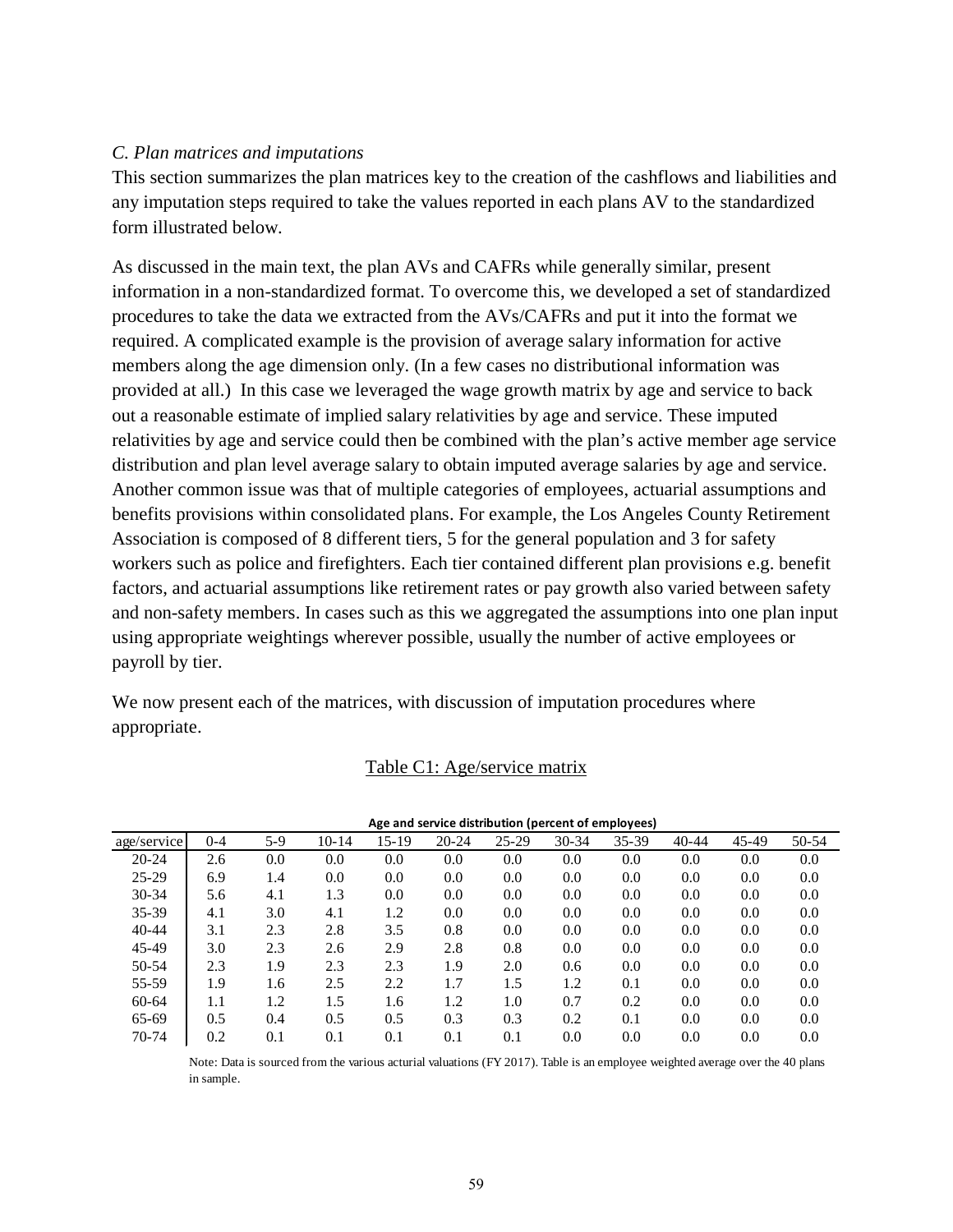| <b>Salary relativities</b> |            |      |                                                                                                                               |         |           |           |           |           |           |           |       |
|----------------------------|------------|------|-------------------------------------------------------------------------------------------------------------------------------|---------|-----------|-----------|-----------|-----------|-----------|-----------|-------|
| age/service                | $0 - 4$    | 5-9  | $10-14$                                                                                                                       | $15-19$ | $20 - 24$ | $25 - 29$ | $30 - 34$ | $35 - 39$ | $40 - 44$ | $45 - 49$ | 50-54 |
| $20 - 24$                  | 0.59       | 0.00 | 0.00                                                                                                                          | 0.00    | 0.00      | 0.00      | 0.00      | 0.00      | 0.00      | 0.00      | 0.00  |
| $25 - 29$                  | 0.76       | 0.86 | 0.00                                                                                                                          | 0.00    | 0.00      | 0.00      | 0.00      | 0.00      | 0.00      | 0.00      | 0.00  |
| $30-34$                    | 0.78       | 0.95 | 1.03                                                                                                                          | 0.00    | 0.00      | 0.00      | 0.00      | 0.00      | 0.00      | 0.00      | 0.00  |
| $35 - 39$                  | 0.80       | 0.98 | 1.10                                                                                                                          | 1.19    | 0.00      | 0.00      | 0.00      | 0.00      | 0.00      | 0.00      | 0.00  |
| $40 - 44$                  | 0.81       | 0.98 | 1.11                                                                                                                          | 1.24    | 1.32      | 0.00      | 0.00      | 0.00      | 0.00      | 0.00      | 0.00  |
| 45-49                      | 0.80       | 0.96 | 1.08                                                                                                                          | 1.21    | 1.33      | 1.40      | 0.00      | 0.00      | 0.00      | 0.00      | 0.00  |
| 50-54                      | 0.78       | 0.92 | 1.03                                                                                                                          | 1.14    | 1.27      | 1.38      | 1.43      | 0.00      | 0.00      | 0.00      | 0.00  |
| 55-59                      | 0.77       | 0.90 | 1.00                                                                                                                          | 1.09    | 1.20      | 1.32      | 1.42      | 1.45      | 0.00      | 0.00      | 0.00  |
| 60-64                      | 0.75       | 0.88 | 0.98                                                                                                                          | 1.07    | 1.16      | 1.26      | 1.37      | 1.46      | 1.44      | 0.00      | 0.00  |
| 65-69                      | 0.68       | 0.81 | 0.92                                                                                                                          | 1.02    | 1.10      | 1.19      | 1.30      | 1.44      | 1.48      | 1.24      | 0.00  |
| 70-74                      | 0.54       | 0.63 | 0.72                                                                                                                          | 0.81    | 0.87      | 0.94      | 1.01      | 1.09      | 1.17      | 0.92      | 0.92  |
|                            |            |      | Note: Data is sourced from the various acturial valuations (FY 2017). Table is an employee weighted average over the 40 plans |         |           |           |           |           |           |           |       |
|                            | in sample. |      |                                                                                                                               |         |           |           |           |           |           |           |       |

## Table C2: Salary relativity matrix

This was nearly always entirely available. In a few instances average salaries were only provided by age. In this instance we used the wage growth assumptions to grow out wages along each diagonal and then used the relativities by age, age service distribution matrix and average plan salary to impute a matrix.

|           | Employees (%) | <b>Benefit Relativity</b> |
|-----------|---------------|---------------------------|
| $40 - 44$ | 0.2           | 0.7                       |
| 45-49     | 0.8           | 0.75                      |
| 50-54     | 1.7           | 1.04                      |
| 55-59     | 6.1           | 1.08                      |
| 60-64     | 14.5          | 1.04                      |
| 65-69     | 24.9          | 1                         |
| 70-74     | 22.0          | 0.96                      |
| 75-79     | 12.7          | 0.89                      |
| 80-84     | 9.4           | 0.83                      |
| 85-89     | 5.0           | 0.8                       |
| 90-94     | 2.4           | 0.76                      |
| 95-99     | 0.3           | 0.79                      |
| $100+$    | 0.0           | 0.81                      |

## Table C3: Current beneficaries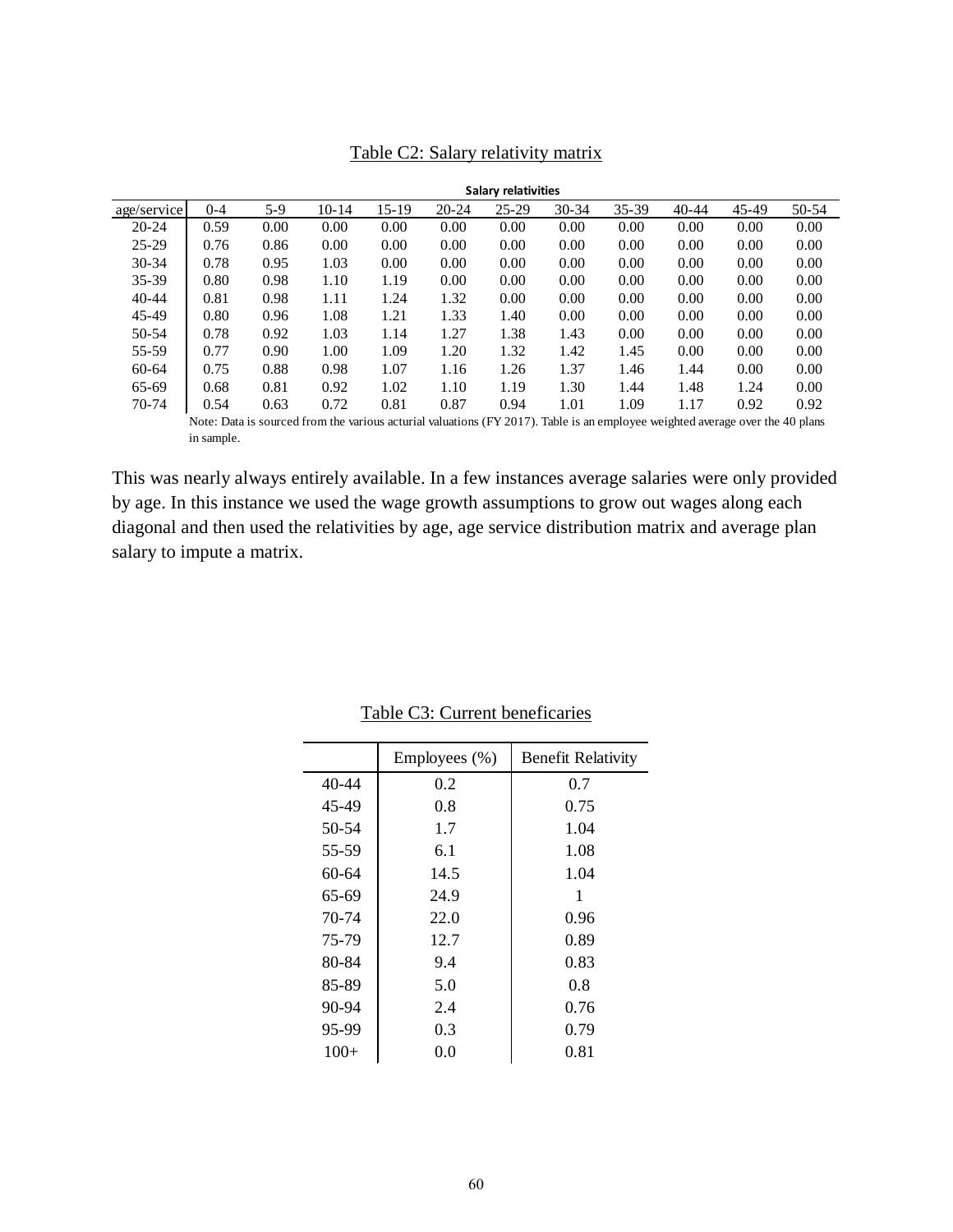When benefit distributions or relativities were not available by age we imputed with the average from the other plans and adjusted such that the average age and benefit level matched the AV. The benefit relativity is the relativity to the average benefit reported in the AV.

|             | Age and service distribution for inactive vested members (percent of employees) |      |          |       |       |       |       |       |       |          |       |  |  |
|-------------|---------------------------------------------------------------------------------|------|----------|-------|-------|-------|-------|-------|-------|----------|-------|--|--|
| age/service | $0 - 4$                                                                         | 5-9  | 10-14    | 15-19 | 20-24 | 25-29 | 30-34 | 35-39 | 40-44 | 45-49    | 50-54 |  |  |
| 20-24       | $_{0.0}$                                                                        | 0.0  | $_{0.0}$ | 0.0   | 0.0   | 0.0   | 0.0   | 0.0   | 0.0   | 0.0      | 0.0   |  |  |
| 25-29       | $_{0.0}$                                                                        | 0.4  | 0.0      | 0.0   | 0.0   | 0.0   | 0.0   | 0.0   | 0.0   | 0.0      | 0.0   |  |  |
| 30-34       | $_{0.0}$                                                                        | 2.2  | 0.3      | 0.0   | 0.0   | 0.0   | 0.0   | 0.0   | 0.0   | 0.0      | 0.0   |  |  |
| 35-39       | $_{0.0}$                                                                        | 4.8  | 1.7      | 0.2   | 0.0   | 0.0   | 0.0   | 0.0   | 0.0   | 0.0      | 0.0   |  |  |
| 40-44       | $_{0.0}$                                                                        | 7.1  | 3.9      | 1.0   | 0.1   | 0.0   | 0.0   | 0.0   | 0.0   | 0.0      | 0.0   |  |  |
| 45-49       | $_{0.0}$                                                                        | 8.8  | 5.9      | 2.4   | 0.8   | 0.1   | 0.0   | 0.0   | 0.0   | 0.0      | 0.0   |  |  |
| 50-54       | $_{0.0}$                                                                        | 10.0 | 7.8      | 3.8   | 2.2   | 0.7   | 0.1   | 0.0   | 0.0   | 0.0      | 0.0   |  |  |
| 55-59       | $_{0.0}$                                                                        | 9.5  | 8.7      | 4.4   | 2.9   | 1.6   | 0.6   | 0.1   | 0.0   | 0.0      | 0.0   |  |  |
| 60-64       | $_{0.0}$                                                                        | 3.3  | 2.2      | 1.1   | 0.7   | 0.5   | 0.3   | 0.1   | 0.0   | 0.0      | 0.0   |  |  |
| 65-69       | $_{0.0}$                                                                        | 0.0  | 0.0      | 0.0   | 0.0   | 0.0   | 0.0   | 0.0   | 0.0   | 0.0      | 0.0   |  |  |
| 70-74       | 0.0                                                                             | 0.0  | $_{0.0}$ | 0.0   | 0.0   | 0.0   | 0.0   | 0.0   | 0.0   | $_{0.0}$ | 0.0   |  |  |

### Table C4: Inactive age/service matrix

Note: Data is imputed using plans actuarial assumptions and current member statistics. Table is an employee weighted average over the 40 plans in sample.

This matrix was imputed using the withdrawal matrix and distribution of new hires implied by the age service matrix. The matrix describes the current age and number of years service at withdrawal. The imputed matrix is the steady state solution to the following dynamic system of equations:

$$
\Pi_t^{inact} = D\Pi_{t-1}^{inact} + D\left(\Pi_{t-1}^{act} \circ Q^{with}(1 - Q^{ref})\right)
$$
 (C1)

$$
\Pi_t^{act} = \Pi_{nh} + D\left(\Pi_{t-1}^{act} \circ (1 - Q^{wth})\right)R\tag{C2}
$$

Where  $\Pi_t$  are the inactive and active time t distributions of employees, D shifts the distributions down by one row (ages the population) and R shifts the distributions right by one (increases service level), Q are the refund and withdrawal probability matrices and ∘ is the Hadamard product (element wise multiplication).  $\Pi_{nh}$  are the new hires added to the active distribution with an age distribution that matches the current distribution of new hires and adjusted such that the overall distribution  $\Pi_t^{act}$ sum to one i.e. a steady headcount is maintained.

Table C5: Wage growth assumptions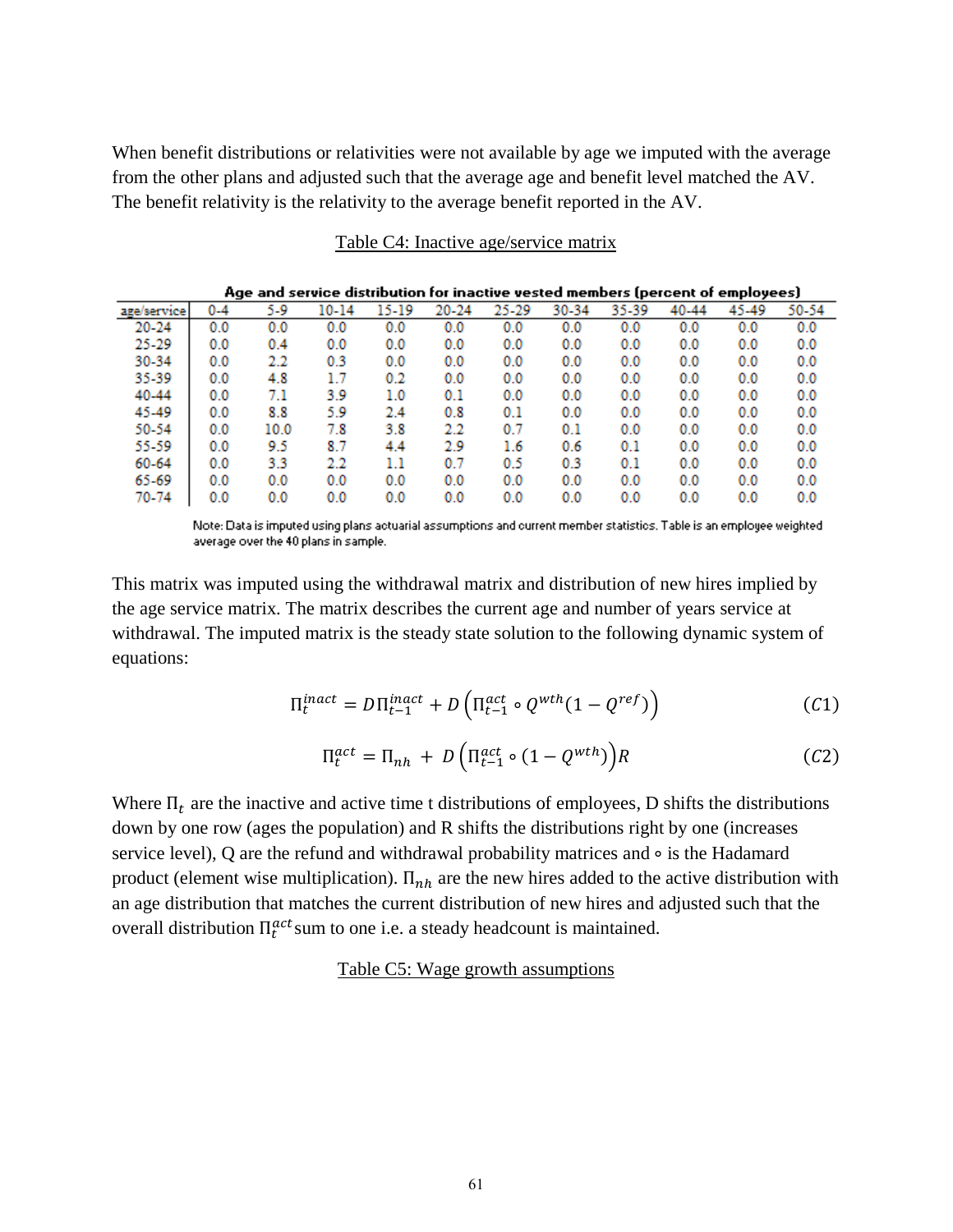| Wage growth assumptions |         |       |         |       |           |           |           |       |           |       |       |
|-------------------------|---------|-------|---------|-------|-----------|-----------|-----------|-------|-----------|-------|-------|
| age/service             | $0 - 4$ | $5-9$ | $10-14$ | 15-19 | $20 - 24$ | $25 - 29$ | $30 - 34$ | 35-39 | $40 - 44$ | 45-49 | 50-54 |
| $20 - 24$               | 4.8     | 0.0   | 0.0     | 0.0   | 0.0       | 0.0       | 0.0       | 0.0   | 0.0       | 0.0   | 0.0   |
| $25 - 29$               | 4.3     | 2.7   | 0.0     | 0.0   | 0.0       | 0.0       | 0.0       | 0.0   | 0.0       | 0.0   | 0.0   |
| 30-34                   | 4.0     | 2.4   | 1.5     | 0.0   | 0.0       | 0.0       | 0.0       | 0.0   | 0.0       | 0.0   | 0.0   |
| 35-39                   | 3.9     | 2.2   | 1.3     | 1.1   | 0.0       | 0.0       | 0.0       | 0.0   | 0.0       | 0.0   | 0.0   |
| $40 - 44$               | 3.7     | 2.0   | 1.1     | 0.9   | 0.8       | 0.0       | 0.0       | 0.0   | 0.0       | 0.0   | 0.0   |
| 45-49                   | 3.7     | 1.9   | 1.1     | 0.8   | 0.7       | 0.6       | 0.0       | 0.0   | 0.0       | 0.0   | 0.0   |
| 50-54                   | 3.7     | 1.8   | 1.0     | 0.8   | 0.7       | 0.5       | 0.4       | 0.0   | 0.0       | 0.0   | 0.0   |
| 55-59                   | 3.6     | 1.8   | 1.0     | 0.7   | 0.6       | 0.5       | 0.4       | 0.4   | 0.0       | 0.0   | 0.0   |
| 60-64                   | 3.6     | 1.8   | 0.9     | 0.7   | 0.6       | 0.5       | 0.4       | 0.4   | 0.4       | 0.0   | 0.0   |
| 65-69                   | 3.7     | 1.8   | 0.9     | 0.7   | 0.7       | 0.5       | 0.4       | 0.4   | 0.4       | 0.4   | 0.0   |
| 70-74                   | 3.7     | 1.9   | 1.0     | 0.7   | 0.6       | 0.5       | 0.4       | 0.4   | 0.4       | 0.4   | 0.4   |

Note: Data is sourced from the various acturial valuations (FY 2017). The numbers displayed exclude general wage growth due to general inflation and productivity. Table is an employee weighted average over the 40 plans in sample.

This matrix was constructed by taking the experience (merit) assumptions by age and/or service and using a linear regression to bring the data into our standardized format (55x55 age service matrix). We censored the predicted values below zero. Typically, assumptions were provided in similar form to that of table C3, in instances where this was not the case we adjusted equation X accordingly e.g. removed age variables when wage growth was only presented along the service dimension.

$$
\pi_{a,s} = \beta_0 + \beta_1 1_{s<5} + \beta_2 s + \beta_3 s^2 + \beta_4 s^3 + \beta_5 a + \beta_6 a^2 + \beta_7 a^3 + \epsilon_{a,s}
$$
 (C3)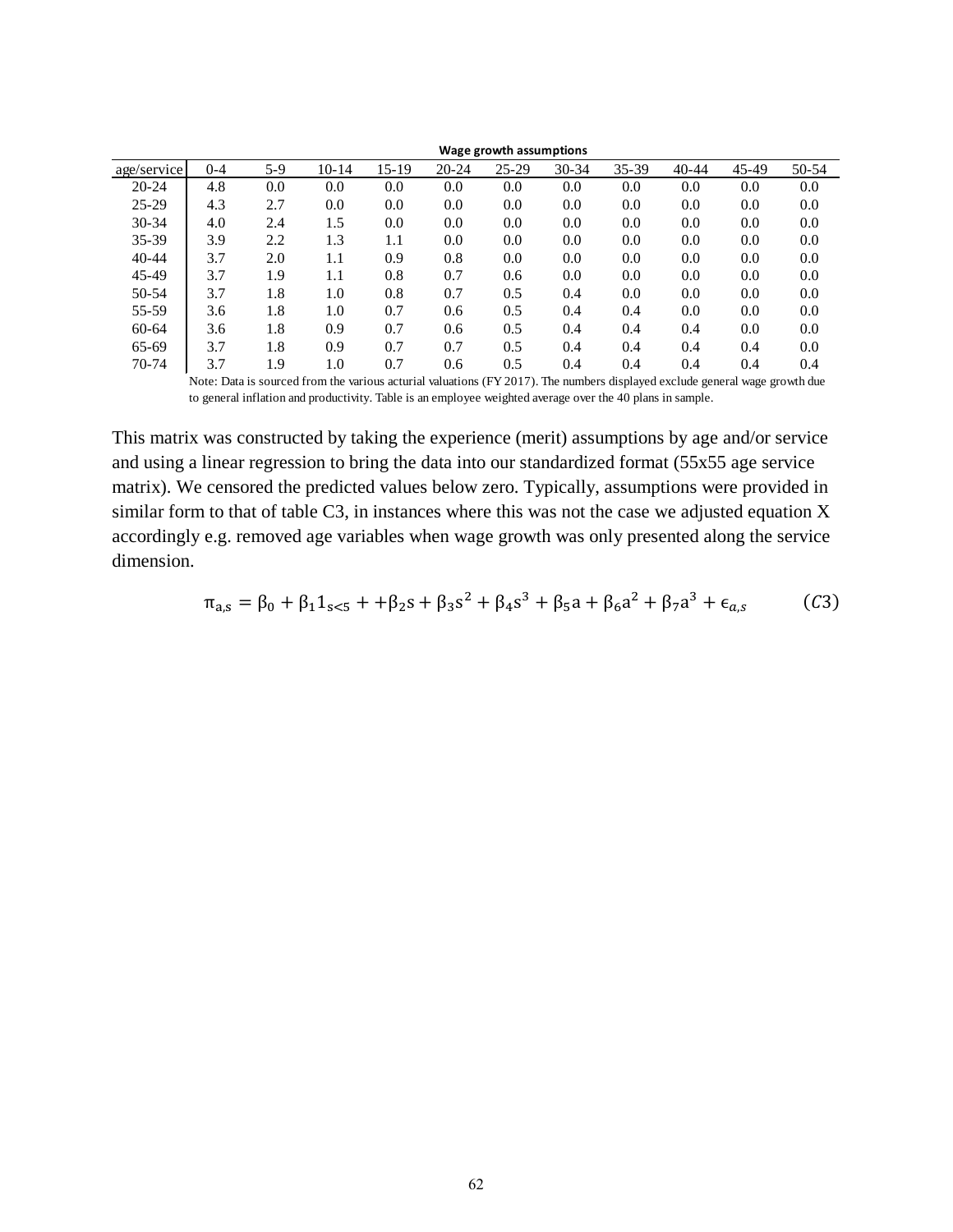| Withdrawal assumptions |         |       |                                                                                                                                                                                                                                                                                                                                                                                                       |         |           |           |       |       |           |       |       |
|------------------------|---------|-------|-------------------------------------------------------------------------------------------------------------------------------------------------------------------------------------------------------------------------------------------------------------------------------------------------------------------------------------------------------------------------------------------------------|---------|-----------|-----------|-------|-------|-----------|-------|-------|
| age/service            | $0 - 4$ | $5-9$ | $10-14$                                                                                                                                                                                                                                                                                                                                                                                               | $15-19$ | $20 - 24$ | $25 - 29$ | 30-34 | 35-39 | $40 - 44$ | 45-49 | 50-54 |
| $20 - 24$              | 13.4    | 0.0   | 0.0                                                                                                                                                                                                                                                                                                                                                                                                   | 0.0     | 0.0       | 0.0       | 0.0   | 0.0   | 0.0       | 0.0   | 0.0   |
| $25 - 29$              | 11.9    | 6.6   | 0.0                                                                                                                                                                                                                                                                                                                                                                                                   | 0.0     | 0.0       | 0.0       | 0.0   | 0.0   | 0.0       | 0.0   | 0.0   |
| 30-34                  | 11.4    | 5.2   | 4.7                                                                                                                                                                                                                                                                                                                                                                                                   | 0.0     | 0.0       | 0.0       | 0.0   | 0.0   | 0.0       | 0.0   | 0.0   |
| 35-39                  | 10.9    | 4.7   | 4.3                                                                                                                                                                                                                                                                                                                                                                                                   | 1.9     | 0.0       | 0.0       | 0.0   | 0.0   | 0.0       | 0.0   | 0.0   |
| $40 - 44$              | 10.6    | 4.4   | 4.0                                                                                                                                                                                                                                                                                                                                                                                                   | 1.6     | 1.4       | 0.0       | 0.0   | 0.0   | 0.0       | 0.0   | 0.0   |
| 45-49                  | 10.5    | 4.3   | 3.9                                                                                                                                                                                                                                                                                                                                                                                                   | 1.5     | 1.3       | 1.2       | 0.0   | 0.0   | 0.0       | 0.0   | 0.0   |
| 50-54                  | 10.4    | 4.3   | 3.9                                                                                                                                                                                                                                                                                                                                                                                                   | 1.5     | 1.3       | 1.2       | 1.2   | 0.0   | 0.0       | 0.0   | 0.0   |
| 55-59                  | 10.5    | 4.4   | 4.0                                                                                                                                                                                                                                                                                                                                                                                                   | 1.6     | 1.4       | 1.4       | 1.3   | 1.3   | 0.0       | 0.0   | 0.0   |
| 60-64                  | 10.7    | 4.5   | 4.1                                                                                                                                                                                                                                                                                                                                                                                                   | 1.8     | 1.6       | 1.5       | 1.4   | 1.4   | 1.4       | 0.0   | 0.0   |
| 65-69                  | 10.7    | 4.6   | 4.2                                                                                                                                                                                                                                                                                                                                                                                                   | 1.8     | 1.6       | 1.5       | 1.5   | 1.5   | 1.5       | 1.5   | 0.0   |
| 70-74                  | 10.6    | 4.5   | 4.1                                                                                                                                                                                                                                                                                                                                                                                                   | 1.8     | 1.6       | 1.5       | 1.4   | 1.4   | 1.4       | 1.4   | 1.4   |
|                        |         |       | $\mathbf{M}_{\text{eff}}$ , $\mathbf{D}_{\text{eff}}$ , $\mathbf{L}_{\text{eff}}$ , $\mathbf{L}_{\text{eff}}$ , $\mathbf{L}_{\text{eff}}$ , $\mathbf{L}_{\text{eff}}$ , $\mathbf{L}_{\text{eff}}$ , $\mathbf{L}_{\text{eff}}$ , $\mathbf{L}_{\text{eff}}$ , $\mathbf{L}_{\text{eff}}$ , $\mathbf{L}_{\text{eff}}$ , $\mathbf{L}_{\text{eff}}$ , $\mathbf{L}_{\text{eff}}$ , $\mathbf{L}_{\text{eff}}$ |         |           |           |       |       |           |       |       |

### Table C6: Withdrawal assumptions

Note: Data is sourced from the various acturial valuations (FY 2017). Table is an employee weighted average over the 40 plans in sample.

$$
q_{a,s}^{\text{with}} = \beta_0 + \beta_1 1_{s<5} + \beta_2 s + \beta_3 s^2 + \beta_4 s^3 + \beta_5 a + \beta_6 a^2 + \beta_7 a^3 + \epsilon_{a,s} \tag{C4}
$$

This matrix was constructed by taking the withdrawal assumptions by age and/or service and using a linear regression to bring the data into our standardized format. We censored the predicted values below zero. Typically, assumptions were provided in similar form to that of table C6, in instances where this was not the case, we adjusted equation C4 accordingly.

## Table C7: Refund probabilities

| Proability of claiming a refund upon withdrawal |         |       |         |         |           |           |       |       |           |       |       |
|-------------------------------------------------|---------|-------|---------|---------|-----------|-----------|-------|-------|-----------|-------|-------|
| age/service                                     | $0 - 4$ | $5-9$ | $10-14$ | 15-19   | $20 - 24$ | $25 - 29$ | 30-34 | 35-39 | $40 - 44$ | 45-49 | 50-54 |
| $20 - 24$                                       | 100.0   | 0.0   | 0.0     | 0.0     | 0.0       | 0.0       | 0.0   | 0.0   | 0.0       | 0.0   | 0.0   |
| $25 - 29$                                       | 100.0   | 61.3  | 0.0     | 0.0     | 0.0       | 0.0       | 0.0   | 0.0   | 0.0       | 0.0   | 0.0   |
| 30-34                                           | 100.0   | 60.3  | 38.8    | 0.0     | 0.0       | 0.0       | 0.0   | 0.0   | 0.0       | 0.0   | 0.0   |
| $35 - 39$                                       | 100.0   | 54.4  | 38.8    | 28.0    | 0.0       | 0.0       | 0.0   | 0.0   | 0.0       | 0.0   | 0.0   |
| $40 - 44$                                       | 100.0   | 52.9  | 31.9    | 31.0    | 15.0      | 0.0       | 0.0   | 0.0   | 0.0       | 0.0   | 0.0   |
| 45-49                                           | 100.0   | 48.5  | 22.0    | 15.0    | 15.0      | 10.0      | 0.0   | 0.0   | 0.0       | 0.0   | 0.0   |
| 50-54                                           | 100.0   | 26.4  | 1.2     | $0.0\,$ | 0.0       | 0.0       | 0.0   | 0.0   | 0.0       | 0.0   | 0.0   |
| 55-59                                           | 100.0   | 26.4  | 1.2     | 0.0     | 0.0       | 0.0       | 0.0   | 0.0   | 0.0       | 0.0   | 0.0   |
| $60-64$                                         | 100.0   | 26.4  | 1.2     | 0.0     | 0.0       | 0.0       | 0.0   | 0.0   | 0.0       | 0.0   | 0.0   |
| 65-69                                           | 100.0   | 26.4  | 1.2     | 0.0     | 0.0       | 0.0       | 0.0   | 0.0   | 0.0       | 0.0   | 0.0   |
| 70-74                                           | 100.0   | 26.4  | 1.2     | 0.0     | 0.0       | 0.0       | 0.0   | 0.0   | 0.0       | 0.0   | 0.0   |

Note: Data is sourced from the various acturial valuations (FY 2017). Table is an employee weighted average over the 40 plans in sample.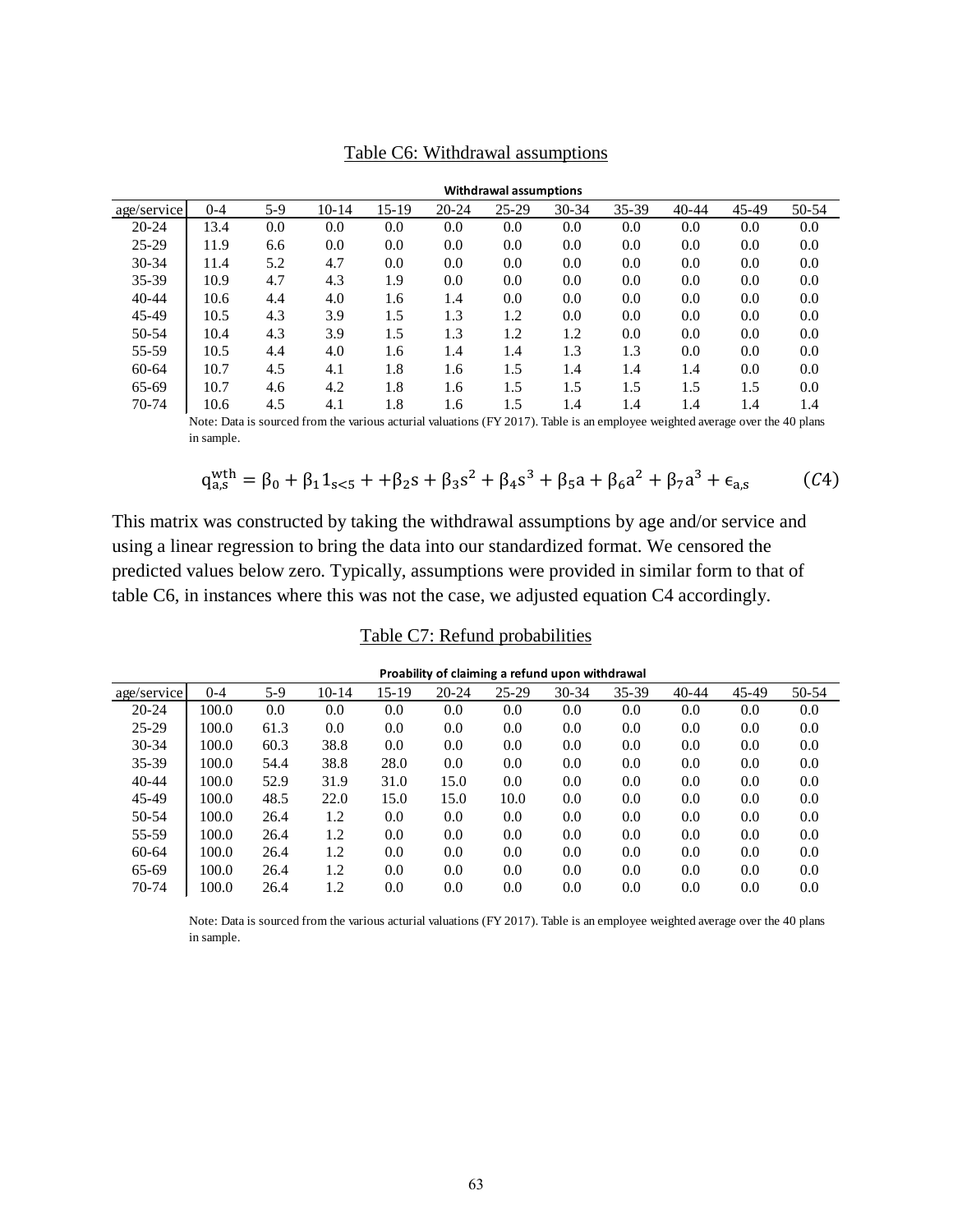|             | <b>Probability of retirement</b> |       |           |       |           |           |           |       |           |       |       |
|-------------|----------------------------------|-------|-----------|-------|-----------|-----------|-----------|-------|-----------|-------|-------|
| age/service | $0 - 4$                          | $5-9$ | $10 - 14$ | 15-19 | $20 - 24$ | $25 - 29$ | $30 - 34$ | 35-39 | $40 - 44$ | 45-49 | 50-54 |
| $20 - 24$   | 0.0                              | 0.0   | 0.0       | 0.0   | 0.0       | 0.0       | 0.0       | 0.0   | 0.0       | 0.0   | 0.0   |
| $25-29$     | 0.0                              | 0.0   | 0.0       | 0.0   | 0.0       | 0.0       | $0.0\,$   | 0.0   | 0.0       | 0.0   | 0.0   |
| $30 - 34$   | 0.0                              | 0.0   | 0.1       | 0.0   | 0.0       | 0.0       | 0.0       | 0.0   | 0.0       | 0.0   | 0.0   |
| 35-39       | 0.0                              | 0.0   | 0.1       | 0.1   | 0.0       | 0.0       | 0.0       | 0.0   | 0.0       | 0.0   | 0.0   |
| $40 - 44$   | 0.0                              | 0.1   | 0.1       | 0.1   | 0.7       | 0.0       | 0.0       | 0.0   | 0.0       | 0.0   | 0.0   |
| 45-49       | 0.0                              | 0.3   | 0.3       | 0.4   | 0.9       | 2.3       | 0.0       | 0.0   | 0.0       | 0.0   | 0.0   |
| 50-54       | 0.0                              | 1.2   | 2.9       | 3.3   | 4.2       | 6.2       | 16.5      | 0.0   | 0.0       | 0.0   | 0.0   |
| 55-59       | 0.0                              | 2.1   | 3.5       | 4.3   | 5.8       | 10.9      | 16.1      | 18.5  | 0.0       | 0.0   | 0.0   |
| 60-64       | 0.0                              | 7.9   | 13.0      | 14.1  | 18.5      | 18.7      | 22.6      | 23.6  | 26.9      | 0.0   | 0.0   |
| 65-69       | 0.0                              | 13.5  | 18.8      | 19.8  | 20.9      | 21.3      | 23.6      | 24.1  | 27.3      | 26.3  | 0.0   |
| 70-74       | 20.0                             | 45.1  | 52.3      | 52.4  | 52.4      | 54.2      | 57.6      | 57.7  | 60.0      | 60.0  | 66.6  |

### Table C8: Retirement probabilities

Note: Data is sourced from the various acturial valuations (FY 2017). Table is an employee weighted average over the 40 plans in sample.

|             | Probability of retirement (new hires) |       |           |       |           |         |           |       |           |       |       |
|-------------|---------------------------------------|-------|-----------|-------|-----------|---------|-----------|-------|-----------|-------|-------|
| age/service | $0 - 4$                               | $5-9$ | $10 - 14$ | 15-19 | $20 - 24$ | $25-29$ | $30 - 34$ | 35-39 | $40 - 44$ | 45-49 | 50-54 |
| $20 - 24$   | 0.0                                   | 0.0   | 0.0       | 0.0   | 0.0       | 0.0     | 0.0       | 0.0   | 0.0       | 0.0   | 0.0   |
| $25 - 29$   | 0.0                                   | 0.0   | 0.0       | 0.0   | 0.0       | 0.0     | 0.0       | 0.0   | 0.0       | 0.0   | 0.0   |
| $30 - 34$   | 0.0                                   | 0.0   | 0.1       | 0.0   | 0.0       | 0.0     | 0.0       | 0.0   | $0.0\,$   | 0.0   | 0.0   |
| 35-39       | 0.0                                   | 0.0   | 0.1       | 0.1   | 0.0       | 0.0     | 0.0       | 0.0   | 0.0       | 0.0   | 0.0   |
| $40 - 44$   | 0.0                                   | 0.1   | 0.1       | 0.1   | 0.6       | 0.0     | 0.0       | 0.0   | 0.0       | 0.0   | 0.0   |
| 45-49       | 0.0                                   | 0.3   | 1.6       | 2.1   | 3.8       | 4.8     | 0.0       | 0.0   | 0.0       | 0.0   | 0.0   |
| 50-54       | 0.0                                   | 0.6   | 2.6       | 3.2   | 4.9       | 7.5     | 13.9      | 0.0   | 0.0       | 0.0   | 0.0   |
| 55-59       | 0.0                                   | 1.5   | 4.9       | 5.9   | 7.4       | 12.2    | 16.8      | 18.0  | 0.0       | 0.0   | 0.0   |
| 60-64       | 0.0                                   | 7.5   | 14.4      | 15.5  | 17.6      | 21.1    | 25.2      | 27.3  | 28.1      | 0.0   | 0.0   |
| 65-69       | 0.0                                   | 11.7  | 21.3      | 22.1  | 23.6      | 27.1    | 27.9      | 29.9  | 31.0      | 31.0  | 0.0   |
| 70-74       | 20.0                                  | 37.6  | 59.0      | 59.1  | 59.0      | 60.8    | 60.8      | 60.8  | 60.8      | 60.8  | 64.3  |

Note: Data is sourced from the various acturial valuations (FY 2017). Table is an employee weighted average over the 40 plans in sample.

We collect retirement probabilities for the current actives and new hires. These are different due to reforms such as to the normal retirement age or vesting periods. The probability of normal retirement is set to zero before the minimum retirement age and during the vesting period and 1 at age 75. As with the age and service distributions we used a linear regression to smooth and expand the matrices to a 55x55 matrix.

$$
q_{a,s}^{\text{ret}} = \beta_0 + \beta_1 1_{a=r} + \beta_2 1_{a>=r} + \beta_3 s + \beta_4 s^2 + \beta_5 s^3 + \beta_6 a + \beta_7 a^2 + \beta_8 a^3 + \epsilon_{a,s} \tag{C5}
$$

Where r is the normal retirement age.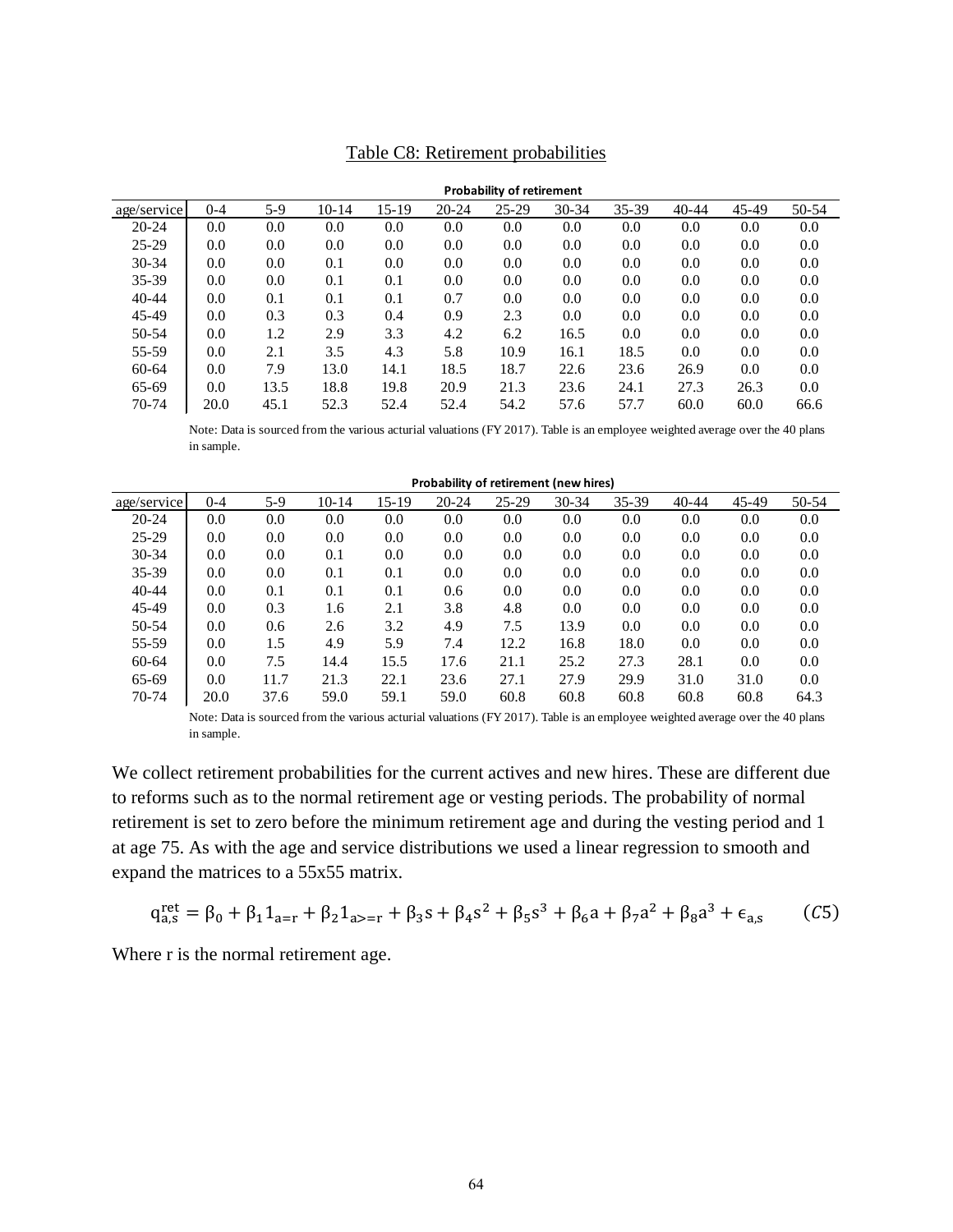### *D. Demographic projection*

To project the growth of the working-age population in each state, we use a variant of the methodology used by the Demographic Group at the Weldon Cooper Center for Public Service [\(www.demographics.coopercenter.org\)](http://www.demographics.coopercenter.org/). The basic approach is to begin with the population by age group and state in 2010 from the U.S. Census and then to age that population going forward using historical state and national trends.

In particular, using the 1990, 2000, and 2010 censuses, we perform the following calculations for each state and for the country as a whole:

For children younger than 10 in state *j*: We calculate a "fertility rate" that captures the ratio of kids to women of childbearing age:

$$
Fertility_{0-4,j} = \frac{Kids_{0-4,2010,j}}{Women_{15-44,2010,j}}
$$
 (22)

$$
Fertility_{5-9,j} = \frac{Kids_{5-9,2010,j}}{Women_{20-49,2010,j}}
$$
(23)

For individuals ages 10 to 65, we create a "survival" rate that captures both mortality and in- and out-migration in five year age groups. To better capture long-run trends, we use the average survival rates from the 2010 and 2000 censuses.

For example, for 20-24 year olds in state *j*, we calculate:

$$
Survival20-24,j = .5 *  $\frac{Population_{20-24,2010,j}}{Population_{10-14,2000,j}} + .5 *  $\frac{Population_{20-24,2000,j}}{Population_{10-14,1990,j}}$  (24)$
$$

For states that are losing population to out-migration, there will be fewer 20-24 year olds in 2010 than there were 10-14 year olds in 2000, and survival will be less than one. For states that are gaining population because of in-migration, survival may be greater than one (depending on whether in-migration is large enough to offset losses due to mortality).

To project the population in 2030, for example, we take the population by 5-year age group by state in 2020 and multiply that by the survival rate for that age group to get an estimate of the population 10 years older in the next decade. Once we have aged the existing population so that we have projections of the population 10-65 in a given year, we then use the fertility rates described above to populate the states with children younger than 10.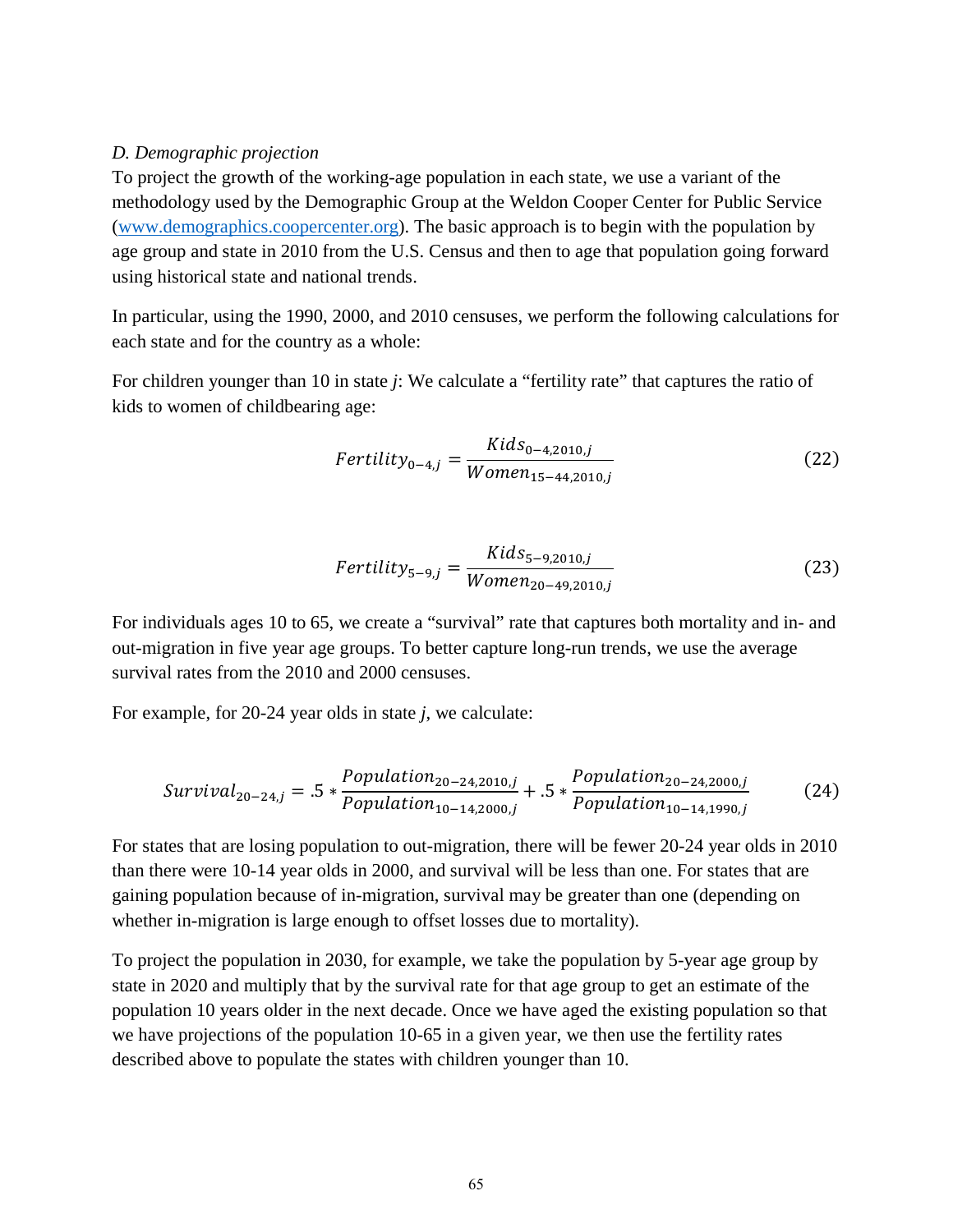Relative trends in population growth across states are assumed to have persistence, but are not permanent. Thus, we don't assume that states that have experienced out- or in-migration, experience it forever. We also assume that state fertility and survival rates converge to national averages over time. In particular, we assume that the future fertility and survival rates are a weighted average of the past rates for a particular state and the overall national average. For 2020, we put a weight of 80% on the state's historical rates and a weight of 20% on the national average, for 2030, we use weights of 50% each, and for 2040, we put a weight of 80% on the national average and 20% on the state.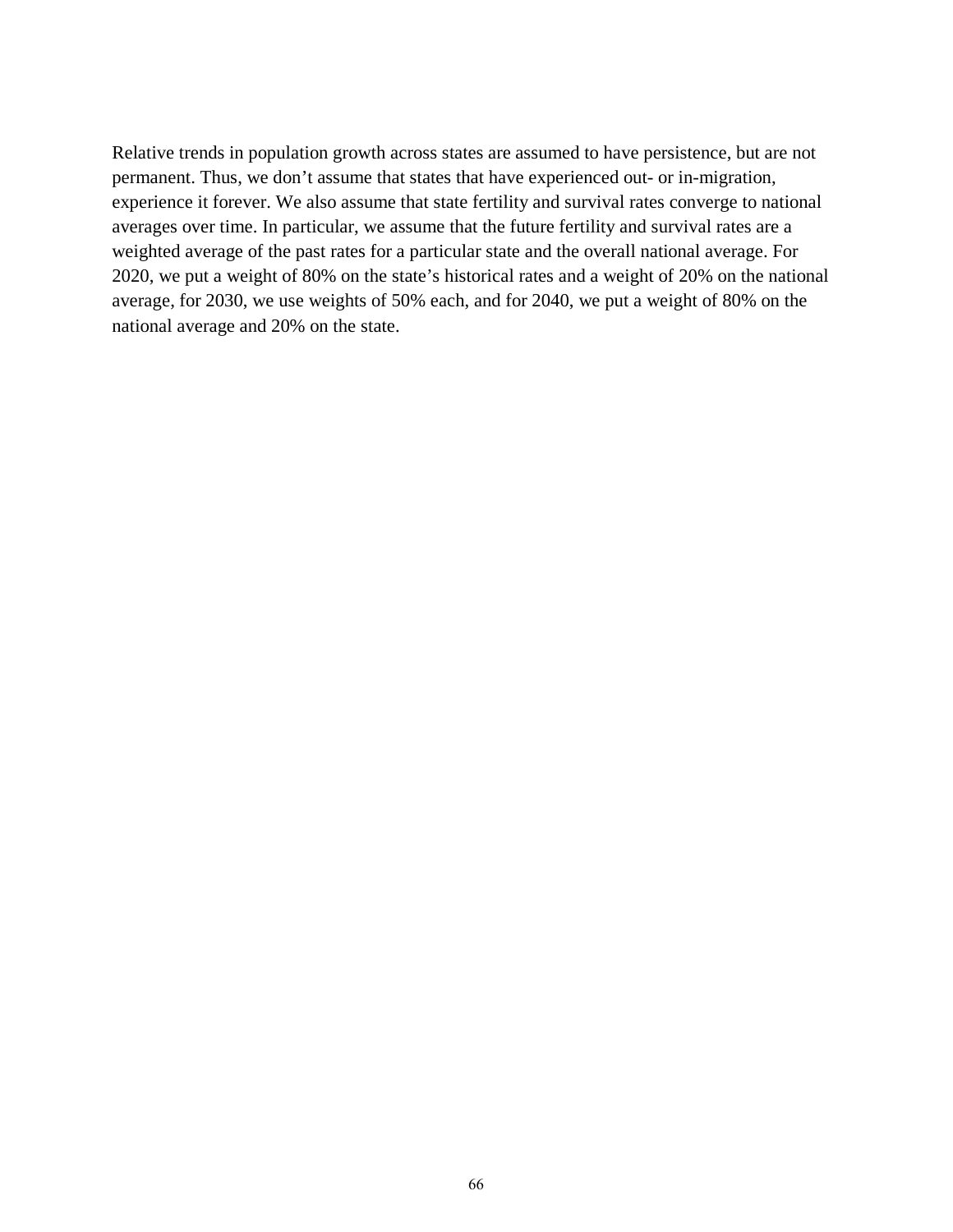| Table B1:                                                  |  |  |  |  |  |
|------------------------------------------------------------|--|--|--|--|--|
| List of State and Local Pension Plans in Estimation Sample |  |  |  |  |  |

| <b>States</b>  | Pension Plan                       | Funding<br>Ratio $(\%)$ | Unfunded<br>Liability to<br>Payroll | Contribution<br>Rate $(\%)$ | Ratio of<br>Active<br>Employees to<br>Beneficiaries | Employee<br>Growth Rate<br>$(\%)$ |
|----------------|------------------------------------|-------------------------|-------------------------------------|-----------------------------|-----------------------------------------------------|-----------------------------------|
| ΑZ             | Arizona SRS                        | 70.5                    | 1.6                                 | 22.4                        | 1.4                                                 | 0.9                               |
| AZ             | Arizona State Corrections Officers | 49.5                    | $2.9\,$                             | 22.0                        | 2.7                                                 | 0.9                               |
| CA             | California Teachers                | 62.6                    | 3.4                                 | 32.4                        | 1.5                                                 | 0.6                               |
| CA             | University of California           | 84.8                    | 1.0                                 | 31.1                        | 1.8                                                 | 0.6                               |
| CA             | San Diego City ERS                 | 71.2                    | 6.1                                 | 77.8                        | 0.7                                                 | 0.6                               |
| CA             | LA County ERS                      | 79.9                    | 1.7                                 | 24.3                        | 1.5                                                 | 0.6                               |
| CA             | San Diego County                   | 77.4                    | 2.7                                 | 44.0                        | 1.0                                                 | 0.6                               |
| CA             | San Francisco City & County        | 86.3                    | 1.1                                 | 26.8                        | 1.1                                                 | 0.6                               |
| DC             | DC Teachers                        | 92.5                    | 0.4                                 | 20.4                        | 1.3                                                 | 2.0                               |
| FL             | Florida RS                         | 84.3                    | 1.1                                 | 12.8                        | 1.2                                                 | 1.1                               |
| GA             | Georgia ERS                        | 74.7                    | 1.7                                 | 26.0                        | 1.2                                                 | 0.6                               |
| GA             | Georgia Teachers                   | 74.2                    | 2.2                                 | 20.9                        | 1.8                                                 | 0.6                               |
| IL             | Illinois Municipal                 | 92.9                    | 0.4                                 | 18.2                        | 1.4                                                 | $-0.3$                            |
| IL             | Illinois SERS                      | 35.5                    | 7.2                                 | 48.9                        | 0.8                                                 | $-0.3$                            |
| IL             | Illinois Teachers                  | 40.2                    | 7.4                                 | 50.8                        | 1.4                                                 | $-0.3$                            |
| IN             | Indiana Teachers                   | 48.1                    | 3.1                                 | 30.9                        | 1.2                                                 | 0.0                               |
| LA             | Louisiana Municipal Police         | 71.4                    | 2.8                                 | 48.8                        | 1.2                                                 | $0.3\,$                           |
| LA             | Baton Rouge City Parish RS         | 67.9                    | 3.8                                 | 40.6                        | 0.8                                                 | 0.3                               |
| LA             | Louisiana SERS                     | 63.7                    | 3.7                                 | 45.3                        | 0.8                                                 | 0.3                               |
| MA             | Massachusetts SRS                  | 64.7                    | 2.3                                 | 27.3                        | 1.4                                                 | 0.3                               |
| МA             | Massachusetts Teachers             | 52.1                    | 3.6                                 | 33.3                        | 1.4                                                 | 0.3                               |
| ME             | Maine State and Teacher            | 80.9                    | 1.4                                 | 25.4                        | 1.1                                                 | $-0.6$                            |
| МI             | Michigan Public Schools            | 61.6                    | 3.6                                 | 34.4                        | 0.9                                                 | $-0.4$                            |
| MO             | Kansas City Missouri ERS           | 83.5                    | 1.3                                 | 18.9                        | $1.3\,$                                             | $-0.1$                            |
| MO             | Missouri Teachers                  | 84.0                    | 1.5                                 | 30.2                        | 1.2                                                 | $-0.1$                            |
| N <sub>D</sub> | North Dakota Teachers              | 63.7                    | 2.1                                 | 25.9                        | 1.3                                                 | 1.1                               |
| NJ             | New Jersey PERS                    | 60.1                    | 2.0                                 | 20.5                        | 1.4                                                 | 0.0                               |
| NJ             | New Jersey Teachers                | 42.1                    | 3.4                                 | 17.8                        | 1.5                                                 | 0.0                               |
| NM             | New Mexico PERA                    | 74.9                    | 2.3                                 | 27.5                        | 1.3                                                 | $-0.2$                            |
| NY             | New York State Teachers            | 97.7                    | 0.2                                 | 12.6                        | 1.6                                                 | 0.1                               |
| NY             | NY State & Local ERS               | 94.4                    | 0.4                                 | 17.2                        | 1.2                                                 | 0.1                               |
| OН             | Ohio Teachers                      | 75.1                    | 2.1                                 | 26.1                        | 1.1                                                 | $-0.3$                            |
| OK             | Oklahoma Police                    | 101.8                   | $-0.1$                              | 31.0                        | 1.3                                                 | 0.5                               |
| <b>OR</b>      | Oregon PERS                        | 75.4                    | 2.0                                 | 10.5                        | 1.2                                                 | 0.6                               |
| PA             | Pennsylvania School Employees      | 56.3                    | 3.4                                 | 37.2                        | 1.1                                                 | $-0.3$                            |
| PA             | Pennsylvania State ERS             | 59.4                    | 3.1                                 | 36.4                        | 0.8                                                 | $-0.3$                            |
| $\rm RI$       | Rhode Island Municipal             | 78.6                    | 1.2                                 | 20.8                        | 1.4                                                 | $-0.4$                            |
| SC             | South Carolina RS                  | 56.3                    | 2.5                                 | 23.2                        | 1.4                                                 | 0.7                               |
| SC             | South Carolina Police              | 63.0                    | 2.1                                 | 25.3                        | 1.5                                                 | 0.7                               |
| <b>TX</b>      | Texas Teachers                     | 80.5                    | 0.8                                 | 15.3                        | 2.1                                                 | 1.4                               |

*Note:*

This table lists the pension plans in the estimation sample. Funding ratio is the ratio of GASB stated assets to liabilities. Contribution rate is the ratio of total contributions, employer and employee, to current payroll (FY2017).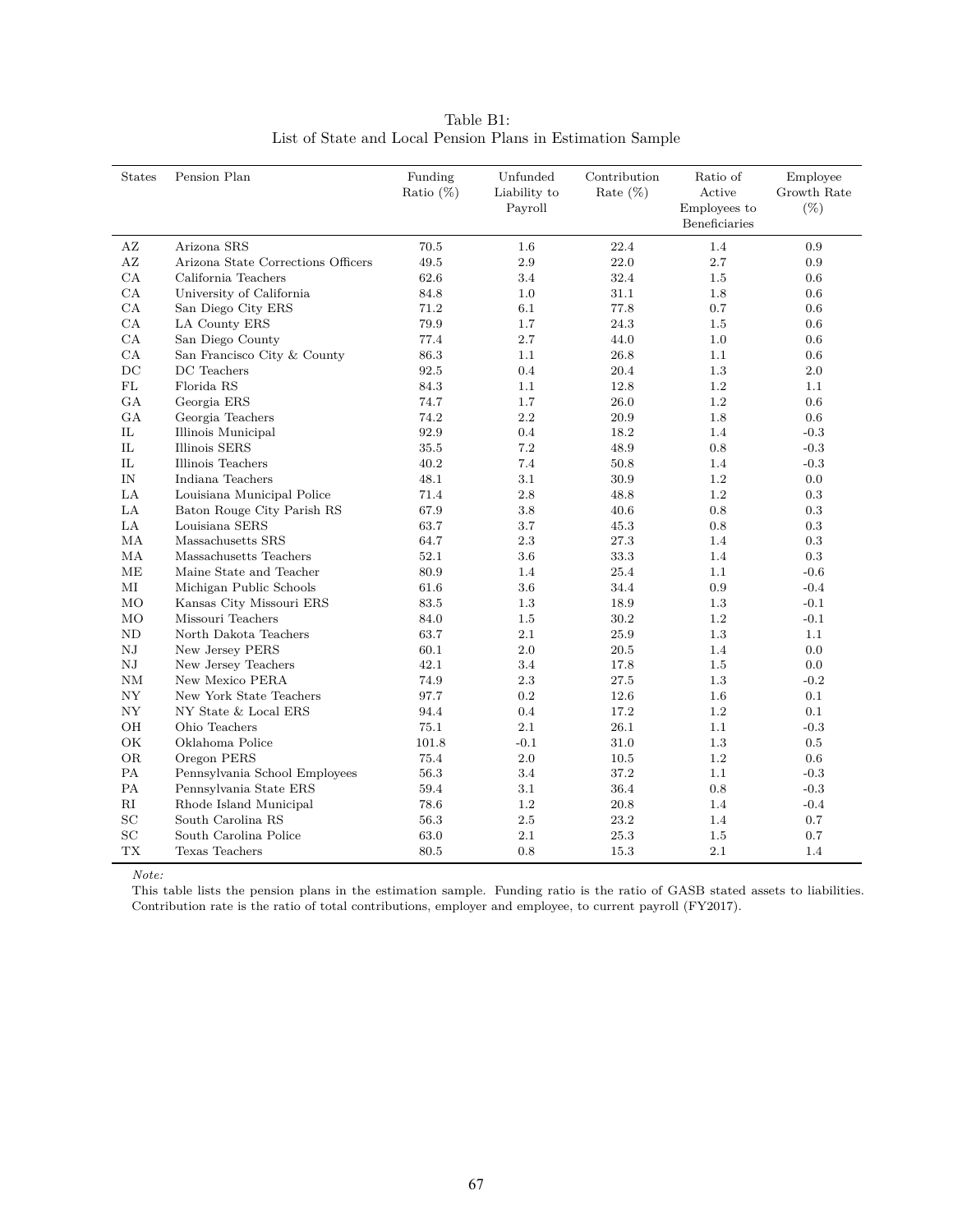|  |  | Table B2: Summary of Plan Inputs |  |  |  |
|--|--|----------------------------------|--|--|--|
|--|--|----------------------------------|--|--|--|

| Variable                                                                   | Min            | Mean           | Max     | Total                    |
|----------------------------------------------------------------------------|----------------|----------------|---------|--------------------------|
| GASB liability (\$bn)                                                      | $\mathbf{1}$   | 58             | 287     | 2,314                    |
| GASB assets (\$bn)                                                         | $\mathbf{1}$   | 41             | 180     | 1,652                    |
| GASB discount rate                                                         | 6.5%           | 7.3%           | 8%      |                          |
| Plan benefit factor                                                        | 1.1%           | 2.2%           | 3.3%    |                          |
| Plan benefit factor for new hires                                          | 0.2%           | $2\%$          | $3\%$   |                          |
| Cost of living adjustment                                                  | $0\%$          | 1.5%           | 3%      |                          |
| Wage inflation                                                             | 1.2%           | 3.2%           | 4.2%    |                          |
| $FY$ 2017 payroll $(\$bn)$                                                 | 0.1            | 8.1            | 43.2    | 325.3                    |
| Number of active employees                                                 | 3,047          | 144,013        | 864,261 | 5,760,526                |
| Number of deferred inactive employees                                      | 0              | 18,217         | 108,612 | 728,667                  |
| Number of current beneficiaries                                            | 2,400          | 106,716        | 436,243 | 4,268,628                |
| Average annual salary                                                      | 40,597         | 58,667.2       | 96,900  |                          |
| Average annual benefit                                                     | 15,929         | 30,489.9       | 51,132  | $\overline{\phantom{0}}$ |
| Actuarially required contribution rate                                     | 7.7%           | 22.2%          | 62.7%   |                          |
| Current rate of employee contributions                                     | $0\%$          | 7.3%           | 15.5%   | $\equiv$                 |
| Current rate of employer contributions                                     | 5.8%           | 19.6%          | 63.1%   | $\equiv$                 |
| Total contribution rate                                                    | 10.5%          | 28.9%          | 77.8%   |                          |
| Percent of active employees that are male                                  | 22.4%          | 40.3%          | 76.5%   |                          |
| Average age of current beneficiaries                                       | 60.2           | 70.3           | 73.5    |                          |
| Normal retirement age                                                      | 50             | 61             | 65      | $=$                      |
| Normal retirement age (new hires)                                          | 50             | 63.7           | 68      |                          |
| Assumed percent of active employees that are married                       | 55%            | 80%            | 100%    | $\overline{\phantom{0}}$ |
| Joint annuity reduction factor                                             | 37.8%          | 54.3%          | 100%    |                          |
| Percent reduction per year for early retirement                            | $2\%$          | 5.5%           | 10%     |                          |
| Growth rate of active employees (yrs $0-20$ )                              | $-0.8\%$       | 0.2%           | 2.1%    | $=$                      |
| Growth rate of active employees (yrs 21-30)                                | $-0.9\%$       | 0.1%           | 1.7%    |                          |
| Growth rate of active employees (yrs 31-40)                                | $-0.3%$        | 0.4%           | 1.9%    |                          |
| Growth rate of active employees (yrs $40+$ )                               | $0.4\%$        | 0.4%           | $0.8\%$ | $=$                      |
| Number of years until vested in plan                                       | $\mathbf{1}$   | $\overline{7}$ | 12      | $\overline{\phantom{0}}$ |
| Cost of living adjustment (new hires)                                      | $0\%$          | 1%             | 3%      | $\equiv$                 |
| Number of years until vested (new hires)                                   | $\mathbf{1}$   | 8              | 16      | $=$                      |
| GASB liability (\$bn) for current beneficiaries                            | 0.8            | 34.4           | 154.3   | $=$                      |
| Inflation percentage                                                       | 1.9%           | 2.7%           | 3.5%    | $\equiv$                 |
| Number of years salary is averaged in final salary calculation             | $\mathbf{1}$   | 3              | 5       | $=$                      |
| Number of years salary is averaged in final salary calculation (new hires) | $\overline{2}$ | $\overline{4}$ | 8       |                          |
| Plan normal cost                                                           | 4.7%           | 14.6%          | 26.9%   | $\overline{\phantom{0}}$ |

*Note:*

This table summarizes the input variables utilised in the calculation of the plan level cashflow and liability using the plans stated actuarial assumptions. The data is sourced from the AVs and the Bostong College PPD database.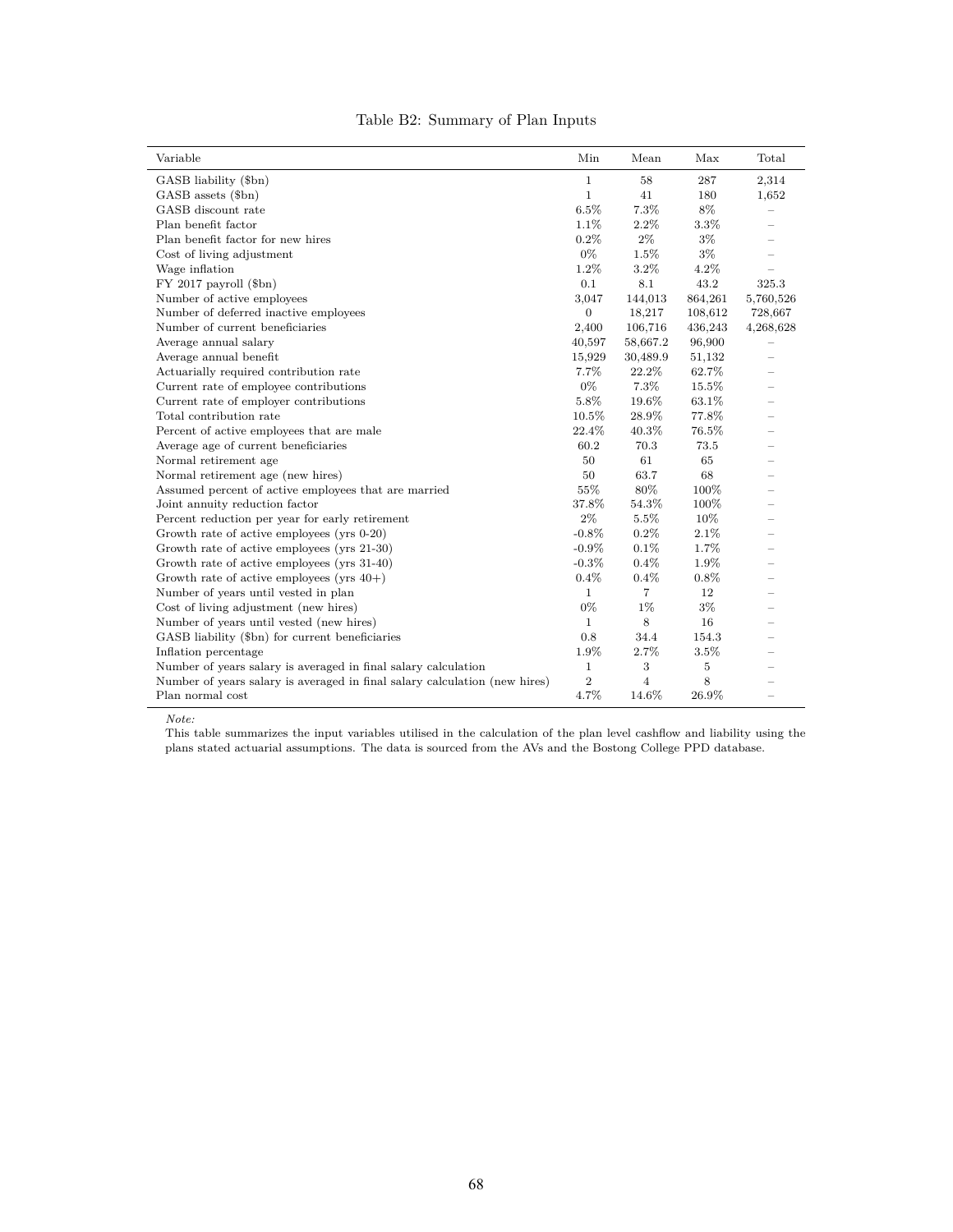|             |                                    |                                           |       | Calibration factors $(v)$ |       |
|-------------|------------------------------------|-------------------------------------------|-------|---------------------------|-------|
| State       | Pension Plan                       | Uncalibrated<br>Liability Error<br>$(\%)$ | vc1   | vc2                       | vc3   |
| ΑZ          | Arizona SRS                        | $-1.6$                                    | 1.183 | 0.668                     | 0.995 |
| AZ          | Arizona State Corrections Officers | $-3$                                      | 1.17  | 0.159                     | 1.002 |
| CA          | California Teachers                | $-5$                                      | 1.171 | 0.832                     | 0.998 |
| CA          | University of California           | 22.6                                      | 0.883 | 0.326                     | 0.998 |
| CA          | San Diego City ERS                 | $-7.3$                                    | 1.022 | 2.029                     | 1.008 |
| CA          | LA County ERS                      | 0.2                                       | 1.03  | 0.429                     | 1.001 |
| CA          | San Diego County                   | 7.5                                       | 1.088 | 0.283                     | 0.995 |
| CA          | San Francisco City & County        | 5.8                                       | 1.029 | 0.177                     | 1.003 |
| $_{\rm DC}$ | DC Teachers                        | $-1.9$                                    | 1.115 | 0.707                     | 1.001 |
| FL          | Florida RS                         | 3.3                                       | 0.997 | 0.63                      | 0.997 |
| GA          | Georgia ERS                        | 0.6                                       | 0.994 | 2.559                     | 0.996 |
| <b>GA</b>   | Georgia Teachers                   | $-5$                                      | 1.107 | $\equiv$                  | 1.002 |
| IL          | Illinois Municipal                 | $-5.2$                                    | 1.04  | ÷                         | 0.989 |
| IL          | Illinois SERS                      | $-6.4$                                    | 1.181 | 0.745                     | 1.003 |
| IL          | Illinois Teachers                  | $-5.9$                                    | 1.183 | 0.792                     | 1.003 |
| IN          | Indiana Teachers                   | $-12.2$                                   | 1.173 | $\overline{\phantom{0}}$  | 1.014 |
| LA          | Louisiana Municipal Police         | $-4.9$                                    | 1.075 | 1.836                     | 1.003 |
| LA          | Baton Rouge City Parish RS         | $-10.3$                                   | 1.196 | 1.089                     | 1.009 |
| LA          | Louisiana SERS                     | $-9$                                      | 1.096 | 1.341                     | 1.012 |
| MA          | Massachusetts SRS                  | $-9.5$                                    | 1.3   | 2.22                      | 0.996 |
| MA          | Massachusetts Teachers             | 0.1                                       | 1.07  | $\equiv$                  | 0.994 |
| MЕ          | Maine State and Teacher            | 3.4                                       | 1.044 | 1.109                     | 0.989 |
| МI          | Michigan Public Schools            | 5.5                                       | 1.197 | 1.987                     | 0.98  |
| <b>MO</b>   | Kansas City Missouri ERS           | $-2.4$                                    | 0.9   | $=$                       | 1.016 |
| MO          | Missouri Teachers                  | 0.4                                       | 1.115 | 0.135                     | 0.996 |
| ND          | North Dakota Teachers              | $-2.2$                                    | 1.12  | 0.867                     | 0.996 |
| $_{\rm NJ}$ | New Jersey PERS                    | 3.3                                       | 0.898 | 4.091                     | 1.003 |
| $_{\rm NJ}$ | New Jersey Teachers                | $-5.1$                                    | 1.078 | 1.639                     | 1.006 |
| NM          | New Mexico PERA                    | $-4.1$                                    | 1.111 | 0.79                      | 1.003 |
| NY          | New York State Teachers            | 26.6                                      | 0.727 | 0.394                     | 0.979 |
| <b>NY</b>   | NY State & Local ERS               | $-2.6$                                    | 1.014 | 1.254                     | 1.004 |
| OН          | Ohio Teachers                      | 6.8                                       | 0.754 | 0.437                     | 1.006 |
| OK          | Oklahoma Police                    | 8.3                                       | 0.909 | 0.836                     | 0.993 |
| <b>OR</b>   | Oregon PERS                        | $-3.8$                                    | 0.922 | 1.29                      | 1.009 |
| PA          | Pennsylvania School Employees      | $-4.7$                                    | 1.153 | 0.974                     | 0.998 |
| PA          | Pennsylvania State ERS             | $-7.8$                                    | 1.338 | $\equiv$                  | 0.993 |
| RI          | Rhode Island Municipal             | $-2.4$                                    | 0.858 | $\equiv$                  | 1.022 |
| SC          | South Carolina RS                  | 1.5                                       | 0.988 | 0.906                     | 0.998 |
| SC          | South Carolina Police              | 3.8                                       | 1.016 | 0.936                     | 0.992 |
| TX          | Texas Teachers                     | $-2.9$                                    | 1.068 | 0.706                     | 1.003 |
| <b>US</b>   | Total                              | 0.1                                       | 1.06  | 0.825                     | 0.999 |

### Table B3: Replication Errors and Calibration Factors

*Note:*

This table illustrates the accuracy of our replication and cashflows for each plan. The total values are weighted by total liability, active liability, inactive liability, and retired liability respectively.